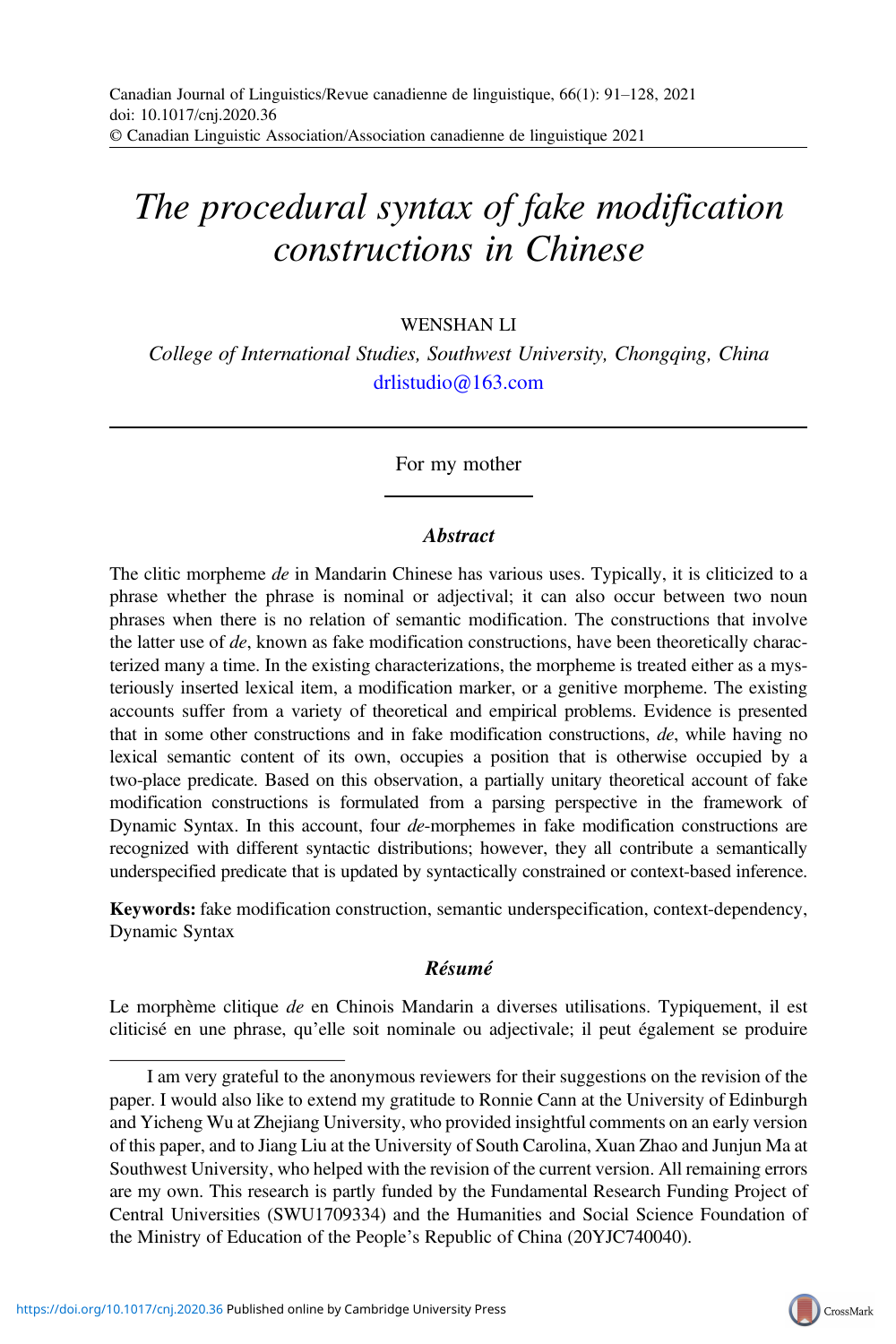#### 92 CJL/RCL 66(1), 2021

entre deux phrases nominales entre lesquelles il n'y a pas de relation de modification sémantique. Les constructions qui impliquent cette derniére utilisation de de, connues sous le nom de fausses constructions de modification, on éte théoriquement caractérisées à plusieurs reprises. Dans les caractérisations existantes, le morphème est traité soit comme un item lexical mystérieusement inséré, soit comme un marqueur de modification, soit comme un morphème génitif. Les comptes rendus existants souffrent de divers problèmes théoriques et empiriques. Il est prouvé que dans certaines autres constructions ainsi que dans les fausses constructions de modification, de, bien que n'ayant pas de contenu sémantique lexical propre, occupe la position qui est autrement occupée par un prédicat à deux places. Sur la base de cette observation, un compte rendu théorique partiellement unitaire des fausses constructions de modification est formulé à partir d'une perspective d'analyse dans le cadre de la Syntaxe Dynamique. Dans ce récit, quatre de-morphèmes dans les fausses constructions de modification sont reconnus parce qu'ils ont des distributions syntaxiques différentes; cependant, ils contribuent tous à un prédicat sémantiquement sous-spécifié, qui est mis à jour par une inférence syntaxiquement contrainte ou basée sur le contexte.

Mots-clés: fausse construction de modification, sous-spécification sémantique, dépendance au contexte, Syntaxe Dynamique

## 1. INTRODUCTION

In natural languages, there are morphemes that are semantically underspecified; typical examples are those which are traditionally called pronouns, such as personal pronouns, I, you, they, it, she, and he in the English language and their exact or quasicounterparts in other languages. These pronouns obtain semantic content from the context either inside or outside the utterance in which they appear. There are also some morphemes that only obtain semantic content from within the utterance in which they appear. A typical example is the expletive  $it$  in English. See the following examples (Cann et al.  $2005$ , 194).<sup>1</sup>

- (1) a. That we are wrong is possible (but not likely).
	- b. It's possible that we are wrong (but it's not likely).

The expletive pronoun *it* in  $(1b)$  obtains its content from a later string *that we are wrong*. In this sense,  $it$  in (1b) is just a placeholder.

Morphemes that function as placeholders are not restricted to pronouns; for example, the copular verb be in English has been analyzed as a placeholder in Cann et al.  $(2005)$  $(2005)$ , which successfully accounts for the various uses of be. In the following sentences, be (in its various inflectional forms), contributes a placeholder the content of which is provided by some expressions that come up later. The semantic placeholder of be in (2a)-(2c) is filled in respectively with the semantic content of happy, on the train, and a teacher.

<sup>&</sup>lt;sup>1</sup>In this paper, the following glossing abbreviations are employed. AsP = aspectual marker;  $cL =$  classifier;  $PRT =$  particle;  $1ST.SG =$  first person singular;  $2ND.SG =$  second person singular;  $3RDSG =$  third person singular;  $DE =$  the morpheme *de* at issue; GEN = genitive marker.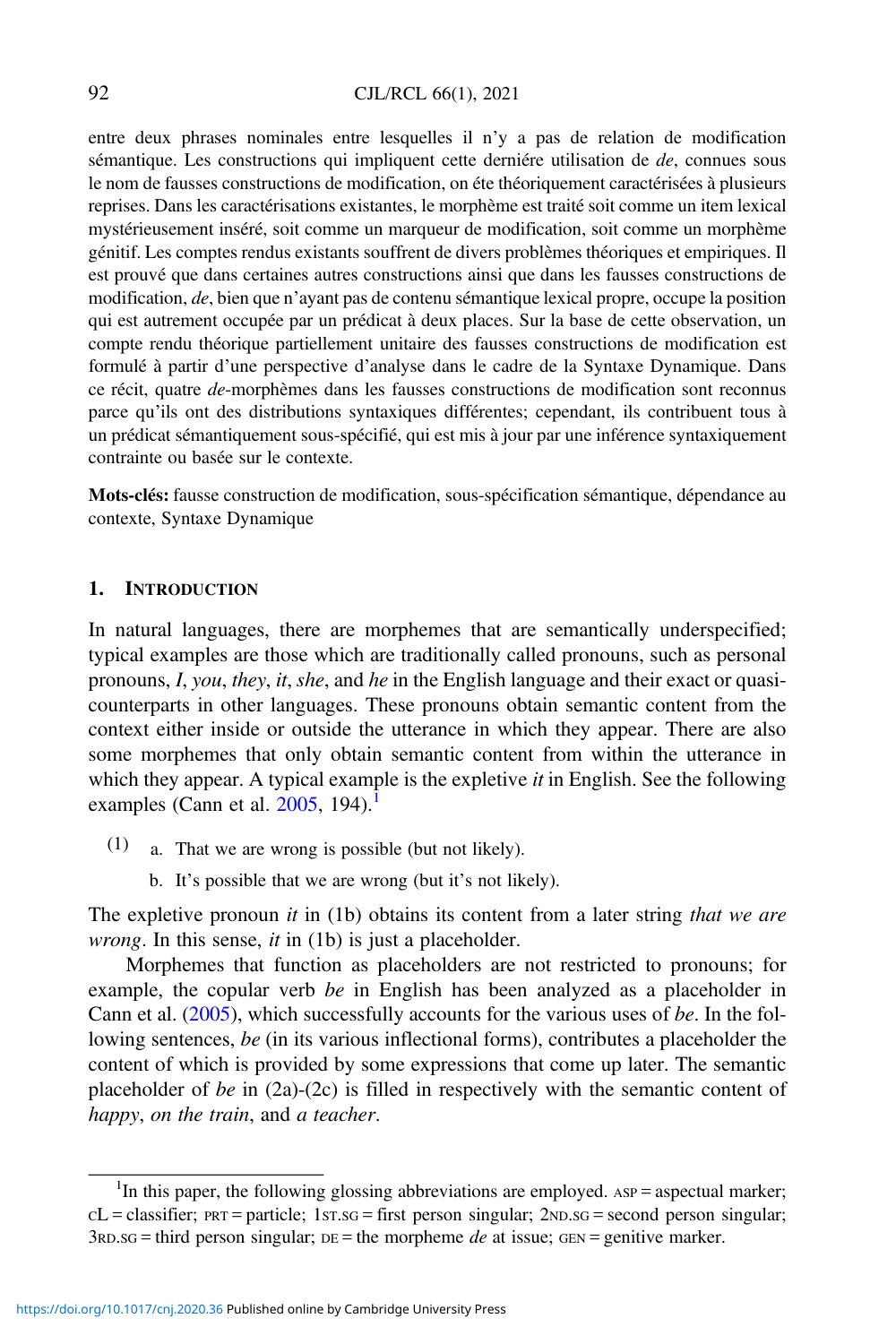- (2) a. John is happy.
	- b. Robert was on a train.
	- c. Mary is a teacher.

It follows that copular verbs in any languages are all placeholders. For example, the copular verb shi in Mandarin Chinese has been analyzed as contributing a place-holder (Wu [2011](#page-37-0); Li [2016](#page-36-0)). This paper, by looking into the clitic morpheme de in the so-called fake modification constructions in Mandarin Chinese, continues the enterprise of investigating lexical semantic underspecification. (See the work mentioned above.) The grammatical property of this morpheme has been a controversial topic in Chinese linguistics but its semantic contribution has been little considered. The existing analyses, which are all implemented in the framework of Generative Grammar, suffer from the problem of theoretical incoherence. In this paper, a theoretical account of fake modification constructions is formulated in the framework of Dynamic Syntax (Kempson et al. [2001](#page-36-0); Cann et al. [2005](#page-35-0)). I argue that different fake modification constructions involve different de-morphemes. The different de morphemes, while having different syntactic distributions, all contribute a predicate that does not have its own meaning but obtains semantic content from context. This analysis of de provides a partially unitary characterization of the four fake modification constructions. The rest of the paper unfolds as follows. In section 2, basic data of the so-called canonical use of de and the puzzling use of de are described. In section 3, four existing accounts of fake modification constructions are reviewed. In section 4, it is argued that de can function as a two-place predicate although in a rather restricted way and that its presence is restricted by what precedes it and imposes requirements on what follows it. In section 5, a formal characterization of fake modification constructions is formulated in the framework of Dynamic Syntax. section 6 is the conclusion of the paper.

## 2. BASIC DATA

In this section, fake modification constructions involving de between two noun phrases are described. These constructions are puzzling in that the use of de in them is quirky compared with its use in typical modification constructions. In order to make clear why the use of de in fake modification constructions is puzzling, the typical use of de in modification constructions is briefly described first.

## 2.1 The use of de in modification constructions

In Mandarin Chinese, the monosyllabic morpheme de (zero tone) occurs in a modifier phrase, as shown in (3).

| (3)                         |                                                              |       |  |  |  |                               | a. Měilì de fēngjing xīyin dàliàng                     | yóurén. |  |  |
|-----------------------------|--------------------------------------------------------------|-------|--|--|--|-------------------------------|--------------------------------------------------------|---------|--|--|
|                             |                                                              |       |  |  |  |                               | beautiful DE scenery attract a.large.number.of tourist |         |  |  |
|                             | 'The beautiful scenery attracts a large number of tourists.' |       |  |  |  |                               |                                                        |         |  |  |
|                             |                                                              | b. Wǒ |  |  |  | de fùgīn shì gōngchéngshī.    |                                                        |         |  |  |
|                             |                                                              |       |  |  |  | 1st, SG DE father be engineer |                                                        |         |  |  |
| 'My father is an engineer.' |                                                              |       |  |  |  |                               |                                                        |         |  |  |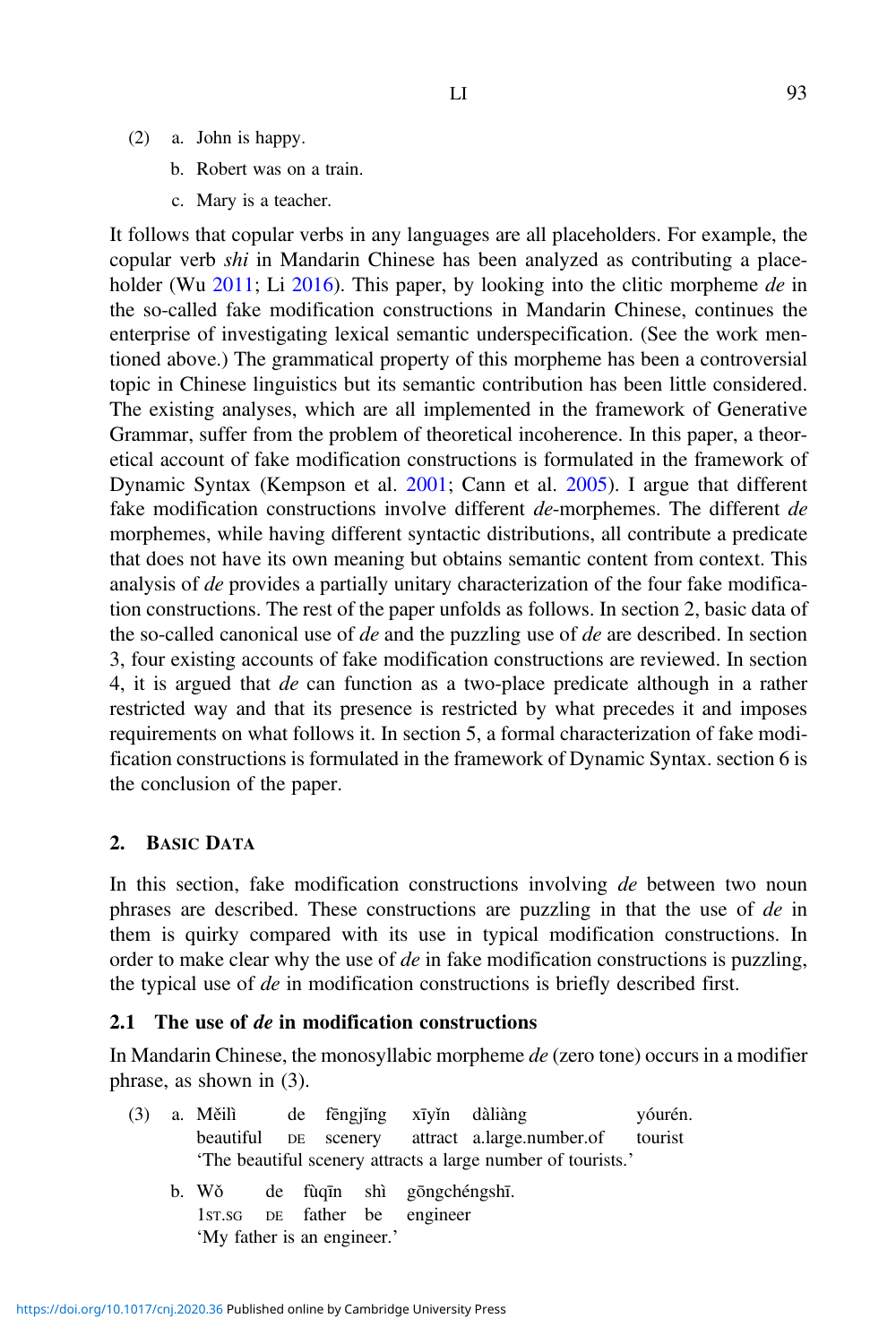|  | c. Zhèi-běn shū shì wǒ de.     |                                |  |  |  |  |  |  |  |  |  |
|--|--------------------------------|--------------------------------|--|--|--|--|--|--|--|--|--|
|  | this-cl book be 1st.sg DE      |                                |  |  |  |  |  |  |  |  |  |
|  | 'This book is mine.'           |                                |  |  |  |  |  |  |  |  |  |
|  | d. Zhèi-běn shù shì wǒ de shū. |                                |  |  |  |  |  |  |  |  |  |
|  |                                | this-cl book be 1st ss DE book |  |  |  |  |  |  |  |  |  |
|  | 'This book is my book.'        |                                |  |  |  |  |  |  |  |  |  |

In (3a), de is cliticized to the word měilì 'beautiful' and the phrase měilì de 'beautiful DE' modifies *fengjing* 'scenery'. In (3b), the possessive modifier,  $w\delta$  de, which consists of the first person singular pronoun  $w\delta$  '1st is semantically identical to the possessive pronoun 'my' in English. In (3c),  $w\delta$  and de jointly work as *mine* in English does. But it can be argued that in  $(3c)$ , wǒ de is the same as that in (3b); the evidence is that a noun can be added after  $w\delta$  de in (3c), shown in (3d).

Since the *de*-phrase modifies a nominal head, *de* is usually treated as a nominal modification marker. A noun phrase in which de functions as a modification marker, undoubtedly, can be anaphorically referred to by a pronoun, as shown in (4). In (4a), tā '3RD.SG' refers to měilì de fengjing 'beautiful DE scenery' [the beautiful scenery]; in (4b),  $t\bar{a}$  '3RD.SG' refers to wǒ de fùqīn '1ST.SG DE father' [my father].

| (4) | a. Měilì de fēngjǐng xīyǐn dàliàng |  |                                                                      | vóurén, dāngdì rén |                                                                                    |
|-----|------------------------------------|--|----------------------------------------------------------------------|--------------------|------------------------------------------------------------------------------------|
|     |                                    |  | beautiful DE scenery attract a large number of tourist, local people |                    |                                                                                    |
|     | quán kào tā móushēng.              |  |                                                                      |                    |                                                                                    |
|     | all rely.on 3RD.sG make.a.living   |  |                                                                      |                    |                                                                                    |
|     |                                    |  |                                                                      |                    | The beautiful scenery attracts a large number of tourists and the local people all |
|     | rely on it to make a living.'      |  |                                                                      |                    |                                                                                    |
|     | b. Wǒ de                           |  | fùqīn shì gōngchéngshī, dànshì tā bù dǒngdé                          |                    |                                                                                    |
|     |                                    |  | 1st SG DE father be engineer, but 3RD SG NEG know                    |                    |                                                                                    |
|     |                                    |  |                                                                      |                    |                                                                                    |

zěnme jiàoyù háizǐ. how educate child

'My father is an engineer, but he does not know how to educate a child.'

However, there is evidence that even though de in  $(3a)/(4a)$  and  $(3b)/(4b)$  has long been taken to be a modification marker, the syntactic relationship between de and an expression to which it is cliticized varies from case to case. Compare the following two sentences first to see the variation.

- (5) a. Měilì de fēngjǐng xīyǐn rén; \*(měilì de) rén gèng xīyǐn beautiful DE scenery attract people; beautiful DE people more attract rén. people 'Beautiful scenery attracts people; (beautiful) people more attract people.' b. Tā de fùqīn shì gōngchéngshī, (tā de) mǔqīn shì dàxué
	- 3RD.SG DE father be engineer, 3RD.SG DE mother be college jiàoshī. teacher

'His father is an engineer and his mother, a college teacher.'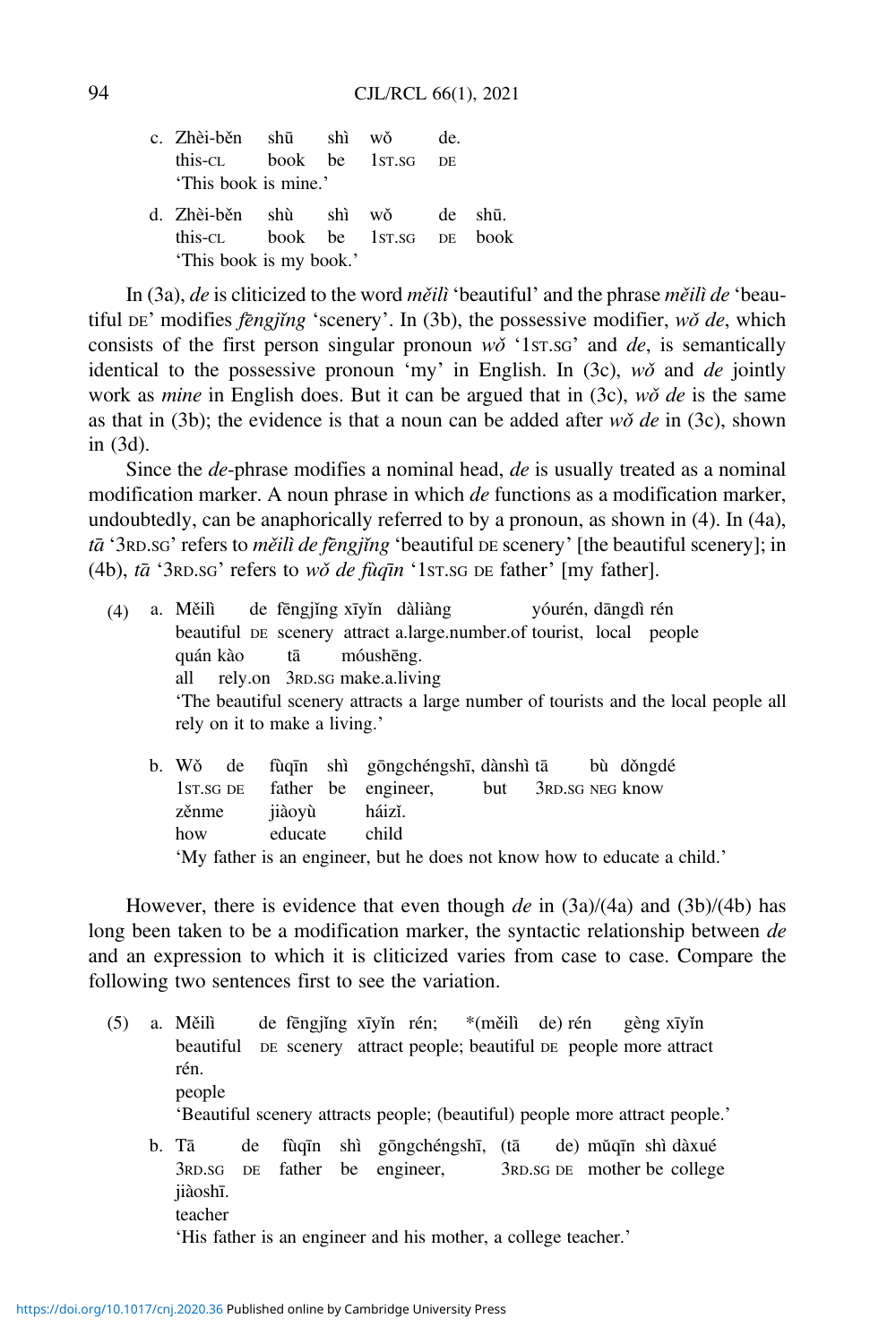In (5a), *měilì de* 'beautiful  $DE$ ' in the second clause cannot be omitted unless the meaning of the modifier is lost; in contrast, in  $(5b)$ , ta de '1st stops' can be omitted without losing the meaning of the modifier.

Semantically, while *de* in the case of adjectival modification seems to contribute little meaning,<sup>2</sup> in the case of a genitive modification such as  $(3b)/(4b)/(5b)$ , de contributes the meaning of possession. As can be seen in  $(6)$ , where the absence of de results in the loss of the meaning of possession.

- (6) a. Yìfū túshūguǎn Yifu library 'The Yifu Library'
	- b. Yìfū de túshūguǎn Yifu DE library 'Yifu's library'

In (6a), de does not appear and the phrase does not have the meaning of possession; the modifier is interpreted as a personal name after which a building is named. In (6b),  $de$  appears and the noun preceding  $de$  is interpreted as the possessor of a building. Another example that shows the semantic contribution of de between two nouns in a possessive relationship is given below.

(7) Zhèi zhǒng píngguǒ zhı'̄er shì jiǎde, lǐmiàn bù hán píngguǒ de zhı'̄er this kind apple juice be fake, inside NEG contain apple DE juice. 'This kind of apple juice is fake, for it does not contain any juice of apples.'

In (7) píngguð zhī'er 'apple juice' is semantically distinguished from píngguð de  $z\hbar\bar{i}$ 'er 'juice of apples'; in the former, pingguǒ 'apple' does not necessarily mean the fruit from which some juice is extracted; it may simply refer to some taste similar to that of an apple, while *pingguǒ de zhī'er* unambiguously expresses the natural possessive relationship between the fruit and its juice. Treating  $de$  as semantically void is at most a technical simplification because the presence and absence of  $de$ , as shown in (6), makes a difference in meaning. Even if  $de$  does not contribute a conceptual meaning on its own, it must have the function of triggering some inference that leads to the semantic effect observed in cases like (6).

To sum up, occurring in different types of modification constructions, de makes different contributions. In this sense, de is either a polysemous morpheme or different morphemes. In the following section, I show that de can occur between two expressions that do not have the relationship of modification, which, as is shown in section 3, has been treated as a genitive morpheme in some existing accounts.<sup>3</sup>

(i) Zhāngsān (shì) zuótiān lái de. Zhangsan be yesterday come DE 'It was yesterday that Zhangsan came.'

<sup>&</sup>lt;sup>2</sup>Liu [\(2016](#page-36-0)) argues that the presence of *de* following a predicative adjectival modifier gives rise to a restrictive meaning, while the absence of  $de$  gives rise to a non-restrictive meaning.

 ${}^{3}De$  can also appear in the emphatic construction, shown below, which is irrelevant to the current discussion.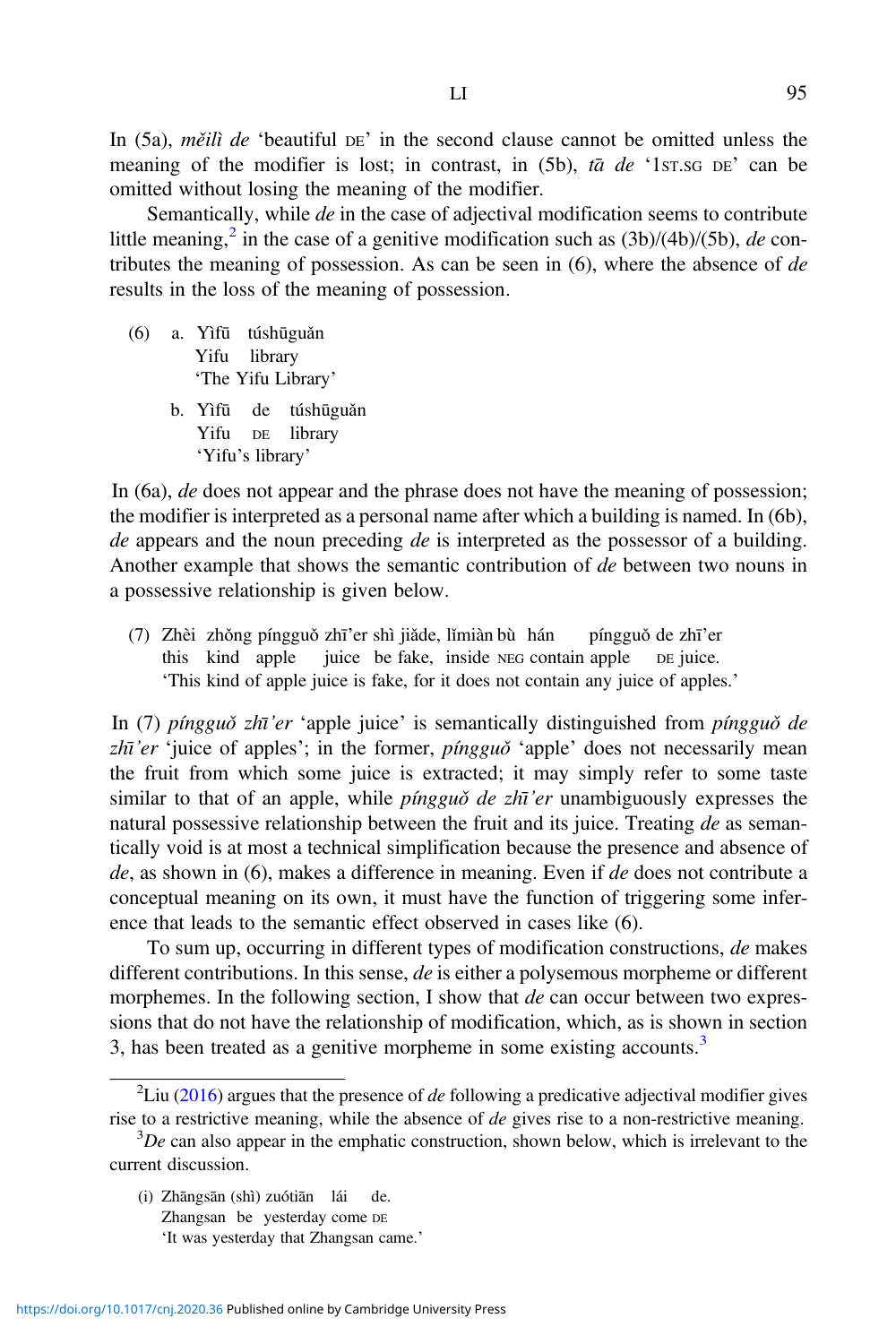#### 2.2 The use of de in four fake modification constructions

'As for the meal, Zhangsan is the host.'

Of those non-modification uses of  $de$ , one is superficially related to the possessive/ genitive de. In this use, de occurs between two nominal phrases between which, however, there is no relation of possession, as illustrated by the underlined parts in the sentences in (8).

(8) a. Zhāngsān de lánqiú dǎ dé hǎo. Zhangsan DE basketball play PRT good 'Zhangsan plays basketball well.' b. Zhāngsān pǎo-le sān fēnzhōng de bù. Zhangsan run-ASP three minute DE step 'Zhangsan ran for three minutes.' c. Zhāngsān dǎ Zhāngsān de lánqiú (Lǐsì pǎo Lǐsì de bù). Zhangsan play Zhangsan DE basketball Lisi run Lisi DE step. 'Zhangsan plays basketball; (Lisi runs) [Note: the two-clause sentence has the implicature that the two persons do/did not interfere with each other].' d. Zhèi dùn fàn, Zhāngsān de dōngjiā. this CL meal Zhangsan DE host

The fact that *de* appears between two nominal expressions results in the impression that it is a modification marker, like that in  $(3a)$ ,  $(3b)$ ,  $(3d)$ ,  $(4a)$ ,  $(4b)$ ,  $(5a)$ ,  $(5b)$ , and (6b). However, as was indicated above, there is no possessive relation between the two nouns in all the four sentences in (8).

In (8a), Zhāngsān is not understood as the owner of *lánqiú* 'basketball', which in the sentence does not express an entity or a kind of entity but rather a kind of game. If Zhāngsān de lánqiú is interpreted as a composite concept that involves a possessive relationship, the sentence as a whole is nonsensical.<sup>4</sup> In (8b), san fenzhong de bù 'three minute DE step' can hardly be interpreted without an appropriate context; therefore, there cannot be a relation of modification between  $\bar{\rho}$  and  $\bar{\rho}$  and  $\bar{\rho}$  and  $\bar{\rho}$  and  $\bar{\rho}$ ), like in (8a), Zhāngsān de lánqiú 'Zhangsan DE basketball' does not express a possessive relationship between Zhangsan and  $\hat{a}$ ngiú. The whole sentence, including the part in the brackets, expresses a distinction and separation of what Zhangsan does/ did and what Lisì does/did, having a conventional implicature that Zhangsan and Lisì do not interfere with each other. In (8d), Zhāngsān de dōngjiā 'Zhangsan DE host' does not involve a genitive relationship; instead, it expresses a subject-predicate relationship, in which Zhāngsān is assigned the status of a host.

Among the four constructions, (8b) looks slightly different from the other three. In (8b), what occurs before de is the temporal expression  $\bar{s}\bar{a}n\bar{f}e nzh \bar{o}n\bar{g}$  'three minute'. In the other three, what occurs before  $de$  is a personal noun. However, there is

<sup>&</sup>lt;sup>4</sup>An anonymous reviewer asks whether the sentence can mean 'Zhangsan's playing basketball is good' if Zhāngsān de lánqiú expresses a possessive relationship. There is no evidence that the sentence in this case has the suggested meaning. Although in English, Zhāngsān's playing basketball is a well-formed phrase, Zhāngsān de dǎ lánqiú 'Zhangsan DE play basketball' in Chinese is outright unacceptable.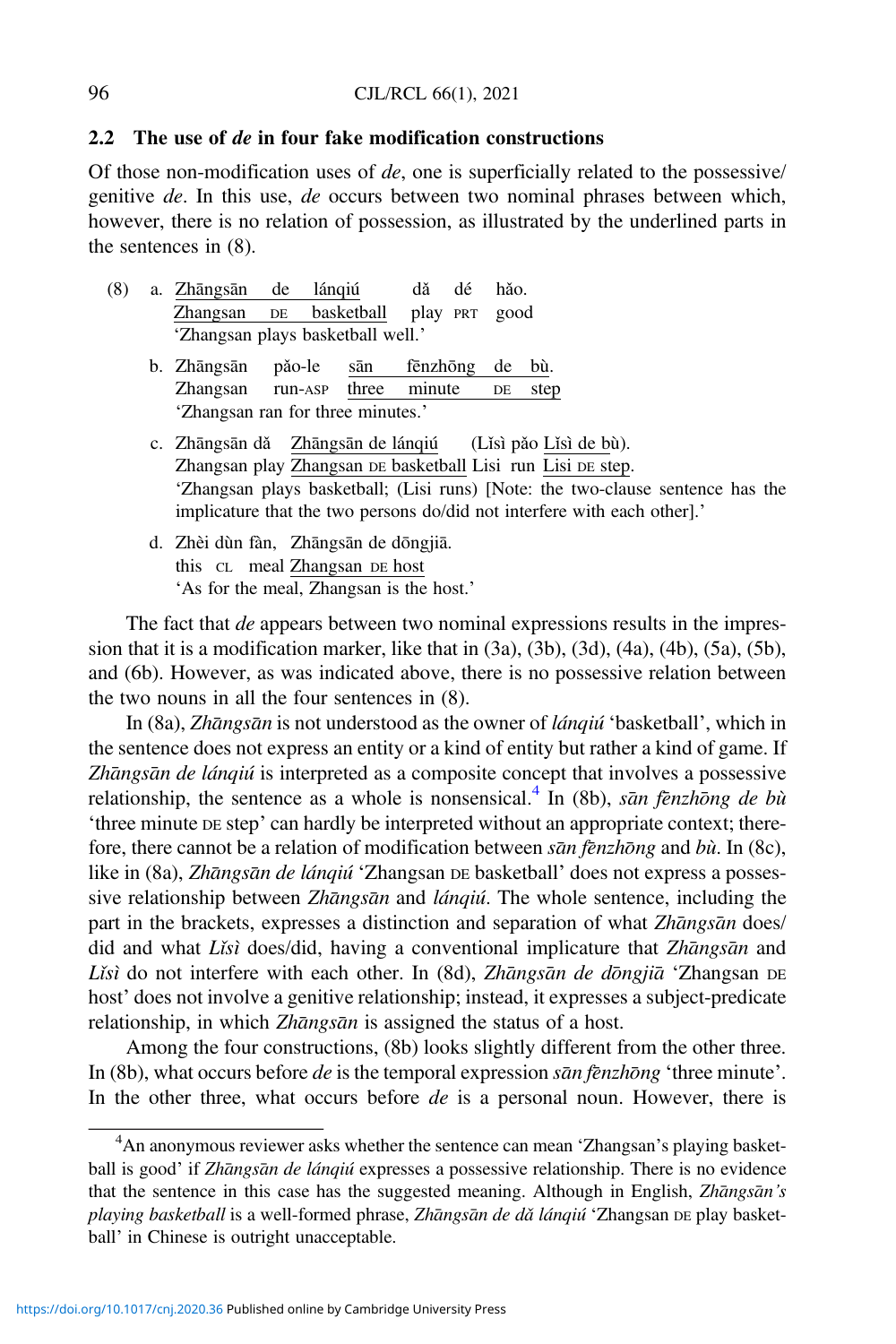evidence that the personal noun *Zhāngsān*, which occupies the initial position in (8b), can occur immediately before  $de$ , as is shown in (9), which is semantically equivalent to (8b). It should be noted that (9) looks exactly the same as (8a) regarding the linear order of the NPs flanking de.

(9) Zhāngsān de bù pǎo-le sān fēnzhōng. Zhangsan DE step run-ASP three minuite 'Zhangsan ran for three minutes.'

The constructions illustrated by the sentences in (8) are dubbed as fake modification constructions (e.g., Zhu [1982,](#page-37-0) and works to be reviewed below), because in these sentences, de and the noun phrase that precedes it together have the appearance of constituting a modifier of the noun phrase that follows  $de$ , even though there is no recognizable relation of modification between the two expressions that respectively precede and follow de.

#### 3. EXISTING ANALYSES OF FAKE MODIFICATION CONSTRUCTIONS

Theoretical linguists have long been interested in fake modification constructions. Many accounts have been proposed to characterize the syntactic and semantic properties of de. Below is a review of four existing accounts, which take three different approaches in the framework of Generative Grammar. Other analyses that can be found in the literature (Tang [2010](#page-36-0); Guo [2017;](#page-36-0) Pan and Lu [2011\)](#page-36-0) are also carried out in the same framework and adopt similar assumptions. This review mainly aims to demonstrate the problems that existing analyses of de in these constructions suffer from. Generally, there are three approaches to the appearance of  $de$  in fake modification constructions. One is to assume that  $de$  is inserted for a syntactic purpose. The second is to assume that  $de$  is a genitive morpheme, functioning like  $'s'$  in English. The third is to assume that  $de$  is inserted to satisfy some phonological-syntactic interface mapping rule. The three approaches are reviewed one by one.

#### 3.1 The syntactic insertion approach

Mei ([1978\)](#page-36-0) first proposes a generative account of the generation of a fake modification construction, with  $(10a)$  as an example and  $(10b)$  as a reference for facilitating discussion.

- (10) a. Tā de lǎoshı̄ dāng dé hǎo. 3RD.SG DE teacher do PRT good 'He served well as a teacher.'
	- b. Tā dāng lǎoshı̄ dāng dé hǎo. 3RD.SG do teacher do PRT good 'He served well as a teacher.'

Based on the fact that (10a) and (10b) are the same semantically, Mei proposes the following operations of generating  $(10a)$ . It is assumed that  $(10a)$  has the deep structure given in (11a), which looks identical to (10b). Then, the first token of the verb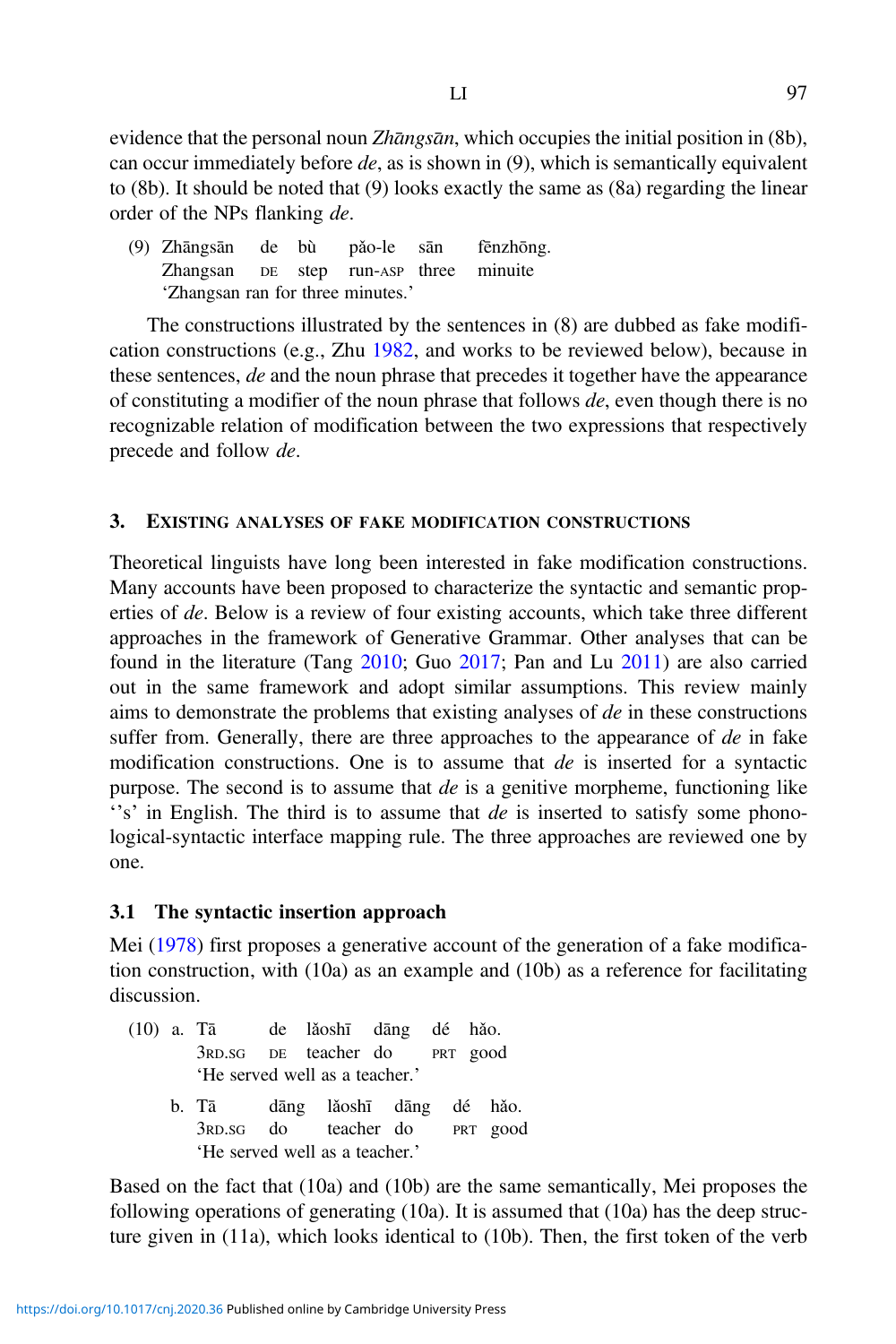*dang* 'act.as' is deleted, shown in (11b). Next, *de* is inserted where *dang* 'act.as' has been deleted, shown in (11c).

|  |                                                |  |  | (11) a. Tā dāng lǎoshī dǎng dé hǎo. (deep-structure)      |
|--|------------------------------------------------|--|--|-----------------------------------------------------------|
|  | 3RD.SG act.as teacher act.as PRT good          |  |  |                                                           |
|  | b. Tā<br>3RD.SG act.as teacher act.as PRT good |  |  | dāng lǎoshī dāng dé hǎo. (deleting the first verb 'dāng') |
|  | c. Tā<br>3RD.SG DE teacher act.as PRT good     |  |  | de lǎoshī dāng dé hǎo. (inserting 'de').                  |

This account suffers from three defects. First, it is not clear what motivates the deletion of  $d\bar{a}ng$  in (11a). Second, it is not clear whether this deletion is merely a phonetic deletion in the surface structure or a lexical deletion in the deep structure. Third, whatever the essence of the deletion of  $d\bar{a}ng$  is, an account of the syntactic and semantic properties of *de* is wanting; that is, there should be an explanation of why de can be inserted into a position where a verb has been deleted.

Briefly, the account seems to be nothing but an ad hoc manipulation to yield the syntactic form of (10a) because the deletion and insertion operations are not well motivated in theory and nothing is said about the syntactic and semantic properties of *de* that endow the morpheme with the qualification for being inserted in a position where a verb can occur. In spite of these defects, this account is enlightening in that the suggestion that de can be 'inserted' in a position where a verb can occur implies that it is very likely that de in this case is close in function to a verb. A novel account proposed below capitalizes on this implication.

Huang ([1982,](#page-36-0) [1998\)](#page-36-0) proposes a different and rather sophisticated account of the same fake modification construction, where it is also assumed that de is inserted for some syntactic purpose. The operations assumed in this account are sequentially displayed in (12).

|  |                                   |  |  | (12) a. Tā dāng lǎoshī dé hǎo (deep-structure) |
|--|-----------------------------------|--|--|------------------------------------------------|
|  | 3RD.SG act.as teacher PRT good    |  |  |                                                |
|  | 3RD.SG teacher act.as PRT good    |  |  | b. Tā lǎoshī dāng dé hǎo ('lǎoshī' is fronted) |
|  | 3RD.SG DE teacher act.as PRT good |  |  | c. Tā de lǎoshī dāng dé hǎo ('de' is inserted) |

As shown in  $(12a)$ , a deep structure is assumed, where the morpheme at issue de does not appear, and then  $\vec{a}$  oshī 'teacher' is fronted to a position next to  $\vec{a}$  '3RD.sG', as shown in (12b). To account for de's insertion, Huang [\(1982](#page-36-0), [1998\)](#page-36-0) assumes that the linear adjacency of  $t\bar{a}$  and lǎosh $\bar{u}$  leads to a structural reanalysis or restructuring, giving rise to a  $NP$  which licenses the insertion of de. The computation of reanalysis is schematically represented as (13).

(13)  $NP_1 NP_2 \rightarrow [NP NP_1 NP_2] \rightarrow [NP NP_1 de NP_2]$ 

This account is problematic in the following aspects: First, the second step, shown in (12b), is poorly motivated. It is not known why *lǎoshī* is fronted to a preceding position instead of remaining in situ. Second, it is not clear in which sense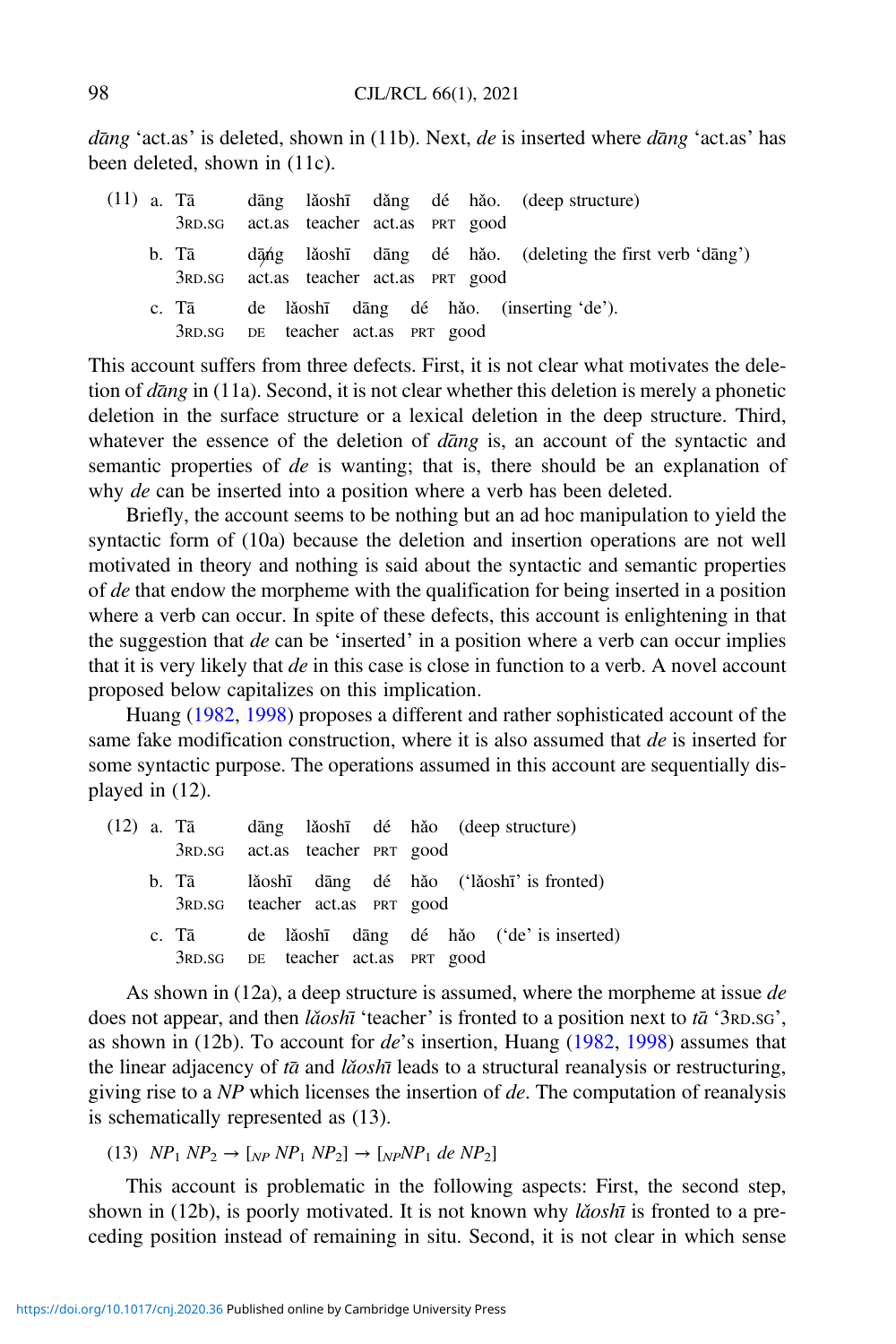reanalysis is applied as a mechanism in generating the structure at issue. If structural reanalysis is adopted in the sense of Manzini ([1983](#page-36-0)) and others of the same line of thought, it is mysterious why de is inserted between two nominal phrases which otherwise have a loose structure relationship and get structurally closer to each other through reanalysis. As was illustrated by (6) and (7), the presence and absence of de between two nominal phrases produce different semantic effects. Thus, simply assuming that de is inserted between two NPs that have a closer structural relationship because of undergoing reanalysis is not enough in face of the semantic facts. Third, even if the structural relationship between the two adjacent  $NPs$  is reanalyzed as an  $NP$ , the structural position for  $de$  to be inserted into is still unavailable because  $N_{P_1} N_{P_2}$  is a structure that has already been formed through applying some phrase structure rule(s). Therefore, the insertion of  $de$  is poorly motivated. Fourth, if  $NP_1$  and de constitute an NP, called NP<sub>3</sub>, then the phrase structure on the rightmost of (13) should be  $N_{NP}$   $N_{NP}$   $N_{Pl}$  de]  $NP_2$ ] rather than  $\lceil_{NP} NP_1 \text{ de } NP_2 \rceil$ .

#### 3.2 The genitive approach

Huang ([2008\)](#page-36-0) proposes another account, which is intended to solve the problem of overgeneration that the previous account (Huang [1982,](#page-36-0) [1998](#page-36-0)) suffers from and avoid using reanalysis as a theoretical apparatus because of its being poorly motivated. The theory of lexical decomposition and the theory of head movement are adopted to explain the generation of fake modification constructions. Regardless of the problem of overgeneration, the new account, theoretically, does not fare better than the one reviewed above, for it suffers from the problem of theoretical incoherence, which can be seen in his account of the generation of the following two sentences. The first one is (14), which is another instance of the construction instantiated by (8c).

(14) Nǐ jiāo nı̄ de yıngwén. ̄ 2ND.SG teach you DE English 'You teach English [as your own business].'

The generation of the surface structure of  $(14)$  is shown as [Figure 1.](#page-9-0) In the deep structure, where DO stands for a light verb,  $n\tilde{i}$  de '2ND.SG DE' as a phrase occupies the Specifier (Spec) of a Gerund Phrase (GP) headed by a gerund (G), on which there is an empty category. Put in plain English, ní de jiāo yīngwén '2ND.SG DE teacher English' is treated as a gerund phrase in which *ni de* ' $2ND.SG$  DE' is a genitive modifier of jiāo yīng 'teach English'. The verb jiāo, which initially occurs in a low position, moves upward via G(erund) to a higher position occupied by the light verb DO. This account faces an obvious empirical challenge: nǐ de jiāo yīngwén is in no way a wellformed phrase. Although undeniably, in Chinese a phrase like ta de dàolai '3RD.SG DE arrive' [his arriving/arrival] is intuitively acceptable, a phrase like tā de dào Běijīng '3RD.SG DE arrive Beijing' is absolutely bad. Even if there is such a thing as a gerund, there is no telling evidence that a transitive verb and its object complement can appear in a gerund phrase.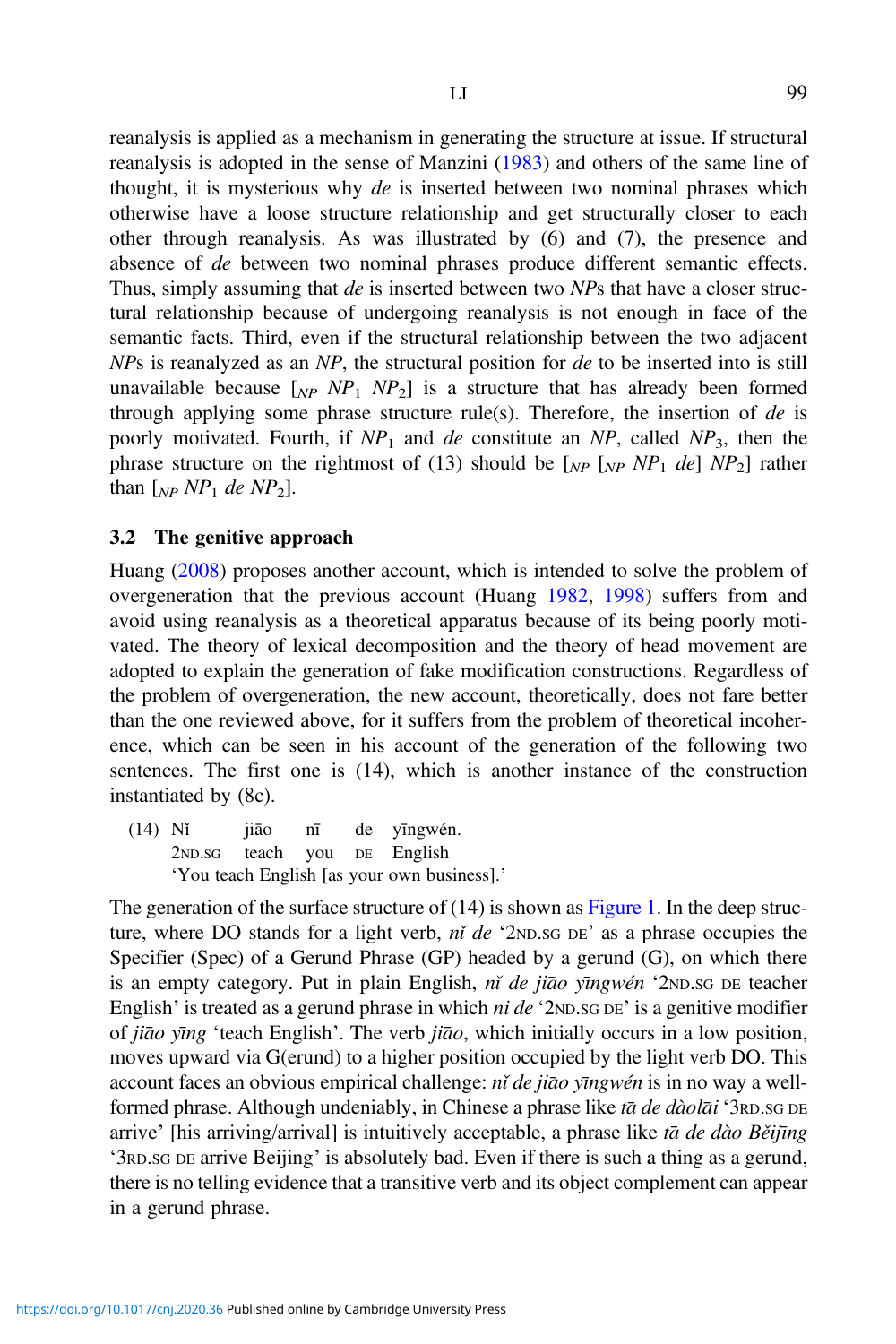<span id="page-9-0"></span>

Figure 1: Generation of the surface structure of example  $(14)$ 

The second one is (10a), repeated as (15), which is structurally the same as (8a). According to Huang [\(2008](#page-36-0)), the sentence is generated through the syntactic computations shown in (16).

- (15) Tā de lǎoshı̄ dāng dé hǎo. 3RD.SG DE teacher act.as PRT good 'He teaches well.' [Literally: He acts as a teacher well.]
- (16) a. Step 1: tāDO tāde dāng lǎoshı̄(dé hǎo). (deep structure)
	- b. Step 2: tā dāng<sub>i</sub> tā de t<sub>i</sub> lǎoshī (dé hǎo) (the movement of the core verb dāng)
	- c. Step 3: [e] dāng<sub>*i*</sub> tā de t<sub>i</sub> lǎoshī (dé hǎo). (the deletion of the subject tā)
	- d. Step 4: [tā de t lǎoshī], dāng t<sub>i</sub> (dé háo). (the fronting of the object tā de lǎoshī to become an accusative subject)
	- e. tā de lǎoshī dāng (dé hǎo) (Step 5: the surface structure)

As shown in (16a), the deep structure consisting of a light verb DO, its subject and object complements are generated. The verb  $d\bar{a}ng$  in the gerund phrase moves (via the assumed empty category on the head of the gerund phrase) to where DO is located, shown in (16b). Then the subject of the deleted DO is deleted. Subsequently, tā de t<sub>i</sub> dāng lǎoshī moves to where tǎ has been deleted, resulting in (16e).

This account suffers from the following problems:

First, Huang ([2008\)](#page-36-0) is silent on the structural relationship between  $d\acute{e}h\acute{a}o$  and  $t\bar{a}$ de dang lǎoshī in (15). It is not clear whether  $d\acute{e}$  hǎo is part of the gerund phrase that includes tā de dāng lǎoshī. If it is, why can't dé hǎo move together with tā de dāng lǎoshī to the subject position, resulting in tā de lǎoshī dé hǎo dāng, which is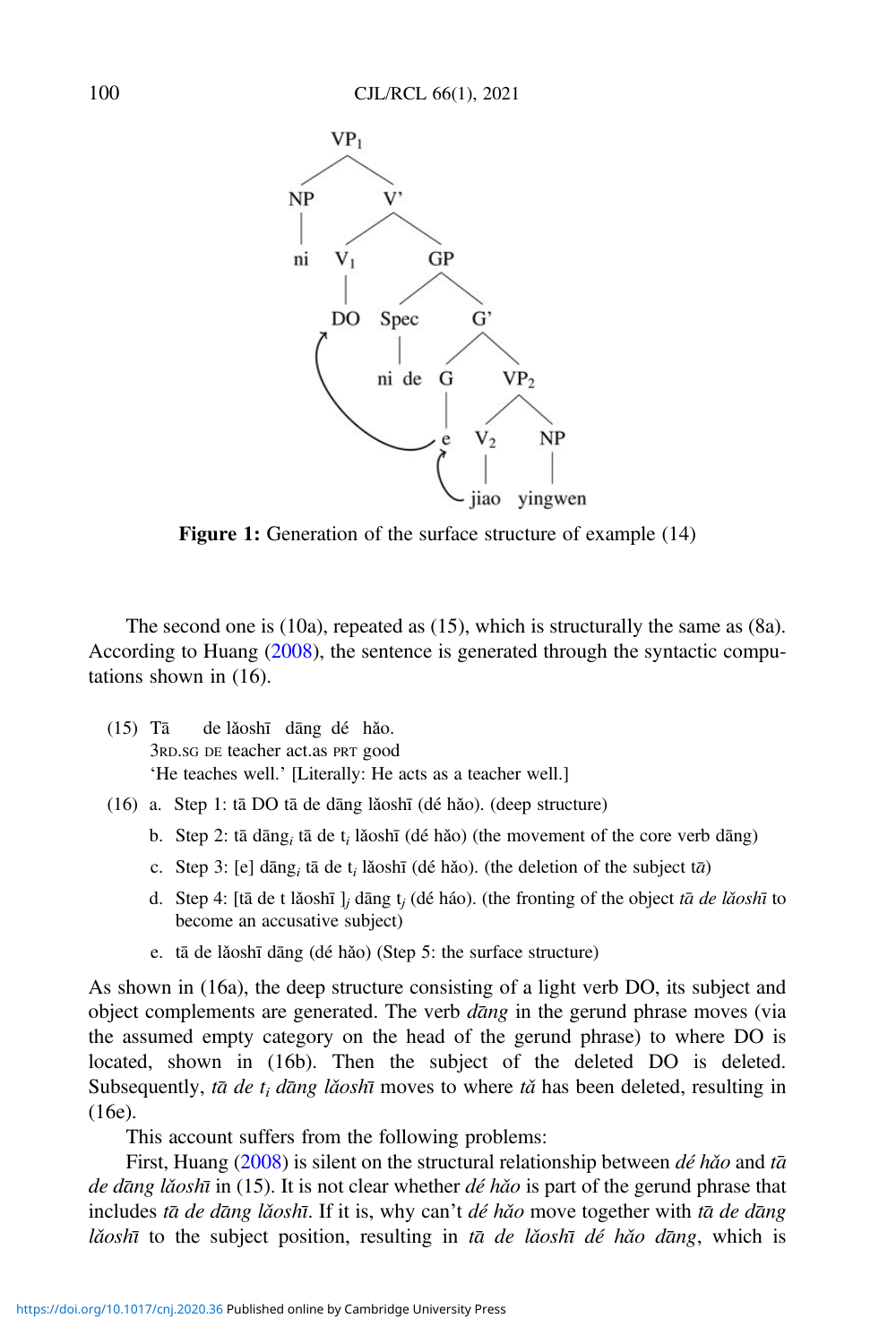unacceptable? What is worse is that without  $d\acute{e}$  háo, (15) remains unacceptable. Although  $d\acute{e}$  hǎo is so important for the well-formedness of (15), the generative account simply leaves it aside as something trivial. Apparently, this account fails to achieve descriptive adequacy (Chomsky [2014](#page-35-0)).

Second, although the movement of the gerund phrase to the subject position is motivated by the need for an explicit subject, the reason the original subject is deleted is not clearly stated. It seems that the deletion of the NP and the movement of a gerund phrase to the position of the NP is nothing but an ad hoc stipulation aimed to construct the surface structure.

Third, in (16d), tā de t lǎoshī occurs in the subject position as a result of movement; this leads to the fact that the trace that the movement of dang leaves behind in Step 2 is higher than the position of  $d\bar{a}$ ng. The consequence of this operation is that the trace of  $d\bar{a}ng$  is neither antecedent-governed nor theta-governed by  $d\bar{a}ng$  'act.as', which violates ECP, a principle that cannot be violated in the framework in which Huang's formulates his account.

Fourth, the gerund phrase assumption is short of empirical corroboration; ta de dāng lǎoshī, just like tā de jiāo yīngwén, is in no way a well-formed phrase in Chinese. Other generative accounts (Tang [2010](#page-36-0); Guo [2017](#page-36-0); Pan and Lu [2011\)](#page-36-0), which will not be reviewed in detail, either assume that  $de$  is the marker of a genitive modifier subsumed in a gerund phrase as Huang  $(2008)$  $(2008)$  does or assume that de is inserted between two adjacent NPs which undergo reanalysis, constituting a larger NP as Huang ([1982](#page-36-0), [1998](#page-36-0)) assumes. For these reasons, they suffer from the same problem of making assumptions that go against empirical facts.

#### 3.3 The phonological-syntactic interface approach

Zhuang [\(2017](#page-37-0)) proposes an account of fake modification constructions instantiated by (10a), where the insertion of de is phonologically motivated. As Zhuang  $(2017)$  $(2017)$  $(2017)$ argues,  $t\bar{a}$  and *lǎosh* $\bar{a}$  belong to the same prosodic domain if the sentence is pronounced at a fast speed although they belong to different syntactic components and do not semantically combine. This results in a mismatch between the prosodic structure and the syntactic structure of the sentence, violating the phonologicalsyntactic Mapping Rule (Tokizaki [1999](#page-36-0), [2005,](#page-37-0) [2007](#page-37-0)). By the insertion of a pause, or ya or ba or de between  $t\bar{a}$  and lăosh<sub>i</sub>, the mismatch can be solved because morphemes such as ya, ba and de are clitics that are attached to the preceding content phrase.

This analysis is faced with empirical challenges. Consider the examples in (17). Intuitively, when ya or ba is inserted between  $t\bar{a}$  and *lánqiú*, a pause can still be inserted, immediately following ya or ba, for example in  $(17a)$ . In contrast, when  $de$  is inserted between  $t\bar{a}$  and *lánqiú*, further inserting a pause results in awkwardness, such as  $(17b)$ . If de is inserted merely to construct the correspondence between the prosodic and syntactic structures, it is surprising that a pause cannot follow it. To my knowledge, a pause cannot occur between a verb and its object in natural Chinese speech; this fact makes de at issue look rather similar to a verb. This similarity is further elaborated in section 4.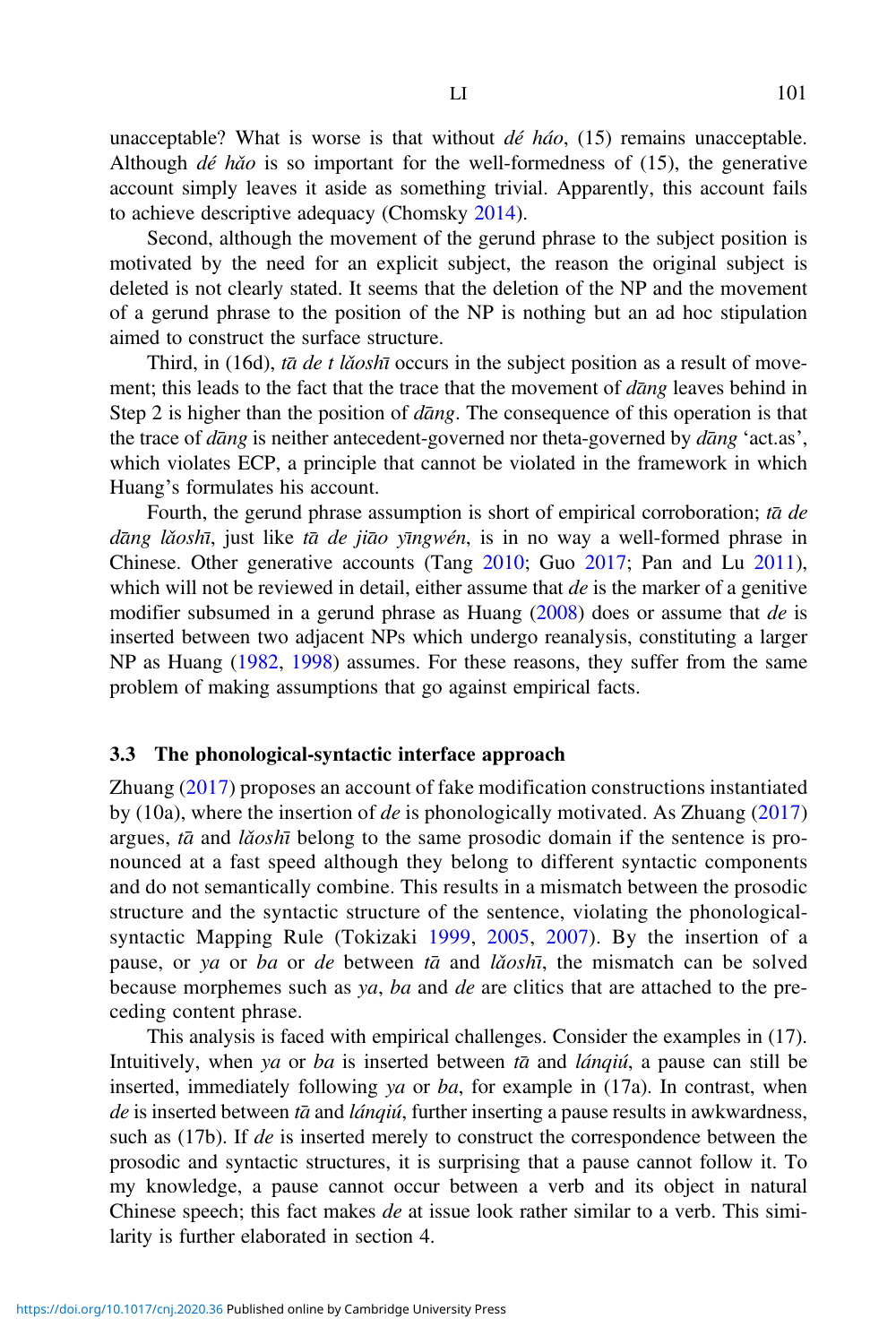- (17) a. Zhāngsān ya/ba [ ] lánqiú dǎ dé hǎo. Zhangsan YA/BA PAUSE basketball play PRT well 'As for Zhangsan, he plays basketball well.'
	- b. \*Zhāngsān de [ ] lánqiú dǎ dé hǎo. Zhangsan DE PAUSE basketball play PRT well 'As for Zhangsan, he plays basketball well.'

Another fact that suggests that Zhuang's [\(2017](#page-37-0)) account is problematic is given below.

- (18) a. Lánqiú ya/ba/ [ ] Zhāngsān dǎ dé hǎo. basketball YA/BA/PAUSE Zhangsan play PRT well 'As for basketball, he plays it well.'
	- b. \*Lánqiú de Zhāngsān dǎ dé hǎo. basketball DE Zhangsan play PRT well 'As for basketball, he plays it well.'

In (18a), lánqiú 'basketball' appears in sentence-initial position, as a topic; the sentence is fully acceptable no matter whether ya, ba, or a pause follows the topic or not. Syntactically, the topic, *lánqiú* and the subject Zhangsan do not belong to the same syntactic components and do not semantically combine, inserting ya, ba, or a pause after the topic is not surprising according to Zhuang ([2017\)](#page-37-0). However, as shown in (18b), inserting  $de$  after the topic is disallowed. This fact supports my argument that Zhuang's [\(2017](#page-37-0)) account is not on the right track. Besides, although (18b) is unacceptable for the given translation therein, the sentence is acceptable when it has the pragmatically odd meaning 'The basketball plays Zhangsan well'. This fact strongly suggests that the presence of de in this fake modification construction is not motivated at the phonological-syntactical interface but rather at the semantic-syntactic interface.

## 4. NEW OBSERVATION OF DE

The difficulties that the existing accounts are faced with justify further investigation and an alternative analysis of de. By drawing upon the literature and new observation, I argue that de contributes a semantically underspecified predicate, the meaning of which is specified via context-based inference.

## 4.1 De as a semantically underspecified predicate

It has been observed that de in some uses occupies a position that is otherwise occupied by a two-place predicate, as illustrated by (19a) and (19b), with (19c) as a reference for the discussion.

(19) a. Wǒ de yí gè péngyǒu, zhǎng dé hěn shuài. 1ST.SG DE one CL friend, look PRT very handsome 'I have a friend, looking very handsome.'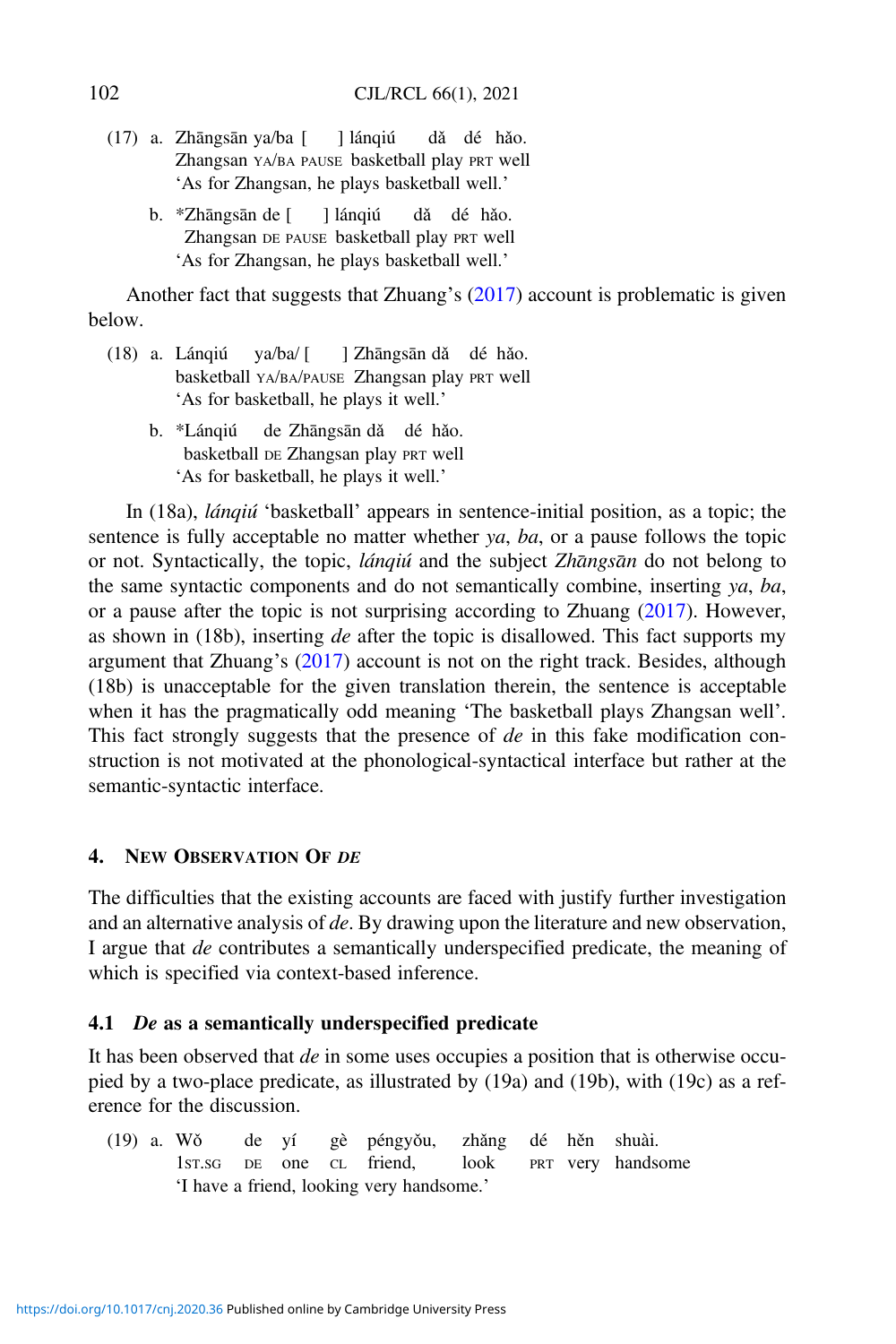- b. Wǒ yǒu yí gè péngyǒu, zhǎng dé hěn shuài. 1ST.SG have one CL friend, look PRT very handsome. 'I have a friend, looking very handsome.'
- c. \*Wǒ yǒu de yí gè péngyǒu, zhǎng dé hěn shuài. 1ST.SG have DE one CL friend, look PRT very handsome. 'I have a friend, looking very handsome.' [intended]

In  $(19a)$ , wǒ de is conventionally regarded as a syntactic combination of the first person pronoun  $w\delta$  with a clitic de, which functions like the possessive pronoun my in English, as mentioned before. According to this conventional view,  $w\delta$  de yí  $g\dot{e}$  péngyǒu is the grammatical subject of sentence (19a) and zhǎng dé hěn shuài is the predicate. Nevertheless, it should be noted that the sentence can be paraphrased as (19b), in which the possessive relationship is expressed by the verb  $y\delta u$  'have'. The structural analysis of (19b) is a thorny issue. One possible analysis is that  $w\delta$ yǒu yí gè péngyǒu is a clause and zhǎng dé hěn shuài is another clause, the semantic subject of which is 'a friend of mine' or literally 'a friend that I have'. In other words, the first clause in (19b) very likely is a noun phrase consisting of the head yí  $g\dot{\varepsilon}$ péngyǒu 'a cL friend' and a relative clause wǒ yǒu '1st.sG have', which does not carry the modification marker de. It is not uncommon that in some cases a relative clause does not carry the modification marker de although in many cases de is present. Compare (20a), where the modification marker de occurs and (20b) where the marker does not occur.

- (20) a. Wǒ mǎi de nà běn shū hěn piányi.' 1ST.SG buy DE that CL book very cheap 'That book which I bought is very cheap.'
	- b. Wǒ mǎi nà běn shū hěn piányi. 1ST.SG buy that CL book very cheap 'That book which I bought is very cheap.'

Assuming that (19b) involves an ellipsis of de, it is expected that de could be recovered in it; but the co-occurrence of  $y\delta u$  and de results in ungrammaticality, as shown in (19c). An explanation of the ungrammaticality is that in such a case, de has obtained some property of a predicate and competes with  $y\delta u$  for the same syntactic function, although *de* itself is semantically underspecified.

The second piece of evidence for this hypothesis comes from the use of de in oral calculation. On some occasions, de occurs where the word chéng occurs. The word chéng expresses multiplication calculation involving two numbers, for example (21a).

- (21) a. Èrshí wŭ de èrshí wŭ, lìu bǎi èrshí wŭ. twenty five DE twenty five, six hundred twenty five 'Twenty five multiplied by/times twenty five is six hundred and twenty five.'
	- b. Èrshí wŭ chéng èrshí wŭ, lìu bǎi èrshí wŭ. twenty five multiplied.by/times twenty five, six hundred twenty five 'Twenty five multiplied by/times twenty five is six hundred and twenty five.'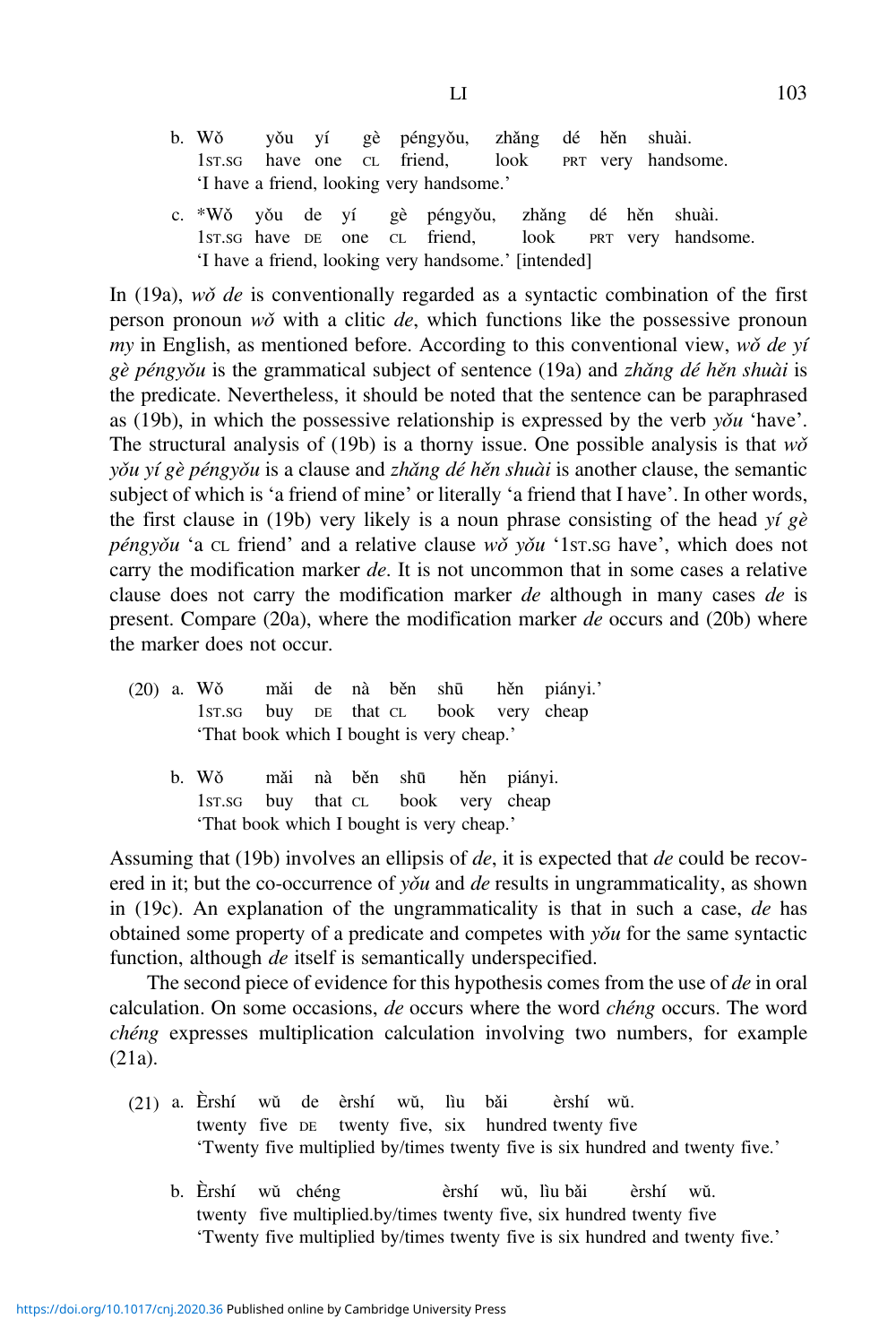Sentence (21a) can be straightforwardly paraphrased by sentence (21b).<sup>5</sup> Where de occurs in (21a) is exactly where chéng 'multiplied by/times' occurs in (21b).

Interestingly, on other occasions, speakers use de to express addition calculation, illustrated by (22a), with (22b) as a paraphrase.

- (22) a. Èrshí wŭ de èrshí wŭ, wŭshí. twenty five DE twenty five, fifty 'Twenty five plus twenty five is fifty.'
	- b. Èrshí wŭ jiā èrshí wŭ, wŭshí. twenty five plus twenty five, fifty 'Twenty five twenty five is fifty.'

 $(21)$  and  $(22)$  illustrate a case where the semantically underspecified de obtains its semantic content via context-based semantic enrichment.<sup>6</sup> Since  $de$  is either interpreted as multiplication or addition when it occurs between two numeral phrases, its interpretation heavily depends on the context in which it appears. Such facts are similar to  $(8a)$  and  $(8d)$ , repeated below as  $(23a)$  and  $(24a)$ , where de can be paraphrased by a two-place verb, as is illustrated by (23b) and (24b).

- (23) a. Zhāngsān de lánqiú dǎ dé hǎo. [=(8a)] Zhangsan DE basketball play PRT good 'Zhangsan plays basketball well.'
	- b. Zhāngsān dǎ lánqiú dǎ dé hǎo. Zhangsan play basketball play PRT good 'Zhangsan plays basketball well.'
- (24) a. Zhèi dùn fàn, Zhāngsān de dōngjiā. [=(8d)] this CL meal Zhangsan DE host 'As for this meal, Zhangsan acts as the host.'
	- b. Zhèi dùn fàn, Zhāngsān dāng dōngjiā. this CL meal Zhangsan act.as host 'As for this meal, Zhangsan acts as the host.'

In another sentence, which has the same structure as  $(24a)[=(8d)]$ , *de* is paraphrased by yǎn 'play as', as shown in (25a) and (25b).

- (25) a. Zhèi chǎng xì Méi Lánfāng de Yújı.̄ this CL opera Mei Lanfang DE Yuji 'In this opera, Lanfang Mei played as Princess Yuji.'
	- b. Zhèi chǎng xì, Méi Lánfāng yǎn Yújı.̄ this CL opera, Mei Lanfang act.as Yuji 'In this opera, Lanfang Mei played as Princess Yuji.'

 $5$ An informant indicates that the larger numbers are, the more natural de sounds in this position.

 $\alpha$ <sup>6</sup>Not all informants agree upon this use of *de*: some accept it, even though they themselves may have never used it; others do not accept it. This variation is related to the informants' dialectal background.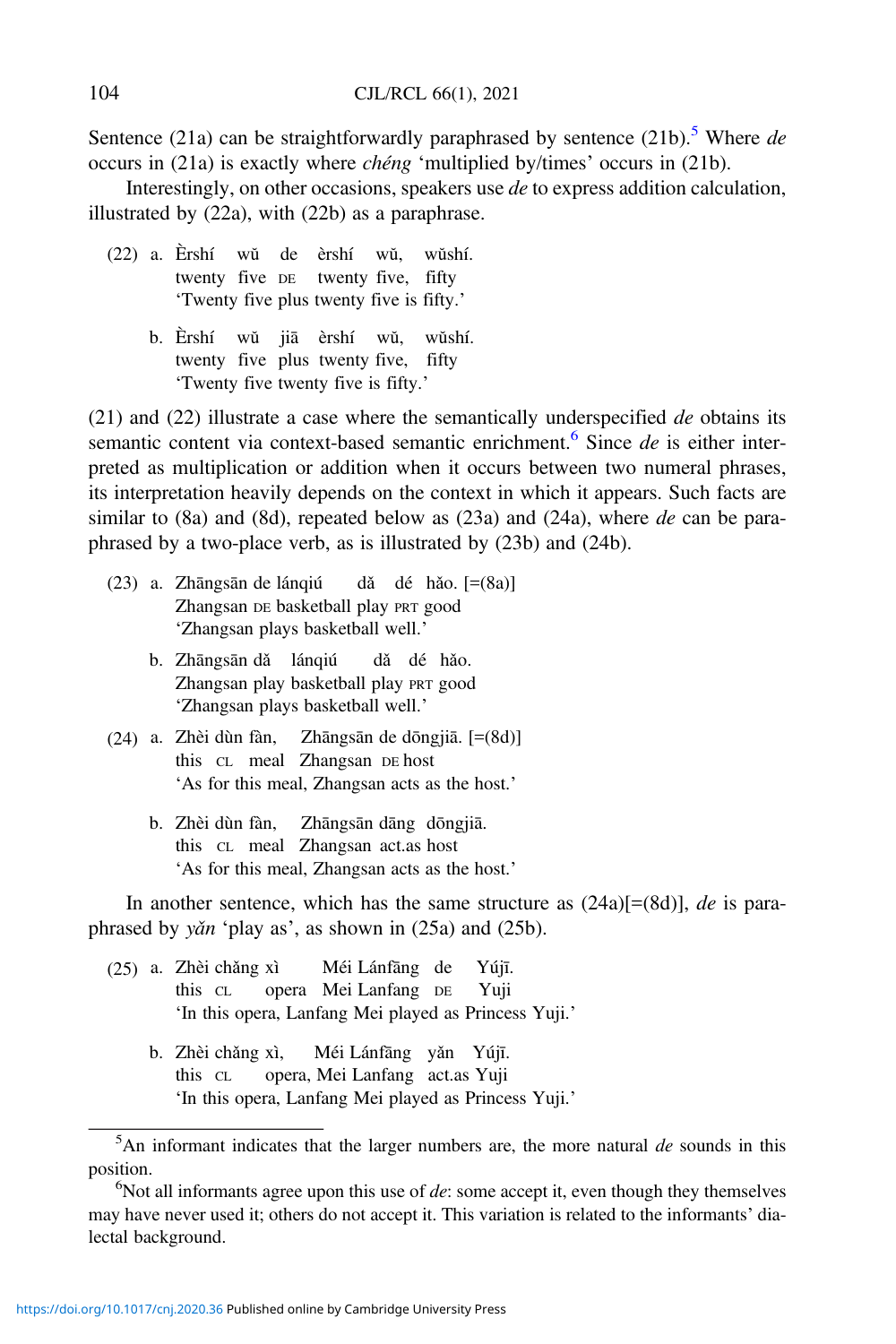It should be noted that *de* in (8b) cannot be straightforwardly interpreted as a predicate. But (8b) has a variant, given above as (9) and repeated below as (26a). The morpheme de in (26a) can be paraphrased by a full verb, as shown in (26b).

- (26) a. Zhāngsān de bù pǎo-le sān fēnzhōng  $[=(9)]$ .<br>Zhangsan be step run-ASP three minute step run-ASP three minute 'Zhangsan ran for three minutes.'
	- b. Zhāngsān pǎo bù pǎo-le sān fēnzhōng. Zhangsan run step run-ASP three minute 'Zhangsan ran for three minutes.'

This indirectly shows that  $de$  in (8b) can be paraphrased by a full verb. Unlike (8a), (8b), and (8d), in which  $de$  can be somehow paraphrased by a full verb, (8c), repeated as (27a), does not have a corresponding paraphrasing sentence. But it still can be assumed that de therein is a semantically underspecified predicate. If de is replaced by a full verb, although the resulting sentence as a whole is weird, neither of the parts indicated by the separating '||' in (27b) is unacceptable.

- (27) a. Zhāngsān dǎ Zhāngsān de lánqiú, (Lǐsì pǎo Lǐsì de bù.) [=(8c)] Zhangsan play Zhangsan DE basketball, Lisi run Lisi DE step 'Zhangsan plays basketball and Lisi runs [they do not interfere with each other].
	- b. \*Zhāngsān dǎ || Zhāngsān dǎ lánqiú, (Lǐsì pǎo || Lǐsì pǎo bù.) Zhangsan play || Zhangsan play basketball, (Lisi run || Lisi run step) 'Zhangsan plays basketball and Lisi run.'

Although it seems that simply repeating a full verb is dispreferred, assuming de as a semantically underspecified predicate that expresses what a full verb expresses does not go against any empirical fact.

Additionally, it is likely that this use of de occurs as a result of degrammaticalization (Norde [2009](#page-36-0)), wherein de changes from a pure functional clitic to a semantically underspecified two-place predicate either by reanalysis, in which de absorbs some property of some adjacent predicate that no longer appears, or by analogy because de happens to appear in a position where a two-place predicate can appear. In fact, the thought that de is a semantically underspecified two-place predicate has been suggested before. As mentioned in the literature review, Mei [\(1978](#page-36-0)) proposes that de is inserted in a position where a verb is deleted but, unfortunately, he does not clarify the syntactic and semantic properties of  $de$  in this case.<sup>7</sup>

To sum up, the above observation reveals that  $de$  has the status that a verb typically has, but it is semantically underspecified in the sense that its specific semantic content is contextually enriched.

<sup>&</sup>lt;sup>7</sup>Wu Y. (p.c.) suggests an alternative analysis of the sentence in (24a), where he assumes that between Zhāngsān and de there is an unpronounced verb dāng. I think it is a case of the emphatic construction where  $de$  is a melange of emphatic marker and tense marker rather than the morpheme de at issue. For more discussion on the use of de in the emphatic 'shì...de' construction, see Cheng ([2008\)](#page-35-0), Paul and Whitman ([2008\)](#page-36-0), among many others.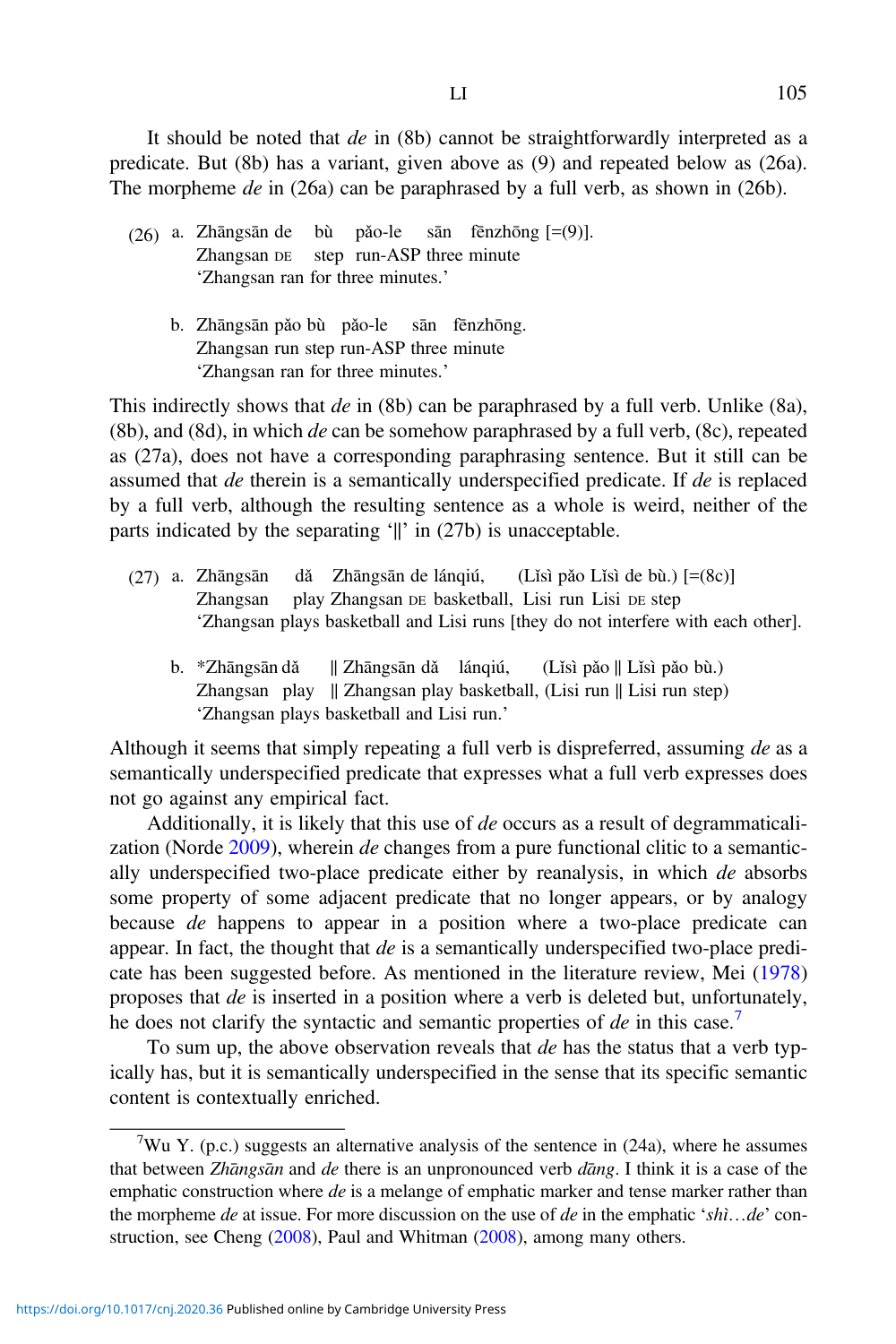#### 4.2 The syntactic restrictions concerning de

The semantic underspecification of de determines that the morpheme is contextdependent semantically, either obtaining its semantic content from a preceding context, for example (8b) and (8c), or from a later context, e.g., (8a) or from the speaker's world knowledge such as (8d), (22a), and (22b). Apart from being semantically context-dependent, the morpheme is also syntactically dependent. In (8a), de requires the occurrence of its grammatical subject and object, and it also requires the presence of the verb and a postverbal adverbial. In (8b) and (8c), where the linear position of de is different from that in (8a), the word has other requirements on what can or cannot appear before or after it. The examples in (28) illustrate the syntactic restrictions concerning de.<sup>8</sup>

- (28) a. \*(Zhāngsān) de \*(lánqiú) \*(dǎ) \*(dé hǎo). Zhangsan DE basketball play PRT good
	- b. Zhāngsān de lánqiú (\*Zhāngsān) dǎ dé hǎo. Zhangsan DE basket Zhangsan play PRT good
	- c. Zhāngsān dǎ sān tiān (\*Zhāngsān) de lánqiú. Zhangsan play three day Zhangsan DE basketball
	- d. Zhāngsān dǎ (\*sān tiān) Zhāngsān de lánqiú. Zhangsan play three day Zhangsan DE basketball

Sentence (28a) shows that *de* requires the presence of its grammatical subject, grammatical object, the verb, and some following adverbial expressions, such as  $d\acute{e}$  hǎo. The absence of any one of these expressions results in ungrammaticality. Sentence (28b) shows that the presence of de does not allow  $d\check{a}$  dé hǎo to be immediately preceded by a local subject. Sentences (28c) and (28d) jointly show that the postverbal adverbial and the local subject cannot co-occur. In the generative accounts reviewed above, the significance of the presence of  $d\acute{e}h\acute{a}o$  for the well-formedness of (28a) and (28b) is simply ignored, since the theoretical tools in those accounts cannot accommodate the requirement of the presence of a postverbial adverbial that *de* imposes. Briefly, a number of facts regarding *de* and fake modification constructions in which it appears can hardly be explained by any general rules in Generative Grammar. Instead, it seems that de turns out to be different morphemes in different fake modification constructions, because its presence in these various constructions is syntactically constrained in different ways and imposes constraints on other expressions in different ways, although in each fake modification construction, de always contributes a semantically underspecified predicate. In the following section, a formal characterization of fake modification constructions is proposed, where the

<sup>&</sup>lt;sup>8</sup>Parentheses are a notational convention. The expression between a pair of parentheses is optional. For example, A(B)C indicates that both AC and ABC are acceptable strings. If an asterisk '\*' immediately precedes the expression inside the parentheses, as in A(\*B)C, then AC is acceptable but ABC is not. If instead the asterisk immediately precedes the left parenthesis, as in  $A^*(B)C$ , then ABC is acceptable but AC is not (Huang et al. [2009\)](#page-36-0).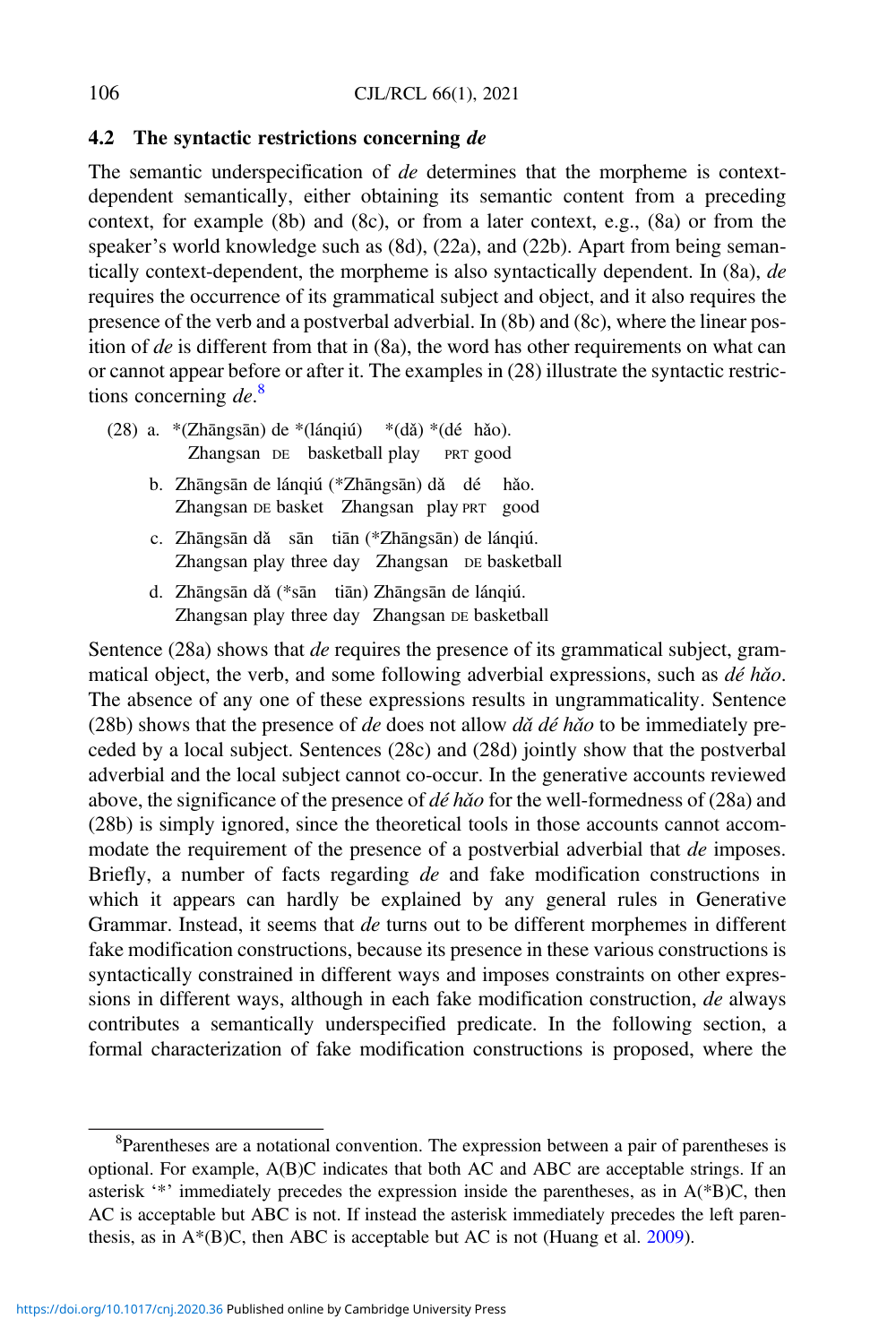common contribution to semantic interpretation and the syntactic peculiarities of different de-morphemes are captured in parallel as part of parsing processes.

#### 5. A PARSING ACCOUNT OF FAKE MODIFICATION CONSTRUCTIONS

The semantic underspecification and update and syntactic restrictions concerning de exhibit themselves in dynamic processes of expressing propositional meanings by uttering strings of words. A string of words that is used for communication is a grammatical sentence only if it is parsable. Hence, the grammaticality of a sentence can be defined as its parsability and seen from the parsing perspective, the grammar of a language is the procedural actions that are directly employed in parsing. This is the very linguistic philosophy of Dynamic Syntax (Kempson et al. [2001](#page-36-0); Cann et al. [2005\)](#page-35-0). This section is devoted to proving such a parsing account of the constructions at issue in the framework of Dynamic Syntax. The framework is briefly introduced first in 5.1. For more details, see Kempson et al. ([2001](#page-36-0)), Cann et al. [\(2005\)](#page-35-0), Gregoromichelaki and Kempson ([2013](#page-35-0)), Kempson et al. ([2015](#page-36-0)), Kempson et al. ([2016](#page-36-0)), Gregoromichelaki and Kempson ([2017](#page-35-0)), among many other Dynamic Syntax studies. The parsing account of the fake modification constructions is given in 5.2.

### 5.1 Essentials of Dynamic Syntax

In Dynamic Syntax, well-formed sentences are parsable strings of words. The parse of a string of words is aimed to construct a propositional formula. It is hypothesized that a parsing process involves the application of some general computational rules that induce the construction of semantic structures, lexical information of words parsed one by one, contextual information relevant to an ongoing parsing process, and pragmatic inference triggered either verbally or non-verbally. A parsing process is an informationally incremental process, where what has been used can be reused, and it is also a process where semantic underspecification and update keep happening, which means that initially, some semantic content does not have fixed status or some expressions do not have specific semantic content and semantic underspecification is updated in later parsing stages.

Technically, Dynamic Syntax employs the Logic of Finite Trees (Blackburn and Meyer-Viol [1994\)](#page-35-0), a modal logic which describes binary branching tree structures, reflecting the mode of semantic combination in the form of functional application. The monotonic growth of a partial semantic tree is employed to represent stepwise accumulation of semantic content obtained from linearly parsed words and relevant context. Next, (29) is used as an example to demonstrate how the parsing process unfolds and how computational rules and lexical information are employed in the parsing process, and to introduce some basic assumptions that are adopted in the following account of fake modification constructions.

(29) Zhāngsān dǎ lánqiú. Zhangsan play basketball 'Zhangsan plays basketball.'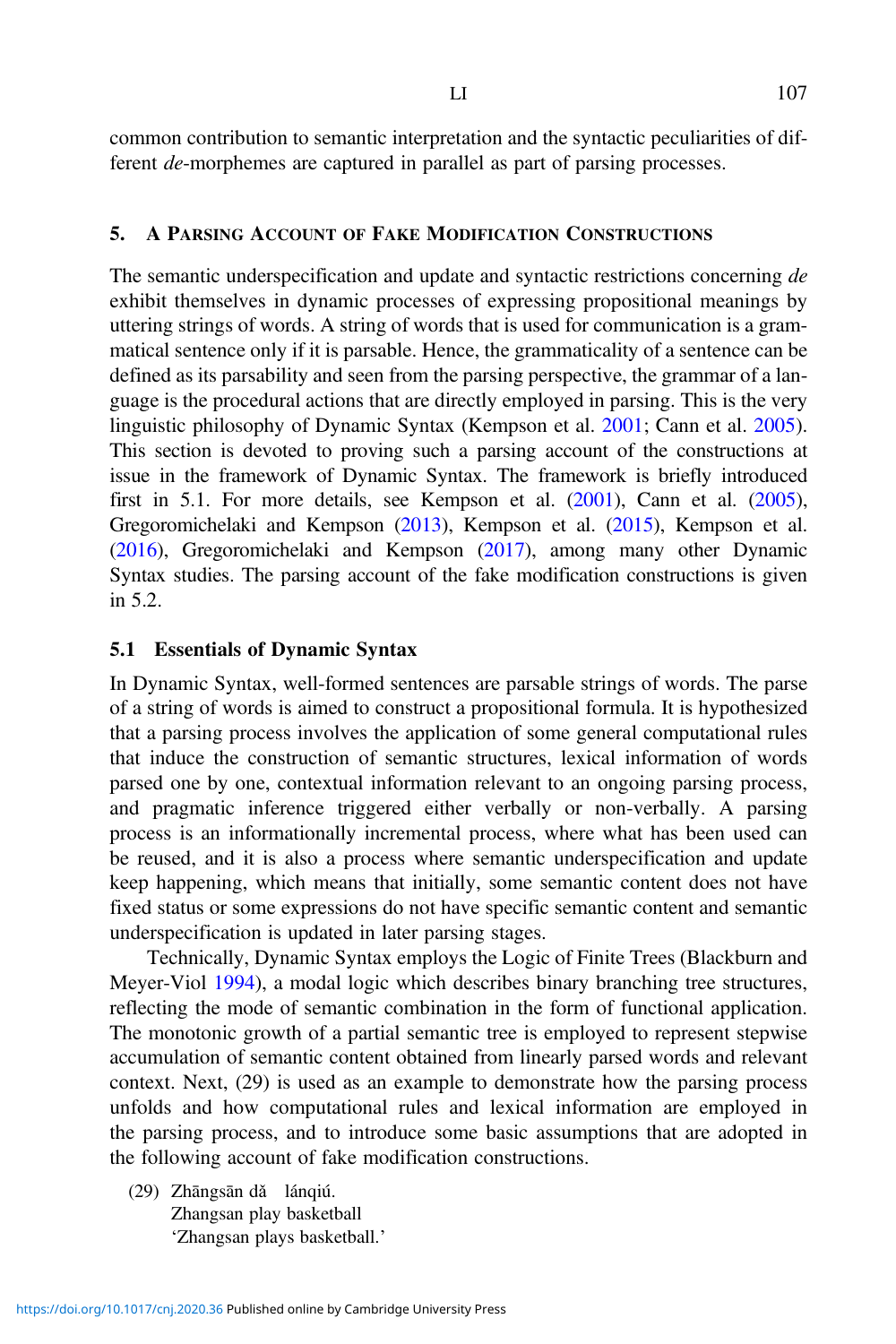108 CJL/RCL 66(1), 2021

The parsing process starts with setting up the initial goal of constructing a proposition on the root node of a partial semantic tree. The initial goal is represented by ?t, where '?' stands for the requirement of a formula and 't' stands for the truthvalue type of a formula, i.e., a proposition. New tree nodes are created as a result of applying general computational rules or lexical actions. Tree nodes accommodate semantic content obtained from scanned words or context. A tree node under construction is indicated by♢, called the pointer. The pointer moves from one tree node to another as the parsing process unfolds and more and more tree nodes are created and constructed one by one. When a tree node initially has a requirement to be met, the requirement must be satisfied somehow; otherwise, the parsing process cannot be successfully accomplished. As the requirements on all terminal tree nodes are satisfied, the semantic formulae on sister nodes combine through functional application to satisfy the requirements on the immediately dominating tree nodes until there is no outstanding requirement on any tree node, a state in which the utmost goal is achieved.

The parsing process starts with setting the initial goal ?t of a partial semantic tree, the address of the root node being  $\text{Tr}(n)$ , which is either  $\text{Tr}(0)$ , i.e., a node dominated by no other node, or some node properly dominated by Tn(0) (see Figure 2).

## $\text{Tr}(n)$ , ?t,  $\diamond$

#### Figure 2: Setting the initial goal

After the initial goal is set, the LOCAL \*ADJUNCTION rule is applied, which has the effect of creating an e-type unfixed node, $9$  which is an argument daughter node of a predicate node somewhere below  $Tn(n)$ . The LOCAL \*ADJUNCTION rule is motivated by the fact that in Mandarin Chinese, an expression that contributes an argument-type formula does not initially get fixed a semantic status in the propositional formula to be constructed, as shown in Figure 3.

$$
\text{Tr}(n), ?t,
$$
\n
$$
\downarrow
$$
\n
$$
\langle \uparrow_0 \rangle \langle \uparrow^1_+ \rangle \text{Tr}(n), ?e, \diamondsuit
$$

## Figure 3: After applying LOCAL \*ADJUNCTION

Presently, the pointer is on an e-type node. The goal e can be achieved by scanning the lexical item Zhāngsān, the semantic content of which is simply represented as 'zhangsan′'. By convention, contentful formulas are all represented in this way (See [Figure 4\)](#page-18-0).

<sup>&</sup>lt;sup>9</sup>The formal definitions of the general computational rules applied in this paper are given in the Appendices.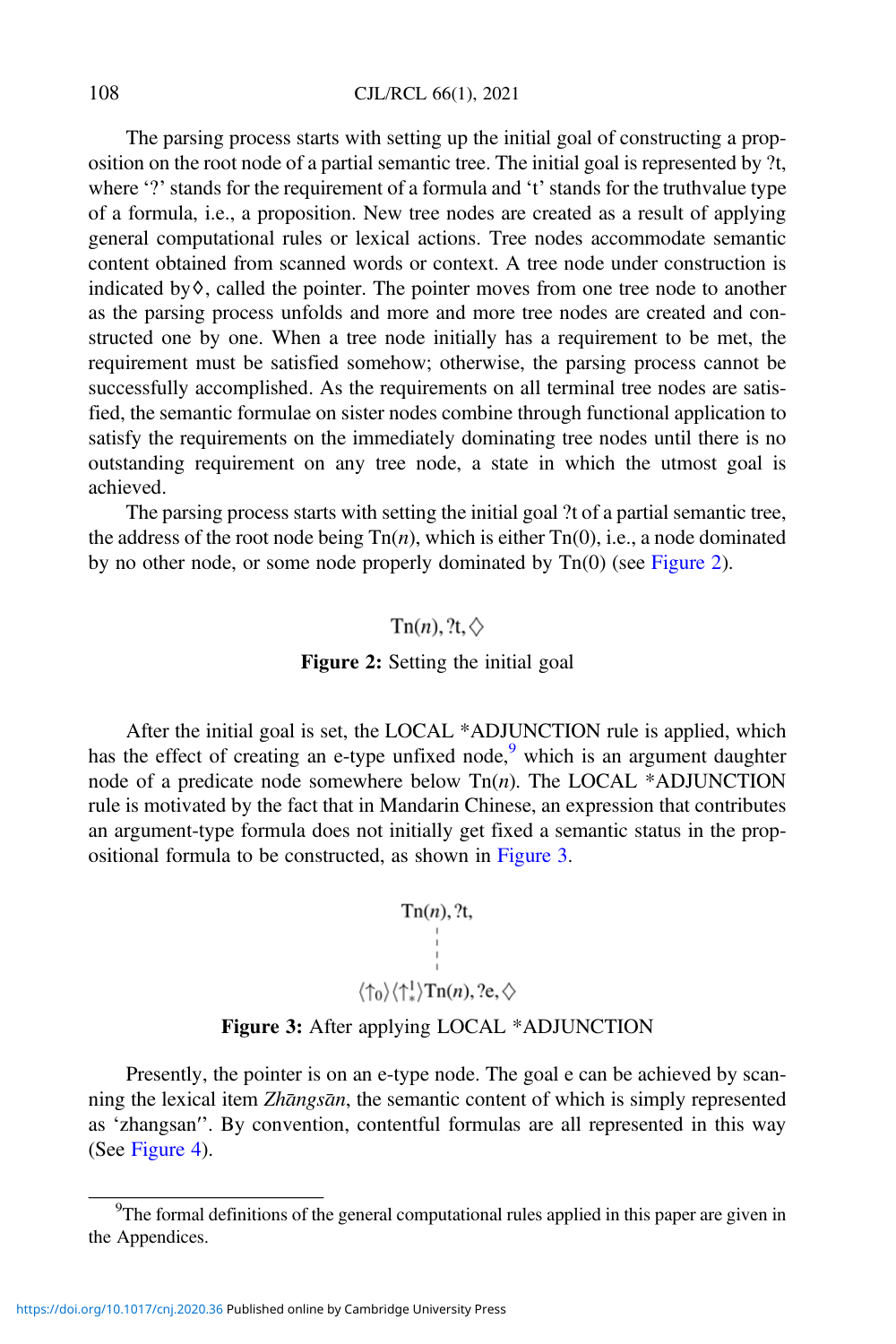```
Tn(n), ?t,
```

$$
\langle \uparrow_0 \rangle \langle \uparrow_*^1 \rangle \text{Tn}(n), \text{zhangsan}' : e, \diamondsuit
$$

## Figure 4: After scanning Zhangsan

<span id="page-18-0"></span>As the requirement on the argument node is satisfied, the pointer moves upward through applying the rule of COMPLETION (See Figure 5) (Cann et al.  $2005$ , 50).<sup>10</sup>

> $\text{Tr}(n)$ , ?t,  $\diamondsuit$  $\langle \uparrow_0 \rangle \langle \uparrow_*^1 \rangle$ Tn(*n*), zhangsan': e

Figure 5: Applying COMPLETION

At this stage, the lexical item  $d\check{a}$  'play' is scanned, which provides lexical information. In Dynamic Syntax, lexical information consists of triggering conditions and lexical actions. The 'IF' clause expresses triggering conditions; the 'THEN' clause delivers lexical actions to be taken if triggering conditions are met and the 'ELSE' clause provides lexical actions when triggering conditions are not met.

(30) The lexical information of  $d\check{a}^{11}$ 

```
IF<sub>2t</sub>THEN IF \langle \downarrow_1^1 \rangle \langle \downarrow_0 \rangle, e
                                  THEN GO(\langle \downarrow_*^1 \rangle \langle \downarrow_0 \rangle); PUT(?\langle \uparrow_0 \rangle \langle \uparrow_1 \rangle); GO(\langle \uparrow_0 \rangle \langle \uparrow_*^1 \rangle);
                                                        \text{MAKE}(\langle \downarrow^* \rangle \langle \downarrow_1 \rangle); \text{GO}(\langle \downarrow^* \rangle \langle \downarrow_1 \rangle); \text{PUT}(?e \rightarrow (e \rightarrow t));dă
                                                        \text{MAKE}(\langle \downarrow_1 \rangle); GO(\langle \downarrow_1 \rangle); PUT(da': e\rightarrow(e\rightarrowt)); GO(\langle \uparrow_1 \rangle);
                                                        \text{MAKE}(\langle \downarrow_0 \rangle); GO(\langle \downarrow_0 \rangle); PUT(?e)
                                  ELSE ABORT
            ELSE ABORT
```
There are two conditions in the lexical information of  $d\check{a}$ . The first condition is the pointer is on a node with a type t requirement. The second condition is there is an e-type unfixed node. The lexical actions that  $d\tilde{a}$  contributes include 'MAKE()', 'PUT()', ''GO() and 'ABORT'. The function of 'MAKE()' is to create a node; the tree modal relationship between the current node and the node to be created is

 $10$ In fact, after the parse of Zhāngsān, which leads to the annotation of the argument node at issue with a semantic formula of type e, the requirement on the node is removed through applying the rule of THINNING; this rule will not be mentioned in the following demonstration, since it is always the case that a requirement is not longer valid once it is satisfied.  $11$ This is just the information related to the current use of  $d\check{a}$ . This lexical item can be used

in various contexts and therefore its lexical information cannot be restricted to what is presented here.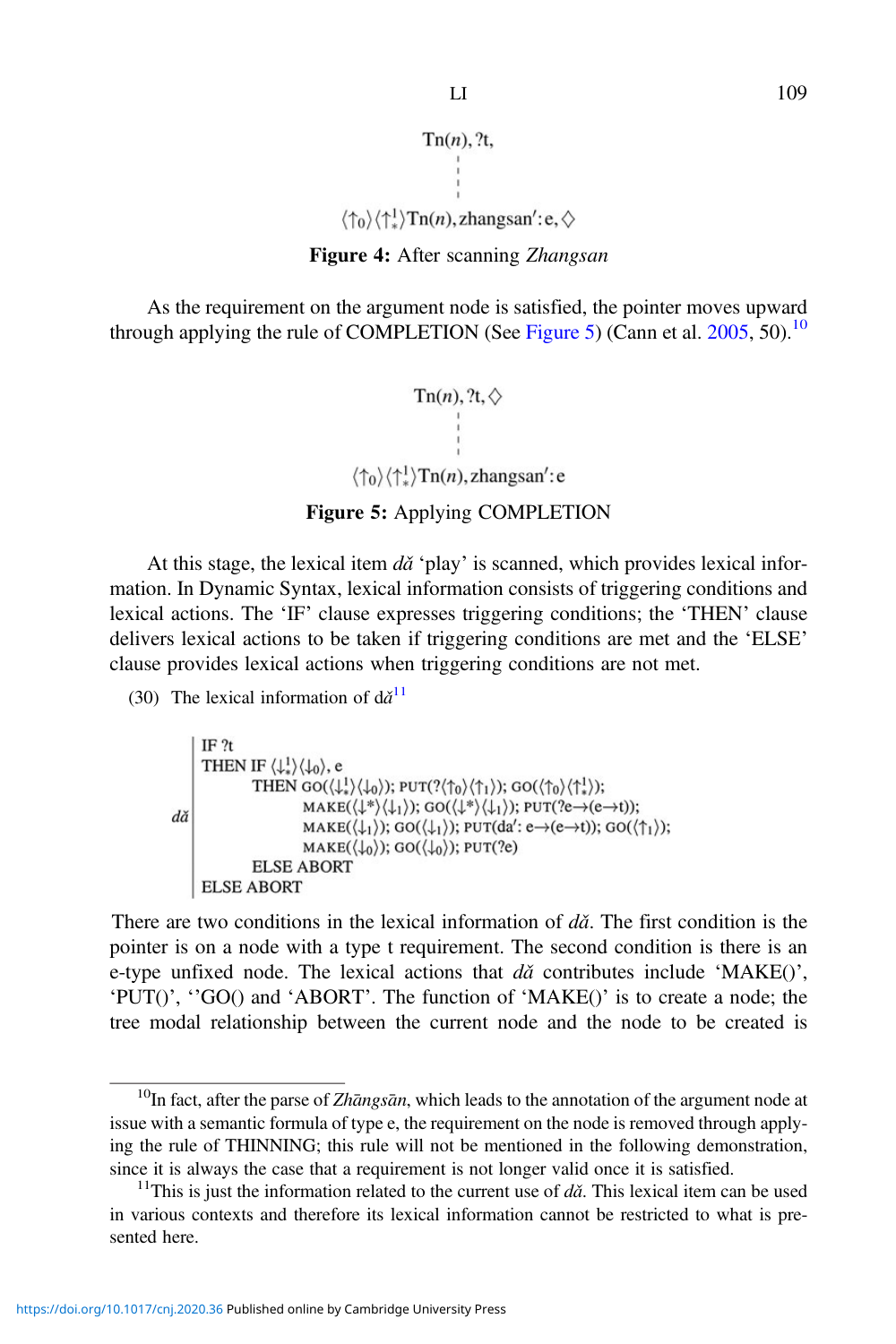given as the argument of 'MAKE()'. The tree modal operators ' $\langle \downarrow \rangle$ ' and ' $\langle \uparrow \rangle$ ' respectively point to the mother node or the daughter node of a node at issue and the subscripts '0' and '1' indicate the logical type of node pointed to. '0' means that the node pointed to is an argument node and '1' means that the node pointed to is a functor node. The Kleene star '\*' is used to express some underspecified tree node relation. For example  $\langle \uparrow^* \rangle$ Tn(*n*) expresses a node that is somewhere below the root node  $\text{Tr}(n)$ . The tree modal operators can be used successively to indicate the tree modal relationship between any two nodes on the same semantic tree. The function of 'GO()' is to move the pointer from the current node to another node and the tree modal relationship between the current node and the node to which the pointer moves to is given as the argument of 'GO()'. 'PUT()' annotates a node with some lexically provided semantic content or requirements. The action 'ABORT' is responsible for terminating a parsing process. All linguistic expressions, including lexical items and clitics, contain lexical actions.<sup>12</sup> To continue, as the word  $d\check{a}$  is parsed, the lexical actions that the word contributes update the partial semantic tree. When the triggering conditions are satisfied, the word constructs an unfixed node that dominates two nodes, annotates the functor type daughter node with a semantic formula, and drives the pointer to the e-type node created as a result of applying lexical actions. The assumption that the lexical actions of  $d\check{a}$  create an unfixed node is motivated (see Figure 6) by the fact that content verbs in Chinese can be used either finitely or nonfinitely, and when they occur, their semantic status in a propositional formula under construction is not fixed initially.



Figure 6: After parsing Zhangsan da

Following  $d\check{a}$ , Lisì is parsed, which updates the partial tree, as shown in [Figure 7.](#page-20-0)

Next, at this stage, two rules are applied consecutively. The COMPLETION rule moves the pointer up from a daughter to a mother and annotates the mother node with the information that it indeed has a daughter with certain properties. The ELIMINATION rule takes the formulae on two daughter nodes, performs functional application over these and annotates the mother node with the resulting formula and type, thus satisfying an outstanding type requirement on the non-terminal mother

<sup>12</sup>The lexical information of the proper name *Zhāngsān* is as follows.<br> $\frac{1 \text{ F} \cdot \text{F}}{1 \text{ F} \cdot \text{F}}$ 

Zhāngsān THEN PUT(zhangsan': e) **ELSE ABORT**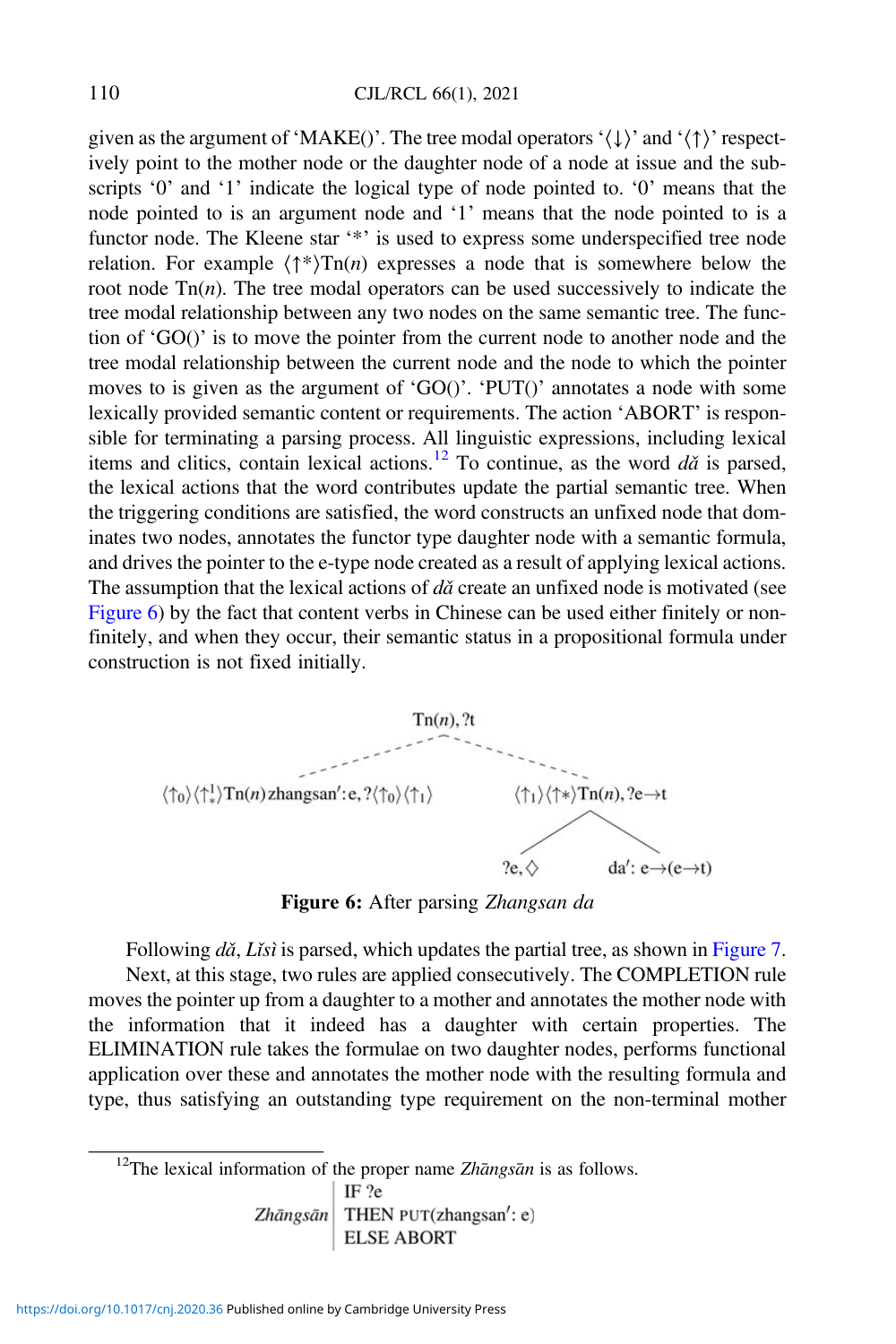<span id="page-20-0"></span>

Figure 7: After parsing Zhangsan da Lisi

node. Then, the INTRODUCTION and PREDICTION rules are applied sucessively, which construct a tree structure to accommodate semantic components of a propositional formula. By applying the ANTICIPATION rule, the pointer moves to the type  $(e \rightarrow t) \rightarrow (e \rightarrow (e, \rightarrow t))$  node, which is assumed to be there to accommodate the semantic content from an adverb that semantically modifies the verb, if available, or to accommodate an identity functor if no such adverb is available (see Figure 8). An identity functor, similar to a metavariable, does not have conceptual content, but unlike a metavariable, which obtains conceptual content from context, it takes a concept obtained through parsing as its argument to yield the same concept as the result of semantic combination. In the current case, the identity functors represent the lack of an adverb that modifies a predicate. The appearance of the identity functor in a partial tree is achieved through applying the IDENTITY FUNCTOR INSERTION rule (given in the Appendices).



Figure 8: After applying INTRODUCTION and PREDICTION repeatedly

With the propositional template constructed, a few fixed nodes with logical type requirements are available. At this parsing stage, the previously constructed unfixed nodes unify with some of the newly created fixed nodes on the condition that they have the same logical types. The process of an unfixed node and a fixed node unifying is achieved via the action of UNIFICATION, which is indicated by the dashed curves in Figure 8. This operation has the effect of satisfying some, if not all, requirements on both the unfixed node and the fixed node at issue.

Next, since the requirements on the node under construction are satisfied, the COMPLETION and ELIMINATION rules are applied routinely. The pointer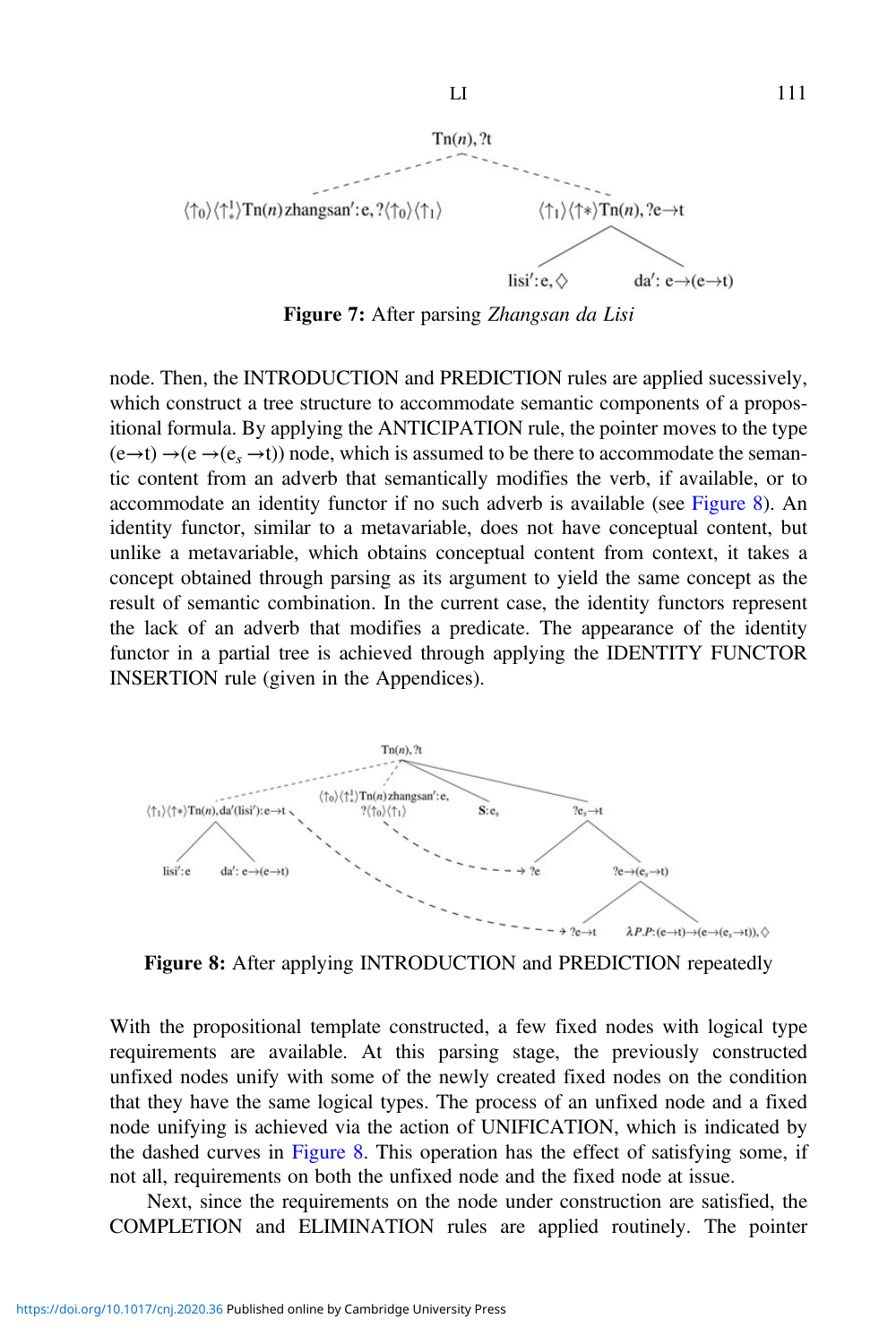moves upward and the semantic formulae on the sister nodes combine, providing composite semantic values for mother nodes (Cann et al. [2005,](#page-35-0) 52). The metavariable on the type  $e_s$  node (event argument node) is replaced by a free variable s, which happens as a result of pragmatic inference and has the result of specifying an event that is predicated by the proposition to be accomplished (see Gregoromichelaki [2006,](#page-35-0) [2011](#page-35-0), for more details about the significance of the event argument). Finally, all the requirements on the tree are satisfied and a propositional formula is obtained on the root node, as shown in Figure 9.



Figure 9: After applying the COMPLETION and ELIMINATION rules repeatedly

The above parsing process illustrates how general computational rules work and what happens when a word is parsed while parsing Chinese sentences. These theoretical tools are employed in characterizing the parsing of the fake modification constructions, along with three LINK-related rules, which are introduced where they are employed. (See Gregoromichelaki and Kempson [2013,](#page-35-0) [2015](#page-35-0); Kempson et al. [2016](#page-36-0); Gregoromichelaki and Kempson [2017](#page-35-0); Gregoromichelaki [2018](#page-35-0), for more on the latest technical and theoretical notions in Dynamic Syntax).

#### 5.2 The dynamics of de in fake modification constructions

The four sentences (8a)-(8d), repeated below in each subsection to facilitate readers' following the formal characterization, are used as examples to illustrate what contribution de makes to semantic interpretation in parsing the fake modification constructions. I show that the syntactic constraints on the occurrence of  $de$  in the fake modification constructions are different from each other and for this reason, different de-morphemes are recognized, even though they make rather similar semantic contribution.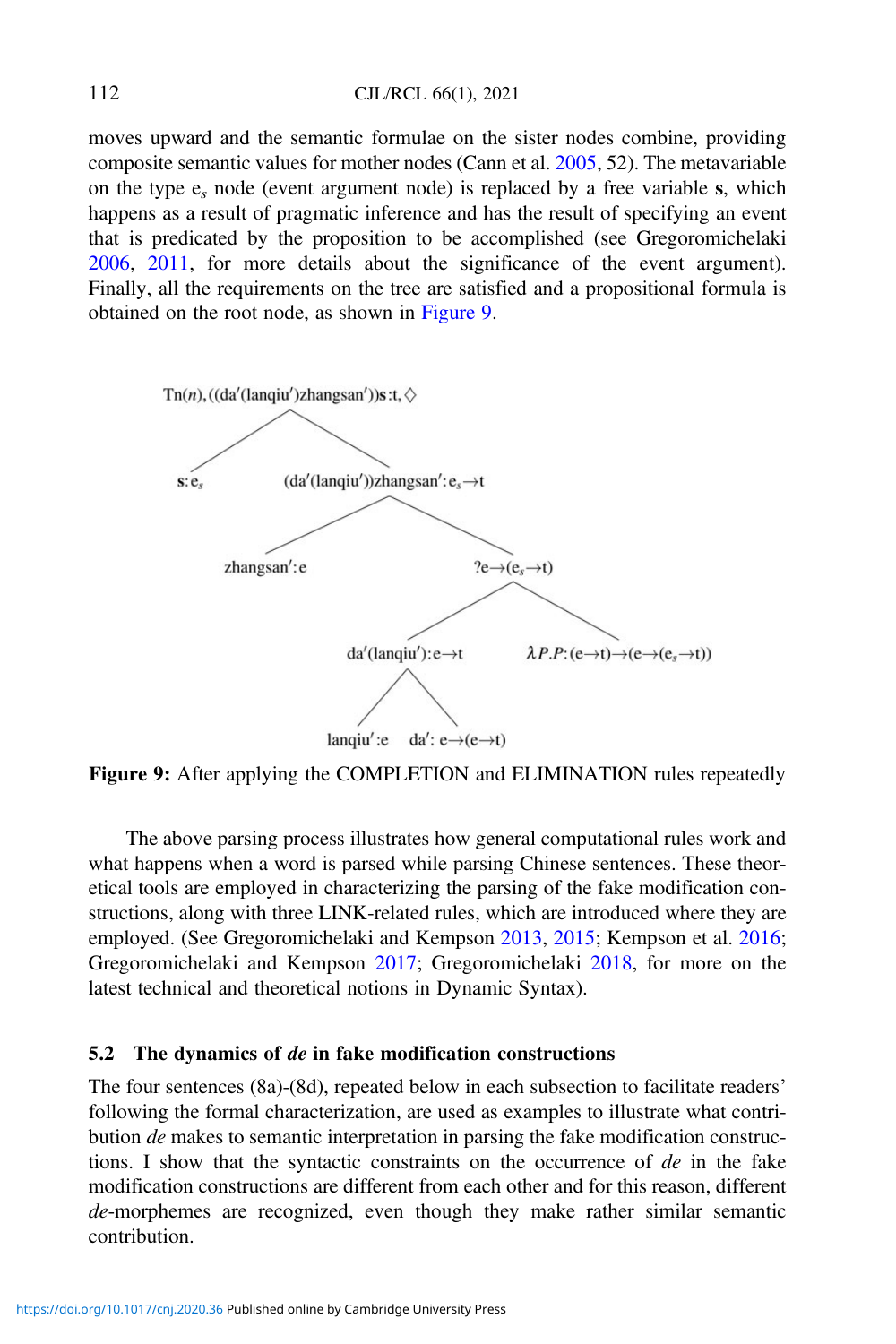(30) Zhāngsān de lánqiú dǎ dé hǎo. [=(8a)] Zhangsan DE basketball play DE good 'Zhangsan plays basketball well.'

The DS characterization of how (30) is parsed goes as follows. First, the initial goal ?t is set on  $\text{Tr}(n)$ . The words to be parsed make two propositions. each of which, semantically, is not embedded in but related to the other. This situation is similar to the case of a relative clause and a matrix clause, or to the case of two conjoined clauses; the mechanism of connecting two partial trees, LINK, is employed (Kempson et al. [2001;](#page-36-0) Cann et al. [2005](#page-35-0)). The LINK relationship is represented by a pair of modal operators,  $\langle L \rangle$  and  $\langle L^{-1} \rangle$ ; the former 'points' to a tree linked to the current node on the matrix tree and the latter 'points backwards' to that node. If a node of the first tree has the address  $\text{Tr}(n)$ , the root node of the LINKed tree that LINK points to has the address  $\langle L^{-1} \rangle$  Tn(n). Finally, the semantic content on the two partial trees are integrated through applying the rule of LINK EVALUATION. Since de cannot function as the predicate of a contextually independent sentence/clause, the information that the string Zhangsan de lánqiú is accommodated on the LINKed tree, similar to that of a relative clause, the interpretation of which is dependent on another clause, even though it has a full clausal structure.

The parsing process starts with setting the root node of a main tree and then LINK ADJUNCTION is applied under the condition of ?t on the root node of the main tree, giving rise to the LINK relationship between the root nodes of two partial trees, one being the main tree and the other, the LINKed tree. The pointer is moved to the root node of the LINKed tree. At this stage, LOCAL \*ADJUNCTION is applied, creating an e-type unfixed node, and then Zhangsan is processed. After these operations, the partial tree grows into the state shown in Figure 10.



Figure 10: After parsing Zhangsan

Now, the lexical item de is processed. The above description shows that de appears in different positions in the different fake modification constructions. To capture this fact, I assume that de can be parsed under different conditions. In the current case, the conditions under which de (referred to as  $de_i$ ) contributes lexical actions are that the pointer is located on the root node of a tree LINKed to the root node of a main tree, which does not have any daughter nodes yet and under the current node of the LINKed tree, there is an unfixed node that accommodates an e-type formula and there are no other daughter nodes. Once the triggering conditions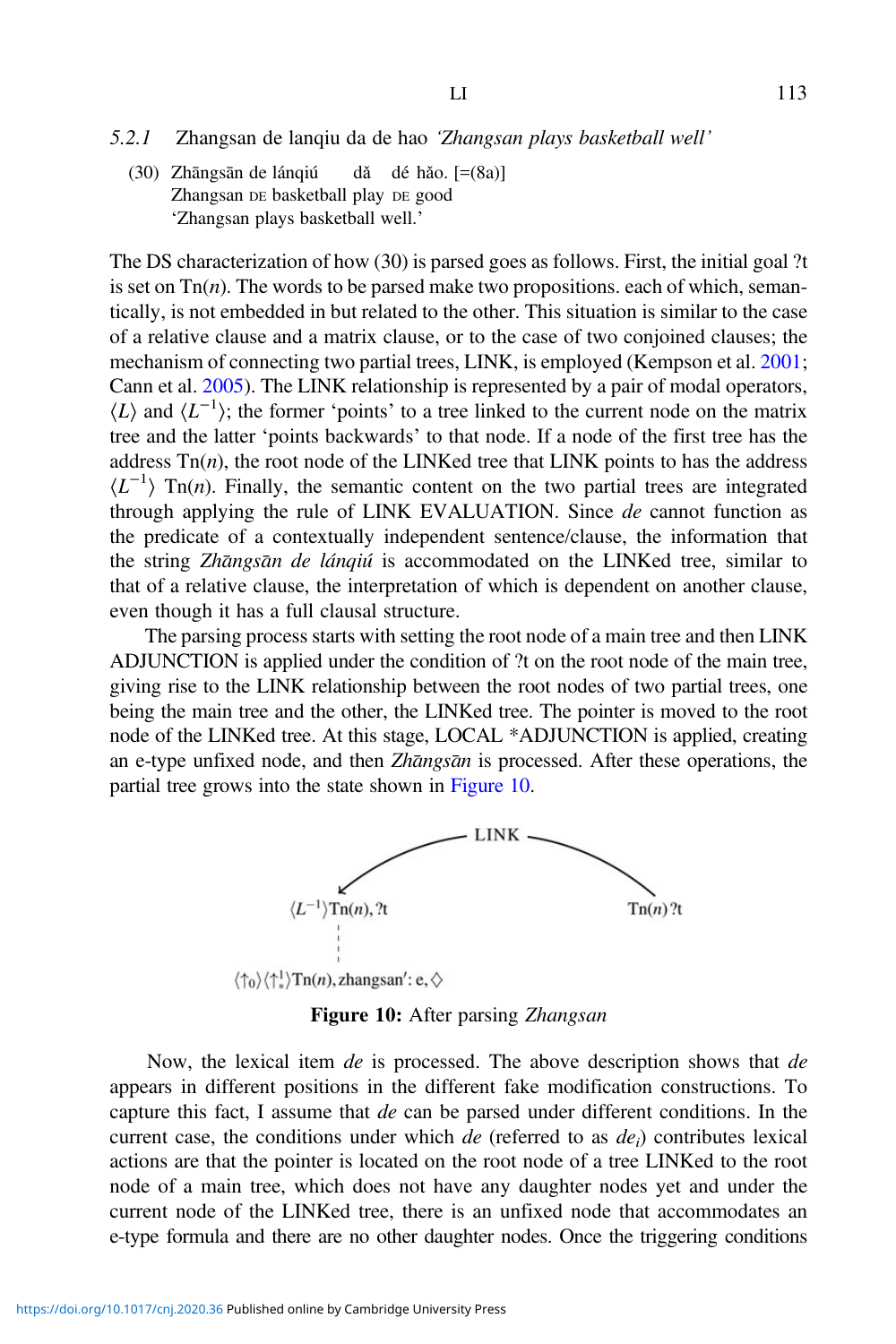in  $de<sub>i</sub>$  are satisfied, the lexical actions in de<sub>i</sub> are triggered. The lexical actions include those that construct a propositional template, which are given in (32) and are referred to as '…' henceforth, and those which impose some requirements on the growing tree(s).

```
(32) Lexical actions that the de-morphemes at issue commonly contribute
```

```
Referred to as '...'
MAKE(\langle \downarrow_0 \rangle); GO(\langle \downarrow_0 \rangle); PUT(?e<sub>s</sub>); GO(\langle \uparrow_0 \rangle);
MAKE((\downarrow_1)); GO((\downarrow_1)); PUT(?e<sub>s</sub>\rightarrow)t;
MAKE(\langle \downarrow_0 \rangle); GO(\langle \downarrow_0 \rangle); PUT(?e); GO(\langle \uparrow_0 \rangle);
MAKE(\langle \downarrow_1 \rangle); GO(\langle \downarrow_1 \rangle); PUT(e\rightarrow(e<sub>s</sub>\rightarrowt));
MAKE(\langle \downarrow_1 \rangle); GO(\langle \downarrow_1 \rangle); PUT(\lambda P \cdot (e \rightarrow t) \rightarrow (e \rightarrow (e_s \rightarrow t))); GO(\langle \uparrow_1 \rangle);
MAKE(\langle \downarrow_0 \rangle); GO(\langle \downarrow_0 \rangle); PUT(?e->t);
MAKE(\langle \downarrow_1 \rangle); GO(\langle \downarrow_1 \rangle); PUT(R, ?\exists z. z : e \rightarrow (e \rightarrow t))); GO(\langle \uparrow_1 \rangle);
\text{MAKE}(\langle \downarrow_0 \rangle); GO(\langle \downarrow_0 \rangle); PUT(?e)
```
(33) The lexical information of  $de_i$ 

```
IF \langle L^{-1} \rangleTn(n), ?t
             THEN IF \langle L^{-1} \rangle \text{Tr}(n) \downarrow \vee \text{Tr}(n) \downarrowTHEN ABORT
                                  ELSE IF \langle \downarrow_+^1 \rangle \langle \downarrow_0 \ranglee
                                                      THEN GO(\langle L^{-1} \rangle);
de
                                                                            \textsc{put}(?\langle \downarrow_0 \rangle, \mathbf{S} ; \mathbf{e}_s, ?\langle \downarrow^* \rangle \langle \downarrow_1 \rangle, \mathbf{R}, ? \exists z. \mathbf{z} : \mathbf{e} \mathbin{\rightarrow} (\mathbf{e} \mathbin{\rightarrow} \mathbf{t}),? \langle \downarrow^* \rangle (e \rightarrow t) \rightarrow (e \rightarrow (e_s \rightarrow t)));GO(\langle L \rangle); ....
                                                      ELSE ABORT
             ELSE ABORT
```
The effect of parsing  $de_i$  and that of applying UNIFICATION are shown in Figure 11.



Figure 11: After parsing Zhangsan de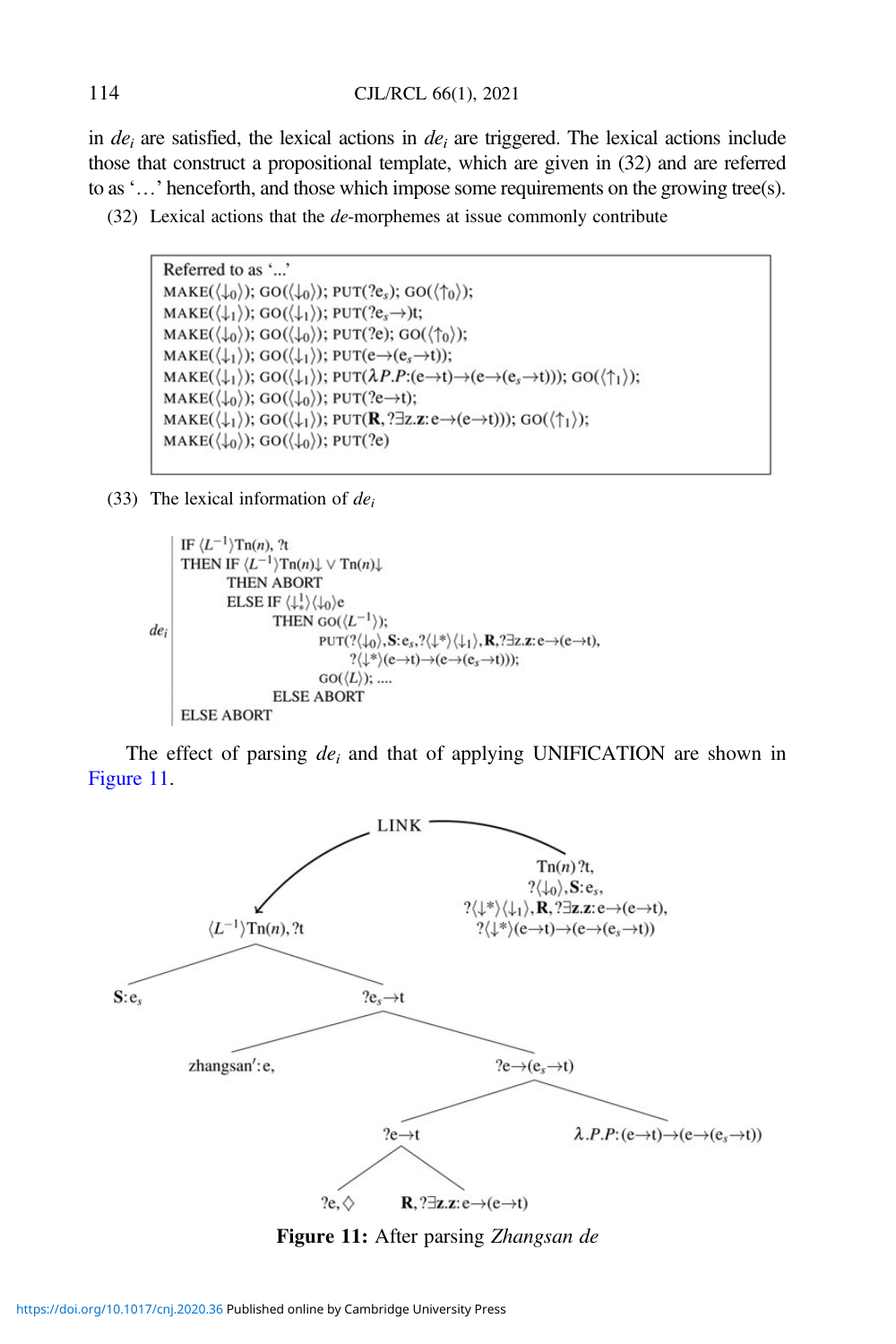As a result of parsing  $de_i$ , the pointer is now located on the internal argument node on the LINKed tree. This allows *lǎnqíu* 'basketball' to be parsed, which annotates the current node with an e-type formula. Then the LINK ANTICIPATION rule is applied, pushing the pointer to the root node of the main tree, as shown in Figure 12.



Figure 12: After parsing Zhangsan de lanqiu

Then  $d\check{a}$  'play' is scanned, projecting an unfixed node that dominates two daughter nodes, including an e-type one that is annotated with a metavariable. The pointer goes back to the root node of the main tree as a result of applying ANTICIPATION, as shown in [Figure 13.](#page-25-0)

Next, the postverbal  $d\acute{e}$  is parsed, which requires that a clause has already been parsed; however, the clause already parsed cannot have a postverbal object and also requires that after the objectless clause is a verb without an explicit subject. The lexical information of dé is defined as follows.

(34) The lexical information of the postverbal particle  $d\acute{e}$ 

```
IF<sub>2t</sub>THEN IF p: t
                           THEN IF[(\langle \downarrow^*\rangle \langle \downarrow_1 \rangle \langle \downarrow_0 \rangle \langle \downarrow \rangle), \beta: (e->t)->(e->(e<sub>s</sub>->t))] \vee [(\langle \downarrow^1_* \rangle \langle \downarrow_0 \rangle, \alpha: e)]
                                             THEN ABORT
                                             ELSE MAKE(\langle \downarrow_0 \rangle); GO(\langle \downarrow_0 \rangle) PUT(?e<sub>s</sub>); GO(\langle \uparrow_0 \rangle);
dé
                                                            MAKE((\downarrow_1)); GO((\downarrow_1)); PUT(?e<sub>s</sub>\rightarrowt);
                                                            MAKE(\langle \downarrow_0 \rangle); GO(\langle \downarrow_0 \rangle); PUT(U.?\existsx.x: e); GO(\langle \uparrow_0 \rangle);
                                                            \text{MAKE}(\langle \downarrow_0 \rangle); GO(\langle \downarrow_0 \rangle); PUT(?e->t);
                                                            GO(\langle \downarrow_0 \rangle); MAKE(\langle \downarrow_1 \rangle); GO(\langle \downarrow_1 \rangle); PUT(?(e\rightarrowt)\rightarrow(e\rightarrow(e<sub>s</sub>\rightarrowt)))
                           ELSE ABORT
          ELSE ABORT
```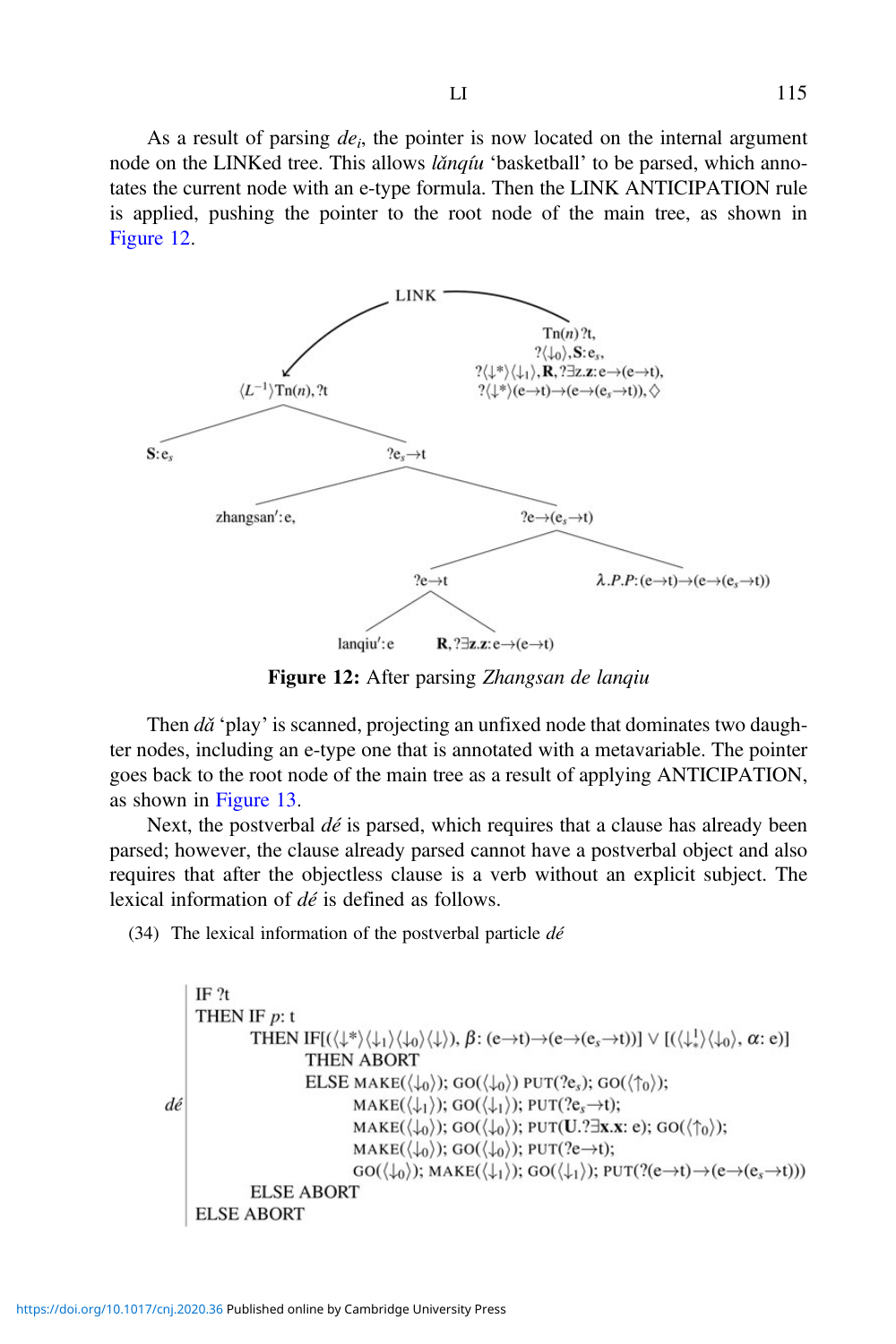<span id="page-25-0"></span>

Figure 13: After parsing Zhangsan de lanqiu da

The two conditions, '*p*:t' and " $[(\langle \downarrow^* \rangle \langle \downarrow_1 \rangle \langle \downarrow_0 \rangle \langle \downarrow \rangle) \beta : (e \rightarrow t)(e \rightarrow (e_s \rightarrow t))] \vee [(\langle \downarrow^1_* \rangle \langle \downarrow_0 \rangle \langle \downarrow \rangle \langle \downarrow \rangle \langle \downarrow_0 \rangle \langle \downarrow \rangle)]$  $(10)$ ) $\alpha$ :e]' together wtih the ABORT in the same scope of IF, have the function of ensuring that dé immediately follows a proposition that has already been constructed and ensuring that it is not immediately preceded by a noun phrase, excluding the ungrammatical string such as Zhāngsān dǎ lánqiú dé hǎo 'Zhangsan play basketball PRT good' or Zhāngsān dǎ Zhāngsān dé hǎo 'Zhangsan play Zhangsan PRT good'. The condition simply states that if there is a locally constructed argument formula that has daughter nodes, the parse is terminated. In the current case, the internal argument node, where 'lanqiu′' occurs, does not have daughter nodes because the formula 'lanqiu′' is not locally constructed through parsing a word, but rather comes from the context (see [Figure 14](#page-26-0)).

After the postverbal  $d\acute{e}$  is scanned, the current partial tree is updated, as shown in [Figure 14,](#page-26-0) where the requirement  $?(\downarrow^*)$  $(e \rightarrow t) \rightarrow (e \rightarrow (e_s \rightarrow t))$  is satisfied by the construction of such a node through applying the lexical actions of  $h\check{a}o$ . At the same time, the unfixed node on the current tree unifies with the lower  $e \rightarrow t$  type node. The requirements of constructing some nodes below the root node of the current tree are all satisfied (see [Figure 15\)](#page-26-0).

The COMPLETION and ELIMINATION rules are applied; a metavariable is inserted in the open e-type node and the semantic content of the metavariable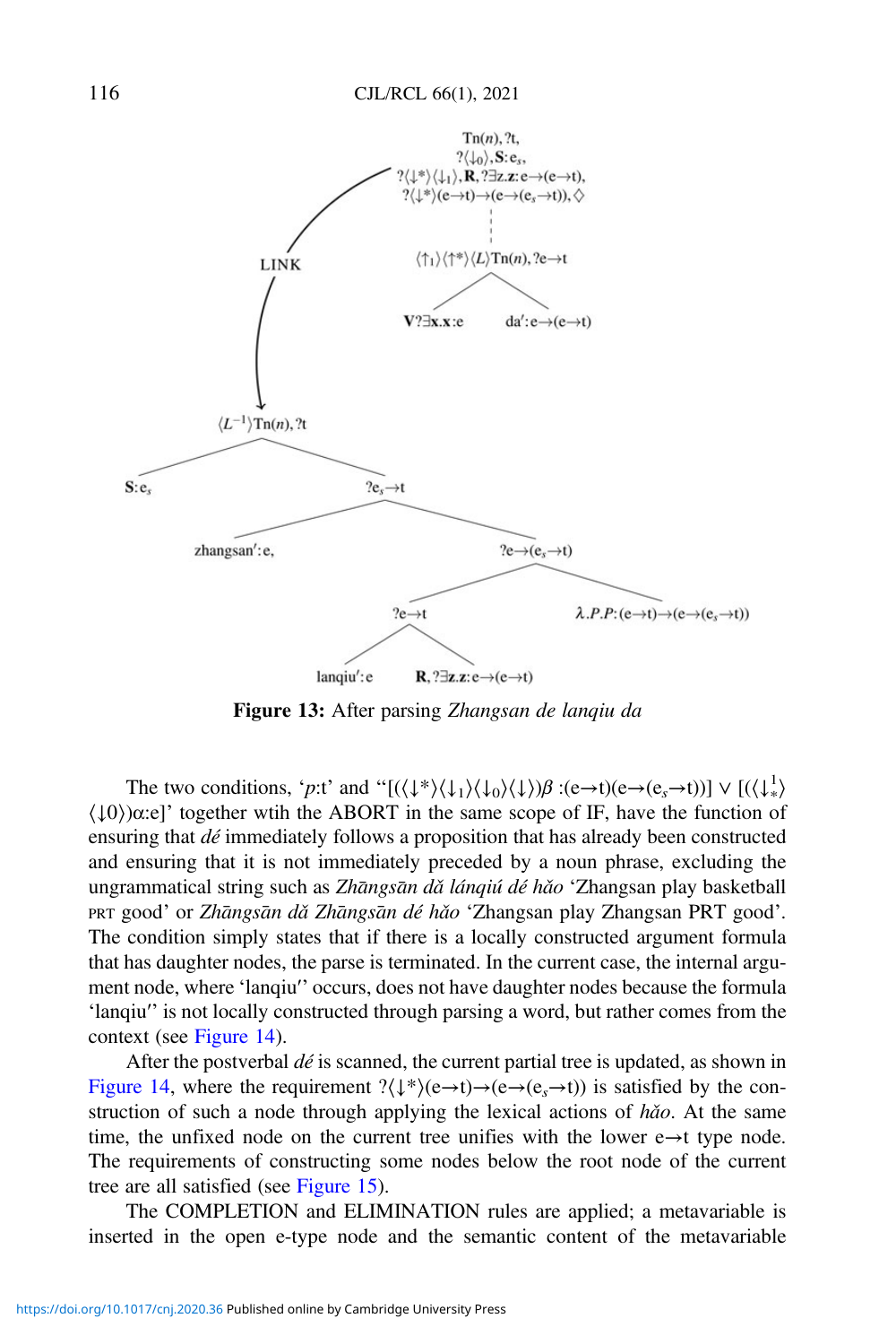<span id="page-26-0"></span>

Figure 14: After parsing Zhangsan de lanqiu da de



Figure 15: After parsing Zhangsan de lanqiu da de hao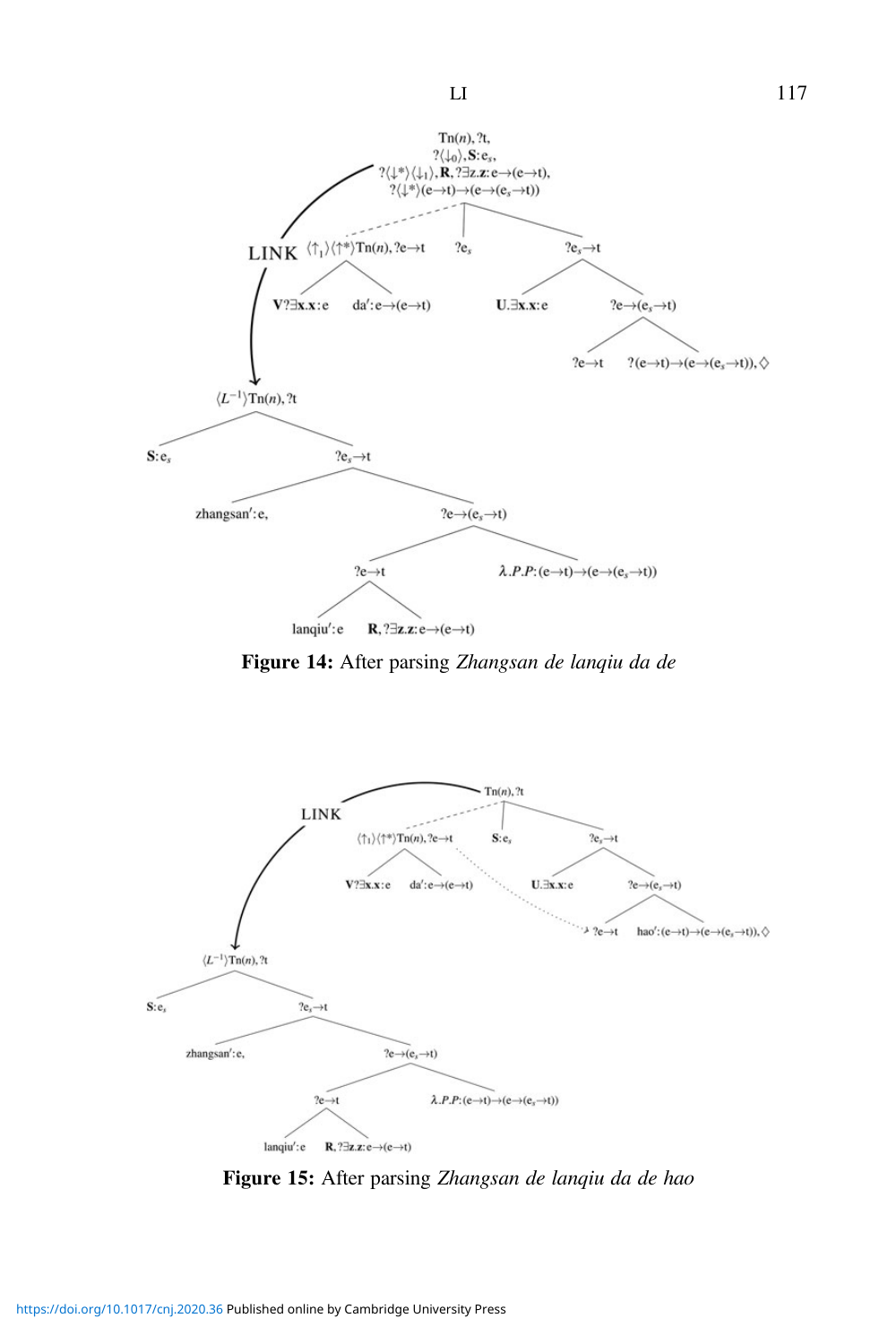comes from the latest context. The metavariable S on the current node is replaced by the free variable s. The metavariables  $U$  and  $V$  are replaced by contentful formulae from the latest context. The pointer goes back the LINKed tree, where there are still requirements to be satisfied. The pointer goes down to the bottommost node first. The metavariable **R** is replaced by the semantic content of  $d\tilde{a}$ ; then the pointer moves upward as the COMPLETION rule is applied several times (see Figure 16).



Figure 16: After parsing Zhangsan de lanqiu da de hao

As the root nodes of two LINKed semantic trees obtain formulae, the rule of LINK EVALUATION (Cann et al. [2005](#page-35-0), 92)) is applied. The propositional formulae on the root nodes of the two trees combine into a compound propositional formula, given as (35).

(35) ((((da′(lanqiu′))zhangsan′)s)∧(((hao′(da′(lanqiu')))zhangsan′)s)

As shown above, in the parsing process,  $de_i$  contributes a semantically underspecified predicate, the semantic content of which is specified through inference (see Cann et al. [2005](#page-35-0) for a similar treatment of be in English). Besides, the definition of  $de_i$  at issue also captures the fact that its presence imposes requirements and constraints on words parsed later. To save space, the following demonstrations only include the state of partial trees before metavariable substitution, COMPLETION, and ELIMINATION rules are applied. Details before and following the presented state are omitted because they are similar to those given above, .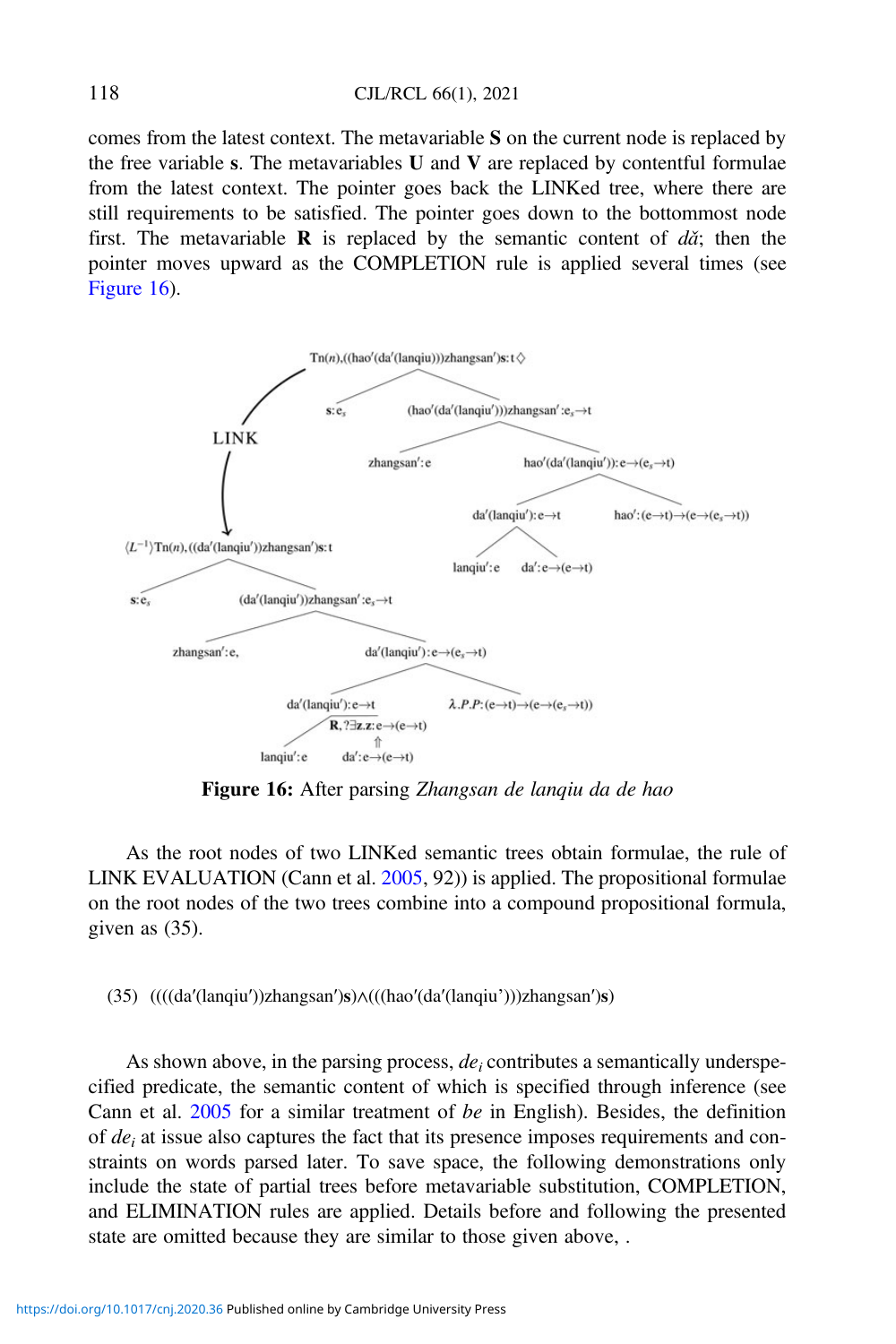- 5.2.2 Zhangsan pao-le san fenzhong de bu 'Zhangsan ran for three minutes'
	- $(36)$  Zhāngsān pǎo-le sān fēnzhōng de bù.  $[=(8b)]$ Zhangsan run-ASP three minute DE step 'Zhangsan ran for three minutes.'

The process of parsing  $(36)$  is demonstrated below. The string Zhangsan pǎo le san fenzhong is parsed just like an ordinary simple clause. After this, a LINK relation is constructed between the root node of the current tree and the root node of a LINKed tree. Then, de (here referred to as  $de_{ii}$ ) and bù are parsed one by one. The triggering conditions and the lexical actions in  $de_{ii}$  are different from those in  $de_i$ . In the current case, the triggering conditions consist of three parts: (i) the pointer is located at root node of the LINKed tree; (ii) there exists a propositional formula on the root node of the main tree, which consists of an argument subject, a predicate, and an adverbial; (iii) there is no e-type unfixed node under the root node of the LINKed tree. The lexical actions of  $de_{ii}$  includes constructing a propositional template but does not include imposing some requirements on the growing trees.

(37) The lexical information of  $deii$ 

IF  $\langle L^{-1} \rangle$ Tn(n), ?t THEN IF  $\langle L^{-1} \rangle \text{Tr}(n) \downarrow \perp \wedge [\text{Tr}(n) \langle \downarrow_* \rangle \langle \downarrow_1 \rangle \langle \downarrow \rangle, \alpha$ : e)  $\lor$  Tn(n) $\langle \downarrow^* \rangle \langle \downarrow_1 \rangle \langle \downarrow_1 \rangle$ ,  $\beta$ (e $\rightarrow$ t) $\rightarrow$ (e $\rightarrow$ (e<sub>s</sub> $\rightarrow$ t))] THEN IF $\langle \downarrow_+^1 \rangle \langle \downarrow_0 \rangle$ e  $de_{ii}$ **THEN ABORT** ELSE... **ELSE ABORT ELSE ABORT** 

Via parsing  $de_{ii}$  and  $b\hat{u}$  'step', the partial trees are updated, as shown in Figure 17.



**Figure 17:** After parsing *Zhangsan pao le san fenzhong de bu*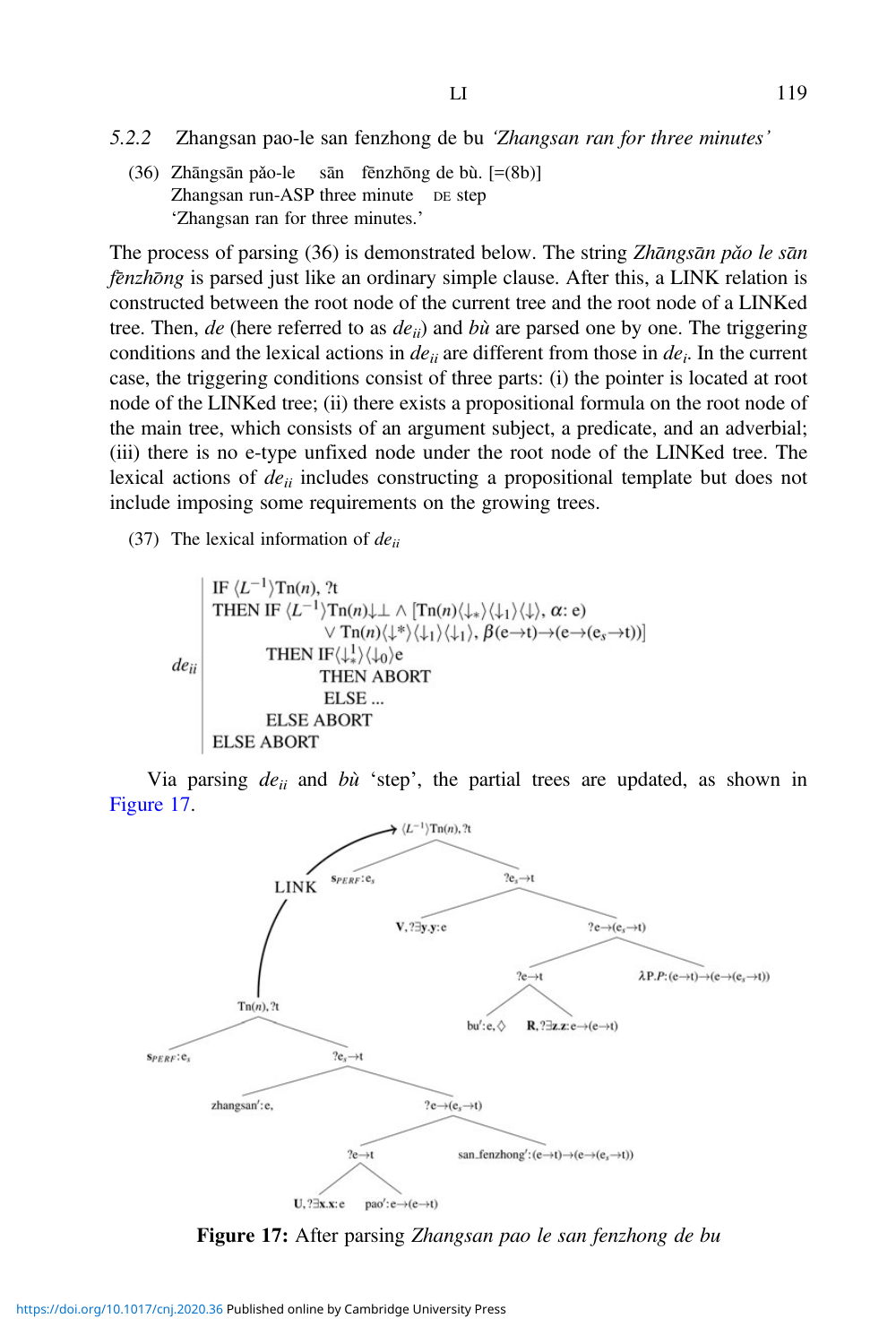By applying the COMPLETION and ELIMINATION rules, the propositional formula (38) is obtained.

(38) ((san fenzhong′(pao′(bu′)))zhangsan′)s

As is seen in the above demonstration of the parsing process, san fenzhong de bù 'three minute DE step' is not a nominal expression as is assumed in the literature; instead, de is a predicate, taking bù as its object complement. To reiterate, there is no relation of modification between san fenzhong and bù.

#### 5.2.3 Zhangsan da Zhangsan de lanqiu 'Zhangsan played baskedball'

(39) Zhāngsān dǎ Zhāngsān de lánqiú.  $[=(8c)]$ Zhangsan play Zhangsan DE basketball 'Zhangsan played basketball.'

In the beginning, the parse of Zhangsan da leads to the construction of a partial tree, which includes an internal argument node with an outstanding e-type requirement, which is provisionally satisfied by inserting an e-type metavariable. The pointer goes back to the root node of the current tree; then a LINK relationship is constructed between the root node of the current tree and that of a LINKed tree. Then, LOCAL \*ADJUNCTION is applied, constructing an unfixed node with an e-type requirement. The e-type requirement is then satisfied through parsing Zhangsan. Then de (here referred to as  $de_{iii}$ ) is parsed. Apparently, the triggering conditions of the lexical actions in  $de_{iii}$  are different from those in the case of  $de_i$  and  $de_{ii}$ , specifically including there being no fixed node under the current node, and the root node of the main tree dominating an external argument node with an e-type formula, an internal argument node with an e-type formula and an adverbial functor node with an identity functor.

(40) The lexical information of  $de_{iii}$ 

```
IF \langle L^{-1} \rangleTn(n), ?t
                 THEN IF \langle L^{-1} \rangle \text{Tr}(n) \downarrow \bot \wedge \text{Tr}(n) \langle \downarrow^* \rangle \langle \downarrow_1 \rangle \langle \downarrow_1 \rangle, \beta(e \rightarrow t) \rightarrow (e \rightarrow (e_s \rightarrow t))]\wedge Tn(n)\langle \downarrow_1 \rangle \langle \downarrow_0 \rangle, \alpha:e \wedge Tn(n)\langle \downarrow_1 \rangle \langle \downarrow_1 \rangle \langle \downarrow_0 \rangle \langle \downarrow_0 \rangle, U:e
                                                     \wedge \text{Tr}(n) \langle \downarrow_1 \rangle \langle \downarrow_1 \rangle, \lambda P.P:(e \rightarrow t) \rightarrow (e \rightarrow (e_s \rightarrow t))de_{ii}THEN IF\langle \downarrow_{*}^{1} \rangle \langle \downarrow_{0} \ranglee
                                                           THEN ...
                                                            ELSE ABORT
                                        ELSE ABORT
                 ELSE ABORT
```
After parsing  $de_{iii}$ , UNIFICATION is applied. The effects of the two parsing steps are given in [Figure 18.](#page-30-0)

After COMPLETION, LINK COMPLETION, and ELIMINATION are applied repeatedly to the partial trees, the propositional formula (41a) is yielded on the root node of the main tree. The two conjuncts of (41a) are identical and therefore the final semantic representation obtained by this process is (41b).

- (41) a. (((da′(lanqiu′))zhangsan′)s)∧(((da′(lanqiu′))zhangsan′)s)
	- b. (((da′(lanqiu′))zhangsan′)s)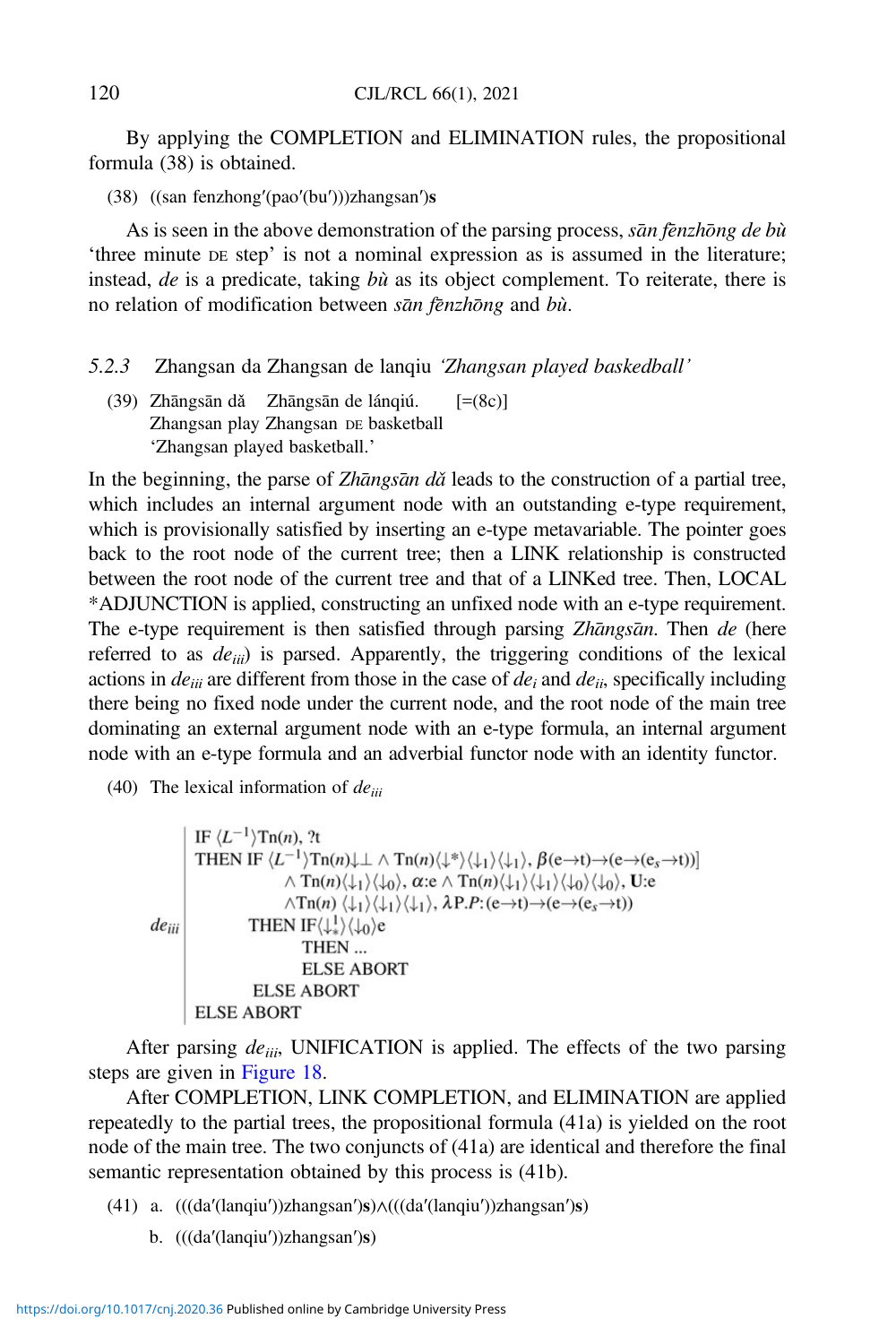<span id="page-30-0"></span>

 $LI$  121

Figure 18: After parsing Zhangsan da Zhangsan de lanqiu

The process of constructing one and the same simple proposition twice does not make semantic contribution, but it produces the effect of emphasizing the proposition at issue.

5.2.4 Zhei dun fan, Zhangsan de dongjia 'as for this meal, Zhangsan is the host' Finally, the fake modification construction that involves a dangling topic is analyzed. The example is repeated below for ease of observation.

(42) Zhèi dùn fàn, Zhāngsān de dōngjiā. [=(8d)] this CL meal, Zhangsan DE host 'As for this meal, Zhangsan is the host.'

In parsing (42), zhèi dùn fàn provides semantic content for an e-type node somewhere below the root node of a partial tree. It should be noted that the assumption that the dangling topic zhèi dùn fàn provides semantic content for a partial tree LINKed to the partial tree for which the comment provides semantic content is motivated by the observation that the dangling topic may have its own predicate in some cases. See the following example.

(43) Zhèi dùn fàn hěn zhòngyào, Zhāngsān de dōngjiā. this CL meal very important, Zhangsan DE host. 'This meal is important, (for) Zhangsan will act/acted as the host.'

In this example, the dangling topic appears as the subject of the first clause, followed by the second clause, which appears as the comment in (43). This assumption also has a theoretical bonus: the semantic content of the dangling topic appears on a main tree, providing a LINK context for the parse of de, which is similar to the parse of the other two fake modification constructions where *de* appears in the second clause.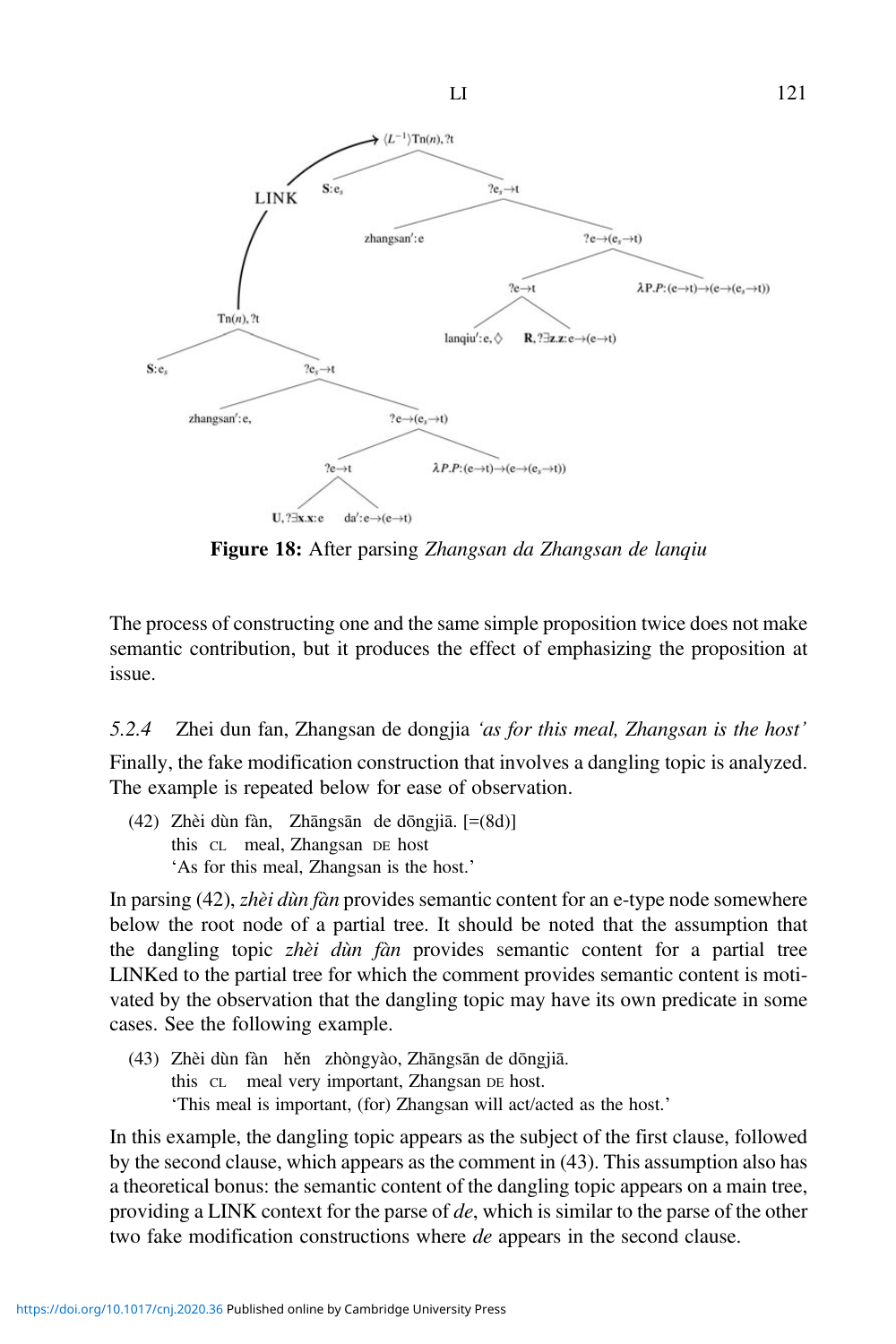Next, LINK ADJUNCTION is applied, imposing the requirement of locating a copy of the content of zhèi dùn fàn somewhere on the LINKed tree. After this, zhāngsān de dōngjiā is parsed. The semantic content of zhāngsān appears initially on an e-type unfixed node that is created through applying LOCAL \*ADJUNCTION. Then, de (here referred to as  $dei<sub>v</sub>$ ) is parsed, which contributes a propositional template, just as  $de_i$ ,  $de_{ii}$ , and  $de_{iii}$  do. The triggering conditions are that the pointer is located at the root node of a LINKed tree, which does not have any fixed daughter nodes, that the root node of the main tree has an e-type daughter node which has already been annotated with a formula and a functor daughter node, which is provisionally annotated with a metavariable, and that there is an e-type unfixed node annotated with a formula under the root node of the current node.

(44) The lexical information of  $de<sub>iv</sub>$ 

$$
de_{iv}
$$
\nTHEN IF  $\langle L^{-1} \rangle \text{In}(n), \mathcal{H}$ 

\nTHEN IF  $\langle L^{-1} \rangle \text{In}(n) \downarrow \perp \wedge [\text{In}(n) \langle \downarrow_{1}^{*} \rangle, \alpha \cdot e \wedge \text{In}(n) \langle \downarrow_{0} \rangle, \mathbf{U}, \cdot e_{s} \rightarrow \mathbf{t}]$ 

\nTHEN ...

\nELSE ABORT

\nELSE ABORT

\nELSE ABORT

After  $de_{iv}$  is parsed, the e-type unfixed node, where the semantic content of zhāngsān is located, and the external e-type argument node on the propositional template collapse into each other as UNIFICATION is applied. Through pragmatic inference, the metavariable projected by de is replaced by a semantically contentful formula. The partial trees are updated as follows, where, on the LINKed tree, λy.  $CIR(y)$  is pragmatically introduced into the scene as a functor that expresses the circumstance status assigned to  $\mathfrak{t}$ ,  $x$ . fan'(x) and the metavariable **R** projected by *de* is replaced by a contentful formula through pragmatic inference, which is semantically equivalent to 'dang′'(act.as′). The overall effect of the above parsing stages is demonstrated in Figure 19.



Figure 19: After parsing Zhei dun fan, Zhangsan de dongjia

Next is the application of the COMPLETION and ELIMINATION rules and metavariable substitution. Then the pointer goes back to the main tree. I assume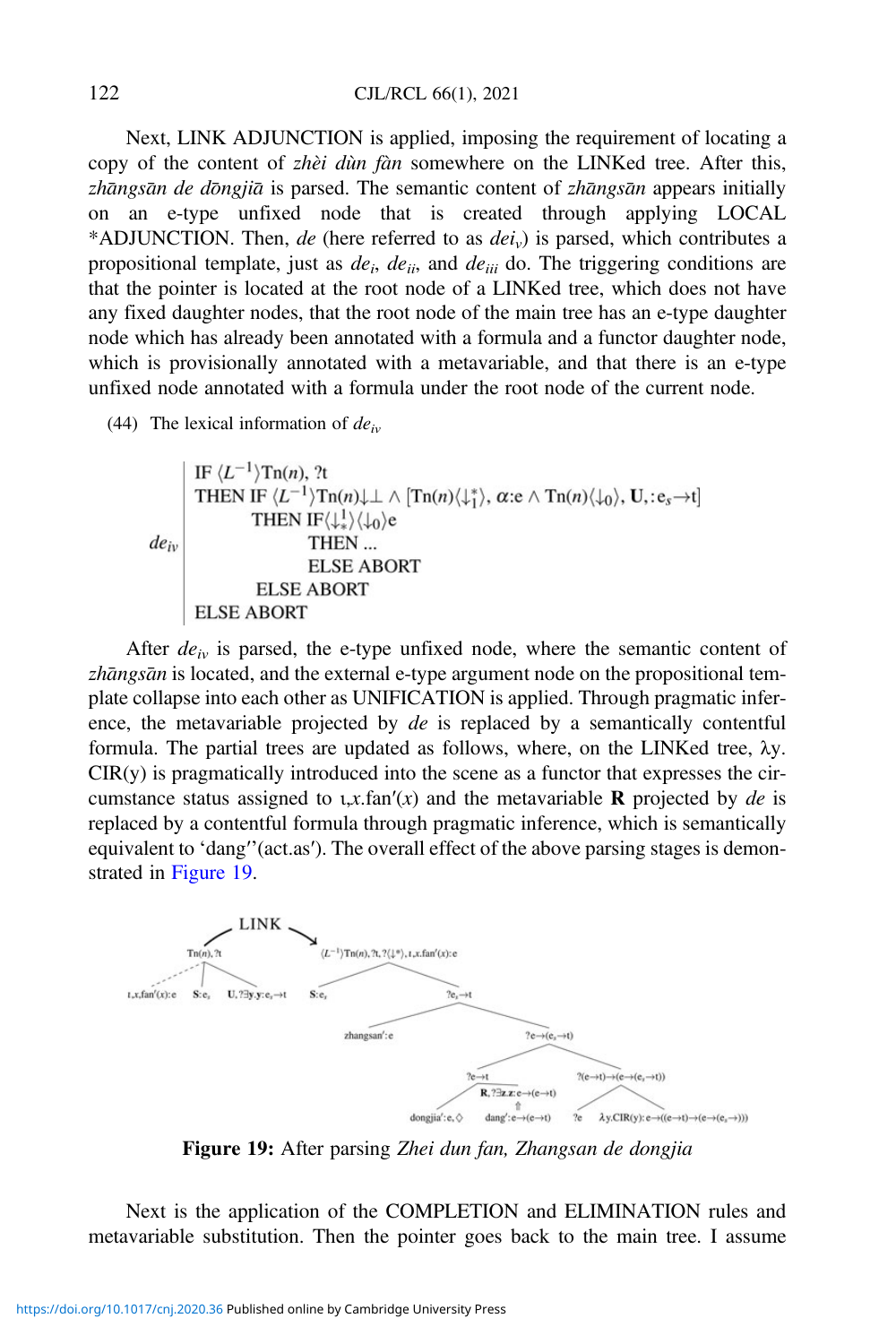that the structure of the LINKed tree is reused (Gargett et al. [2008](#page-35-0)) to complete the main tree, which provides a fixed node with which the unfixed node where  $\alpha$ , x.fan'(x) is located unifies. After the LINK EVALUATION rule is applied, the following propositional formula is obtained (45).

## (45)  $(((CIR(t, x.fan'(x))(dang'(dongjia')))zhangsan's$

This parsing process involves two types of semantic underspecification. First, the semantic relation between zhèi dùn fàn 'this CL meal' and the rest of the sentence is not marked linguistically but rather is established by pragmatic inference.<sup>13</sup> Second, the semantically underspecified predicate cannot obtain its semantic content without the context in which the string uttered is parsed. Without the context, zhèi dùn fàn 'thisCL meal', Zhāngsān de dōngjiā can barely be interpreted as 'Zhangsan acted as the host'. The context, zhèi dùn fàn 'thisCL meal' helps exclude the possibility that Zhangsan de dongjia is interpreted as a nominal phrase involving a possessive relation between the modifier and the head; if the string of three words is parsed this way, the string zhèi dùn fàn, Zhāngsān de dōngjiā is meaningless.

In this way, the generation of all the four fake modification constructions at issue has been characterized as parsing processes. In this account, no deletion, movement, or empirically problematic assumption of a gerund phrase is involved. Instead, words are processed one by one, contributing actions and formulae, to construct propositional formulae. However, it should be noted that in the current account of the fake modification constructions, four different de-morphemes are recognized, which were referred to as  $de_i$ ,  $de_{ii}$ ,  $de_{ii}$ , and  $de_{iv}$ . Distinguishing the four de-morphemes is empirically justified because the lexical actions that the four morphemes contribute are merely similar rather than identical.

#### 6. CONCLUSION

Fake modification constructions have long puzzled linguists of Chinese, who, on the one hand, acknowledge that there is no evidence that de and the two expressions which respectively precede and follow *de* constitute a phrase but, on the other hand, cannot break the mindset that de is an modification marker. The previous accounts, formulated in the framework of Generative Grammar, suffer from various theoretical problems and empirical challenges such as mysterious empty categories, poorly motivated deletion and movement, and mysterious insertion of morphemes; they even simply leave unaccounted for the obligatory appearance of some

 $13$ In the literature on the topic-comment constructions in Chinese (Chao [1968](#page-35-0); Li and Thompson [1981](#page-36-0); Shi [2000;](#page-36-0) Xu and Langendoen [1985;](#page-37-0) Pan and Hu [2002](#page-36-0); Wu [2016\)](#page-37-0), it is assumed either that the dangling topic corresponds to some syntactic slot in the comment or that there is a semantic slot to be filled with the meaning of the dangling topic. Viewed from the parsing perspective, the recovery of anything omitted cannot occur without inference based on lexical information of pronounced words, prosodic information, and contextual information (Hendriks [2004](#page-36-0)).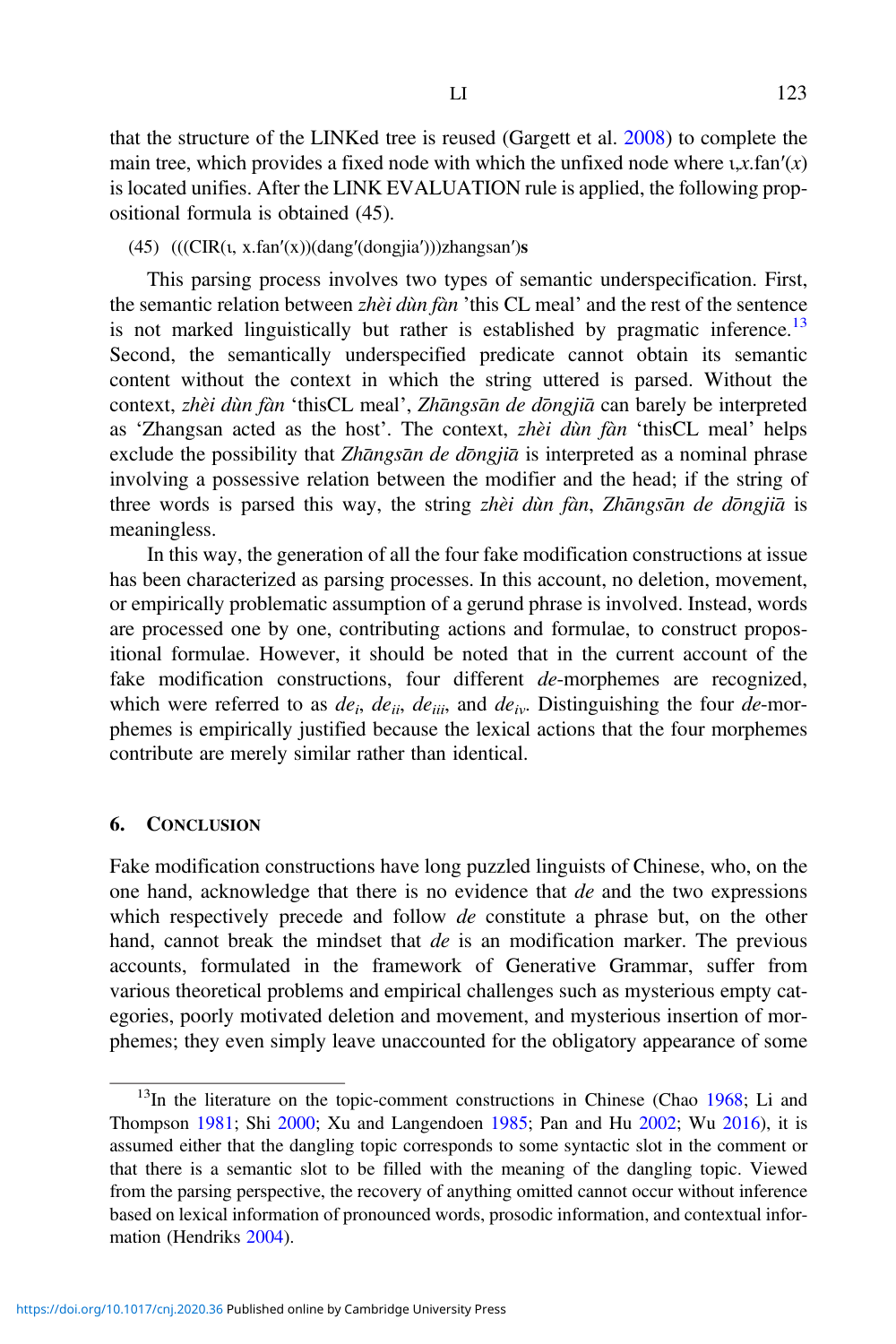#### 124 CJL/RCL 66(1), 2021

constituents in these constructions. This paper solves the puzzle posed by fake modification constructions, showing that the fake modification in these construction is really fake, there being no relation of modification between the two noun phrases that precede and follow de, and proposes a new account of the generation of fake modification constructions from a parsing perspective, revealing that fake modification constructions involve different de-morphemes with different syntactic properties, though all contribute a semantically underspecified predicate. This paper exposes a new case of semantic underspecification, enlarging the scope of the investigation of semantic underspecification in natural languages. Besides, the current account of de-morphemes, with the theoretical tools in Dynamic Syntax, can properly capture the syntactic idiosyncrasies, which, as far as I can see, can hardly be accurately captured in the accounts developed in the generative framework. The restricted ability of the generative accounts in integrating the characterization of idiosyncratic syntactic properties of individual words in a so-called 'principled' account arises due to the gap between the peculiar properties and the categorial properties of words. Compared with generative accounts, the current account in Dynamic Syntax entertains general computational rules and lexically encoded syntactic properties of words in parallel, which makes it possible to characterize the peculiar syntactic properties of fake modification constructions.

#### **APPENDICES**

The definitions of the rules listed below but IDENTITY FUNCTOR INSERTION are from Kempson et al.  $(2001)$  $(2001)$  and Cann et al.  $(2005)$  $(2005)$ .



#### Table 3: ELIMINATION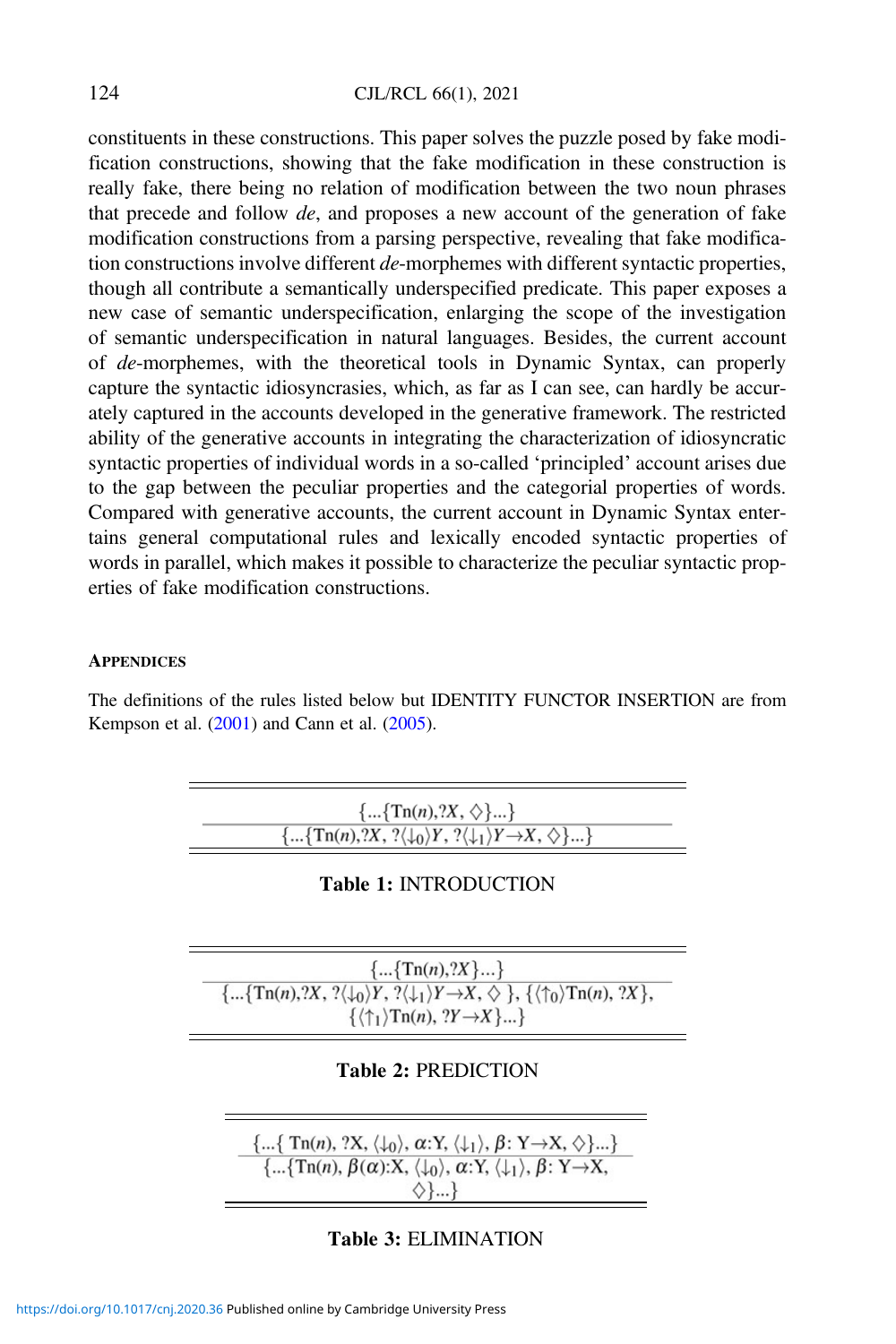Table 4: COMPLETION

 $\{Tn(n), ..., \langle MOD \rangle, \phi:X,...,\diamondsuit\}$  $\{\ldots\{\text{Tr}(n),\ldots,\langle MOD\rangle,\phi:X\ldots\},\{\langle L\rangle\text{Tr}(a),\ldots,\hat{a}\phi,\}$  $\ldots, ?\langle \downarrow^* \rangle, \phi: X, \ldots, \diamondsuit \} \ldots$ 

Table 5: LINK ADJUNCTION

$$
\dfrac{\{...\{Tn(n), ..., \diamond\}, \{\langle MOD \rangle \langle L \rangle \langle MOD \rangle Tn(n), ?X, ... \}...\}}{\{...\{Tn(n), ... \}, \{\langle MOD \rangle \langle L \rangle \langle MOD \rangle Tn(n), ?X, ..., \diamond \}...\}}
$$

# Table 6: LINK ANTICIPATION

$$
\frac{\{...\{Tn(n),...\},\{\langle L^{-1}\rangle Tn(n),...\phi,...,\diamondsuit\}...\}}{\{...\{Tn(n),..., \langle L\rangle,\phi,...,\diamondsuit\},\{\langle L^{-1}\rangle Tn(n),...\phi\}...\}}
$$

Table 7: LINK COMPLETION

| $\{\{ \text{Tr}(n), , \phi: t, \diamondsuit\}, \{\langle L^{-1}\rangle \text{Tr}(n), \psi: t\}\}$ |  |
|---------------------------------------------------------------------------------------------------|--|
| $\{\{Tn(n), , \phi \wedge \psi: t\}, \{\langle L^{-1} \rangle Tn(n), \psi: t\}\}$                 |  |
|                                                                                                   |  |

## Table 8: LINK EVALUATION

 $\label{eq:21} \begin{array}{c} \{\dots \{\;{\rm Tn}(n),\,...,\,{\rm ?t},\,\diamondsuit\}\dots\} \\ \{\dots \{\;{\rm Tn}(n),\,...,\,{\rm ?t}...\},\, \{\langle \uparrow^1_*\rangle \langle \uparrow_0 \rangle {\rm Tn}(n),\, \text{?}\exists {\rm x}.{\rm Tn}({\rm x}), \end{array}$  $..., ?e, \diamondsuit \}...$ 

## Table 9: LOCAL \*ADJUNCTION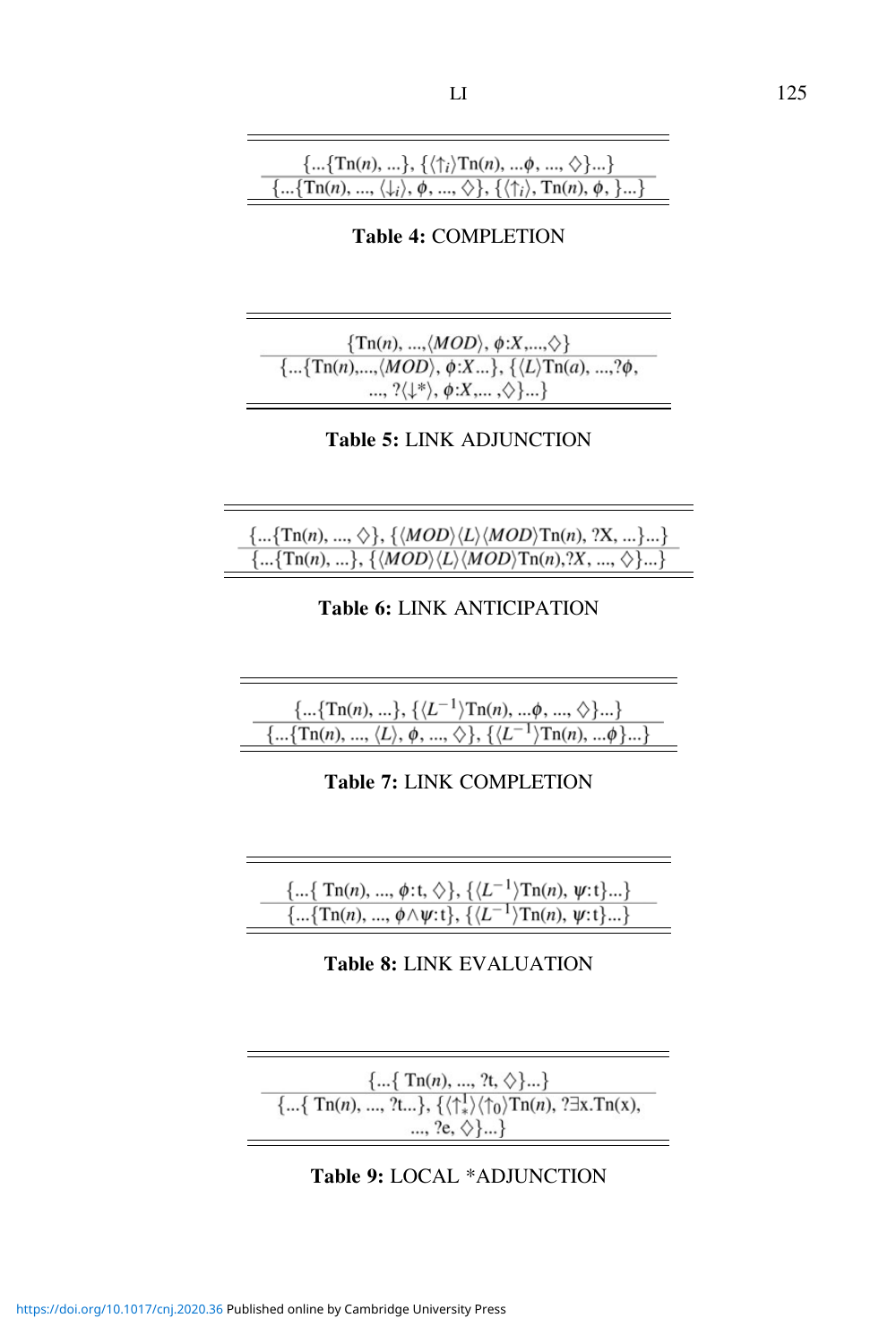<span id="page-35-0"></span>
$$
\frac{\{...\{\text{Tr}(n), ..., ?t, \diamondsuit\}...\}}{\{...\{\text{Tr}(n), ..., ?t\}, \{\langle \uparrow_{*} \rangle \text{Tr}(n), ?\exists x.\text{Tr}(x), ..., ?e, \diamondsuit\}...\}}
$$

#### Table 10: \*ADJUNCTION

 $\{...\{\text{Tr}(n), ..., ?t, ..., \langle \downarrow^*\rangle?(e\rightarrow t)\rightarrow(e\rightarrow(e_s\rightarrow t)), \diamondsuit\}...\}$  $\{\ldots\{\text{Tr}(n), ?t\}, \{\langle \uparrow^*\rangle \text{Tr}(n), \lambda P.P:(e\rightarrow t)\rightarrow (e\rightarrow (e_s\rightarrow t)), \diamondsuit\}$ 

#### Table 11: IDENTITY FUNCTOR INSERTION

#### **REFERENCES**

- Blackburn, Patrick and Wilfried Meyer-Viol. 1994. Linguistics, logic and finite trees. Logic Journal of the IGPL 2(1): 3–29.
- Cann, Ronnie, Ruth M Kempson, and Lutz Marten. 2005. The Dynamics of language. Oxford, UK: Elsevier.
- Chao, Yuen Ren. 1968. A grammar of spoken Chinese. Berkeley: University of California Press.
- Cheng, Lisa Lai-Shen. 2008. Deconstructing the shi…de construction. The Linguistic Review 25(3–4): 235–266.
- Chomsky, Noam. 2014. The minimalist program. Cambridge, Massachusetts: MIT Press.
- Gargett, Andrew, Eleni Gregoromichelaki, Chris Howes, and Yo Sato. 2008. Dialoguegrammar correspondence in dynamic syntax. In Proceedings of LONDIAL 2008, the 12th Workshop on the Semantics and Pragmatics of Dialogue.
- Gregoromichelaki, Eleni. 2006. Conditionals in dynamic syntax. Doctoral dissertation, King's College London.
- Gregoromichelaki, Eleni. 2011. Conditionals in dynamic syntax. In The dynamics of lexical interfaces, ed. Ruth Kempson, Eleni Gregoromichelaki, and Chris Howes, 231–271. Stanford, California: CSLI Publications.
- Gregoromichelaki, Eleni. 2018. Quotation in dialogue. In The semantics and pragmatics of quotation, ed. Paul Saka and Michael Johnson, 195–255. Basel, Switzerland: Springer International Publishing.
- Gregoromichelaki, Eleni and Ruth Kempson. 2013. Grammars as processes for interactive language use: Incrementality and the emergence of joint intentionality. In Perspectives on linguistic pragmatics, ed. Alessandro Capone, Franco Lo Piparo, and Carapezza Marco, 185–216. Cham: Springer.
- Gregoromichelaki, Eleni and Ruth Kempson. 2015. Joint utterances and the (split-) turn taking puzzle. In Interdisciplinary studies in pragmatics, culture and society, ed. Alessandro Capone and Jacob L. Mey, 703–743. Basel, Switzerland: Springer International Publishing.
- Gregoromichelaki, Eleni and Ruth Kempson. 2017. Procedural syntax. In Relevance: pragmatics and interpretation, ed. Kate Scott, Billy Clark, and Robyn Carston, 187–202. Cambridge, UK: Cambridge University Press.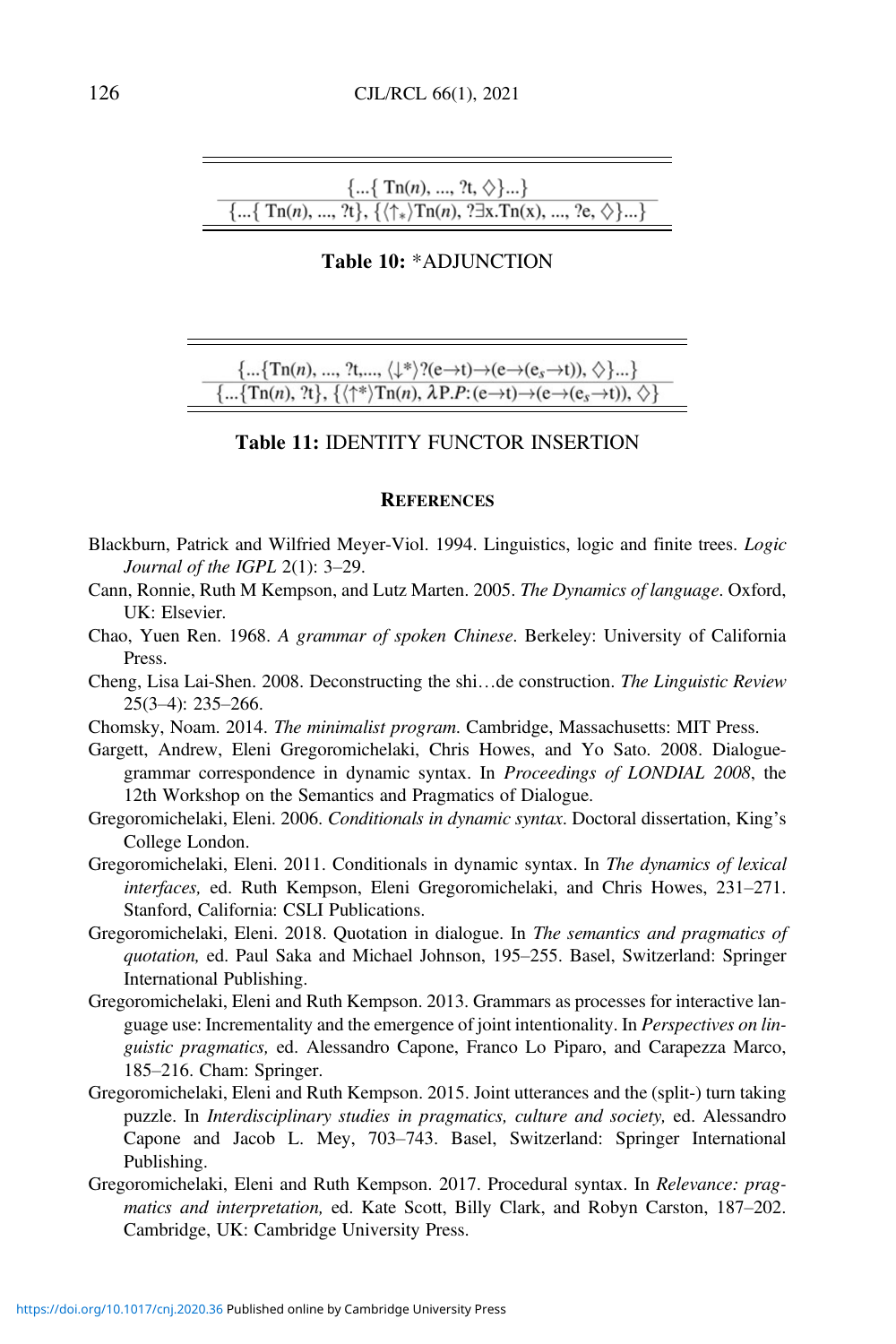- <span id="page-36-0"></span>Guo, Rui. 2017. The mechanism for the formation of separable words and incompleted words: And the mechanism for the formation of pseudo-attributives. *Linguistic Sciences* 16(3): 225–249.
- Hendriks, Petra. 2004. Coherence relations, ellipsis and contrastive topics. Journal of Semantics 21(2): 133–153.
- Huang, James C.-T. 1982. Logical relations in Chinese and the theory of grammar. Doctoral dissertation, Massachusetts Institute of Technology.
- Huang, James C.-T. 1998. Logical relations in Chinese and the theory of grammar. Bosa Roca: Taylor & Francis.
- Huang, James C.-T. 2008. On ta de laoshi dang-de hao and related problems. Linguistic Sciences 7(03): 225–241.
- Huang, James C.-T., Y.-H. Audrey Li, and Yafei. Li. 2009. The syntax of Chinese. Cambridge, UK: Cambridge University Press.
- Kempson, Ruth, Ronnie Cann, Arash Eshghi, Eleni Gregoromichelaki, and Matthew Purver. 2015. Ellipsis. In The handbook of contemporary semantic theory, ed. Lappin Shalom and Chris Fox, 114–140. Chichester, UK: John Wiley & Sons.
- Kempson, Ruth, Ronnie Cann, Eleni Gregoromichelaki, and Stergios Chatzikyriakidis. 2016. Language as mechanisms for interaction. Theoretical Linguistics 42(3–4): 203–276.
- Kempson, Ruth, Wilfried Meyer-Viol, and Dov M Gabbay. 2001. Dynamic Syntax: The flow of language understanding. Oxford, UK: Blackwell.
- Li, Charles N. and Sandra A. Thompson. 1981. Mandarin Chinese: A functional reference grammar. Berkeley: University of California Press.
- Li, Wenshan. 2016. Toward a unitary account of diverse shi constructions in Mandarin Chinese. Taiwan Journal of Linguistics 14(1): 120–160.
- Liu, Feng-hsi. 2016. Syntactic sources of adjectives in Mandarin Chinese. Studies in Chinese Linguistics 37(1): 38–55.
- Manzini, Maria Rita. 1983. Restructuring and reanalysis. Doctoral dissertation, Massachusetts Institute of Technology.
- Mei, Kuang. 1978. Guoyu yufa de dong cizu buyu [the complement of a verb in Mandarin Chinese]. In Qu Wanli xiansheng qishi rongqing lunwen ji [A collection to celebrate Mr. Wanli Qu's 70th birthday], ed. Qu Wanli xiansheng qishi rongqing lunwen ji bianji weiyuanhui [The Editing Committee of A Collection to Celebrate Mr. Wanli Qu's 70th Birthday]. Taipei: Lianjing Chuban Shiye Gongsi.
- Norde, Muriel. 2009. Degrammaticalization. Oxford, UK: Oxford University Press.
- Pan, Haihua and Jianhua Hu. 2002. Representing topic-comment structures in Chinese. In Proceedings of the 16th Pacific Asia Conference on language, information and computation, 382–390.
- Pan, Haihua and Shuo Lu. 2011. On the necessity of reanalysis: with special reference to the construction "ta de laoshi dang de hao" in Mandarin. Language Research 31(2): 32–40.
- Paul, Waltraud and John Whitman. 2008. Shi de focus clefts in Mandarin Chinese. The Linguistic Review 25(3–4): 413–451.
- Shi, Dingxu. 2000. Topic and topic-comment constructions in Mandarin Chinese. Language 76(2): 383–408.
- Tang, Sze-Wing. 2010. Syntax-semantics mismatches and their variation in Chinese and English: ta-de laoshi dang-de hao revised. Yuyan Jiaoxue yu Yanjiu [Language Teaching and Linguistic Studies] 3: 51-56.
- Tokizaki, Hisao. 1999. Prosodic phrasing and bare phrase structure. In Proceedings of the North East Linguistic Society 29, vol. 1, ed. Pius N. Tamanji, Masako Hirotani, and Nancy Hall, 381–395. Amherst: University of Massachusetts.